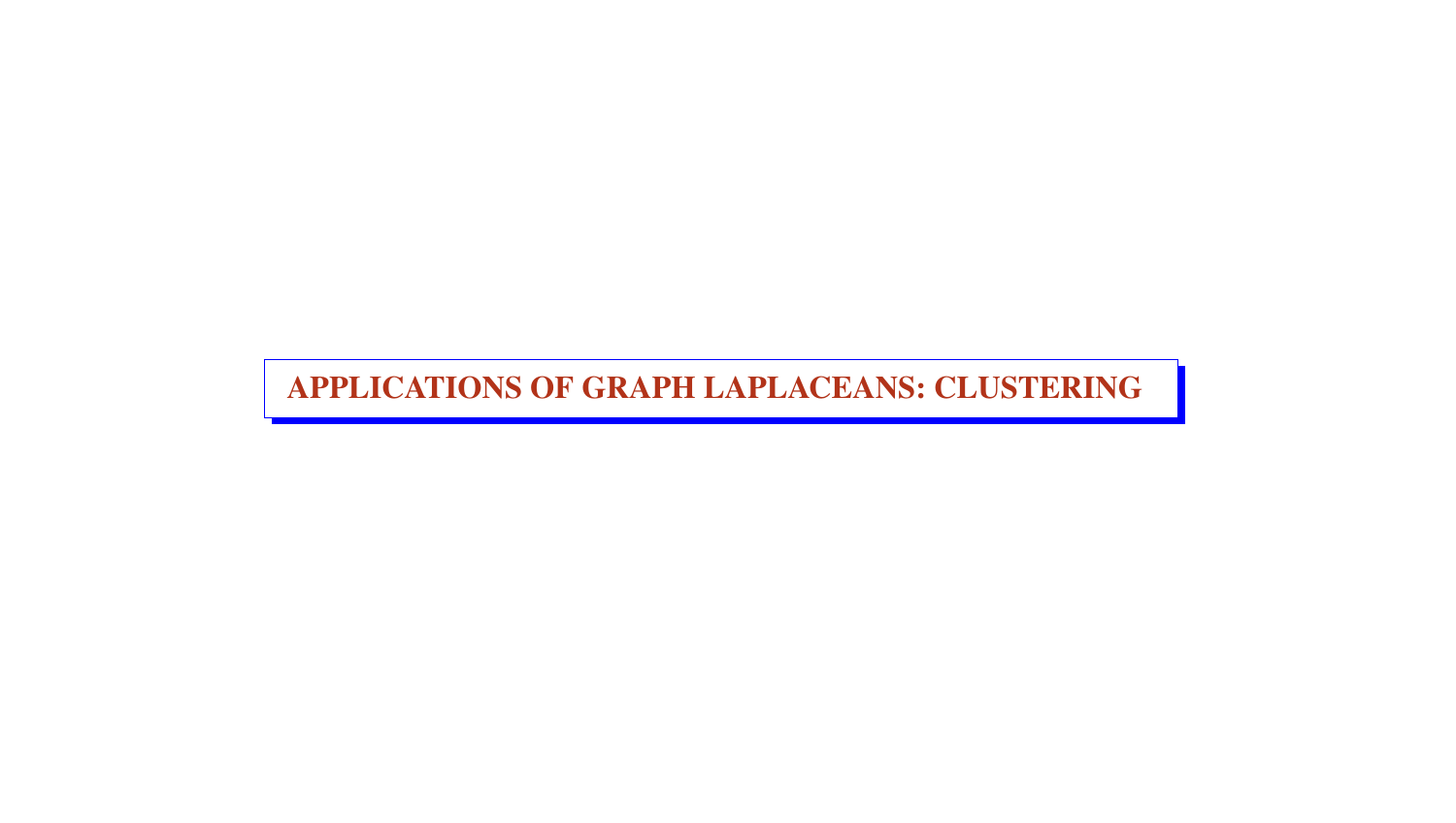Problem: we are given *n* data items:  $x_1, x_2, \cdots, x_n$ . Would like to *'cluster'* them, i.e., group them so that each group or cluster contains items that are similar in some sense.



182 **Ark. 47th Spring Lect., May 4-6, 2022**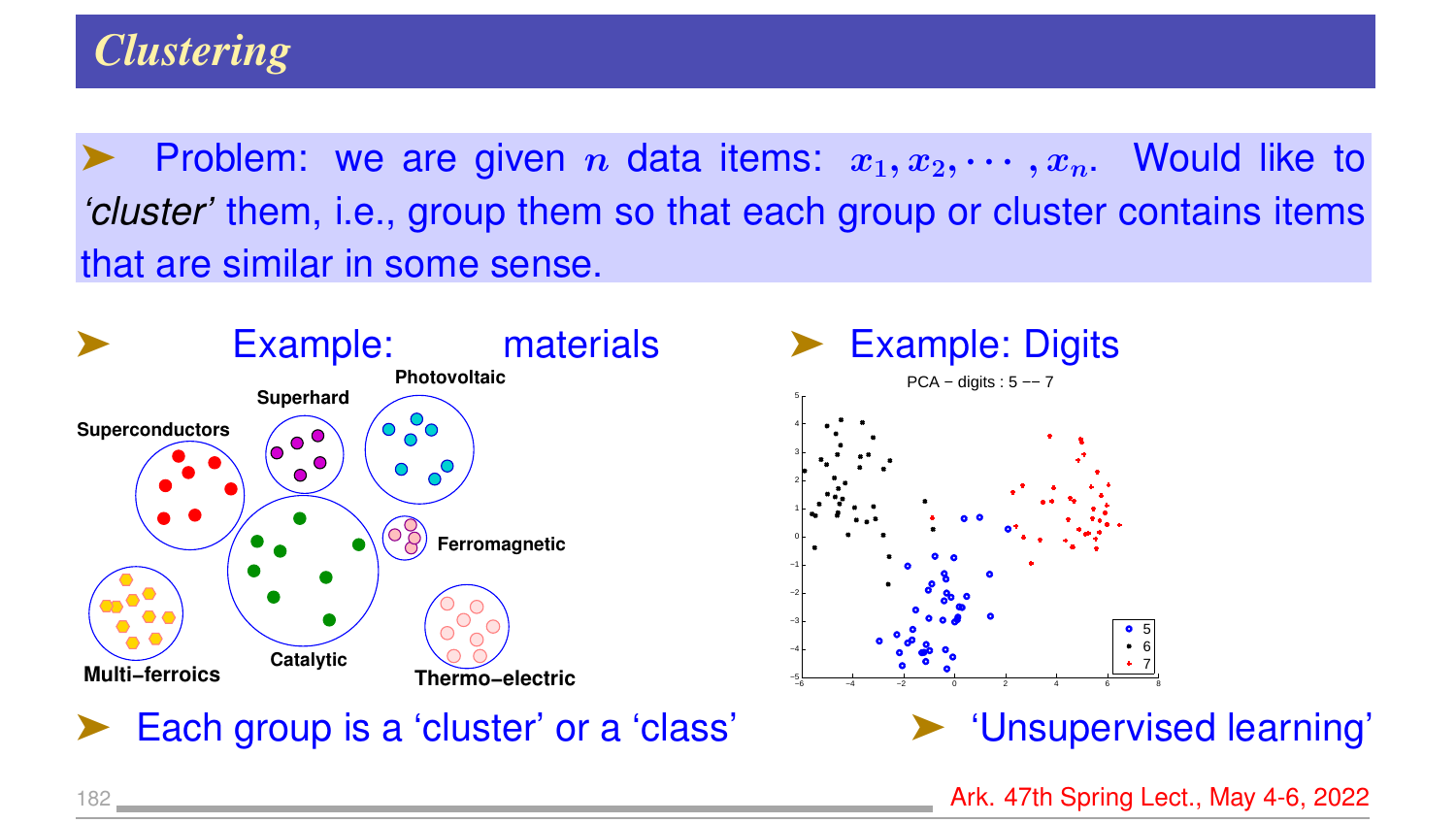### *What is 'Unsupervised Learning'?*

*Ans:* Class of methods that do not exploit labeled data

- Example of digits: perform a 2-D projection
- Images of same digit tend to cluster (more or less)
- Such 2-D representations are popular for visualization
- Can also try to find natural clusters in data, e.g., in materials
- Basic clusterning technique: K-means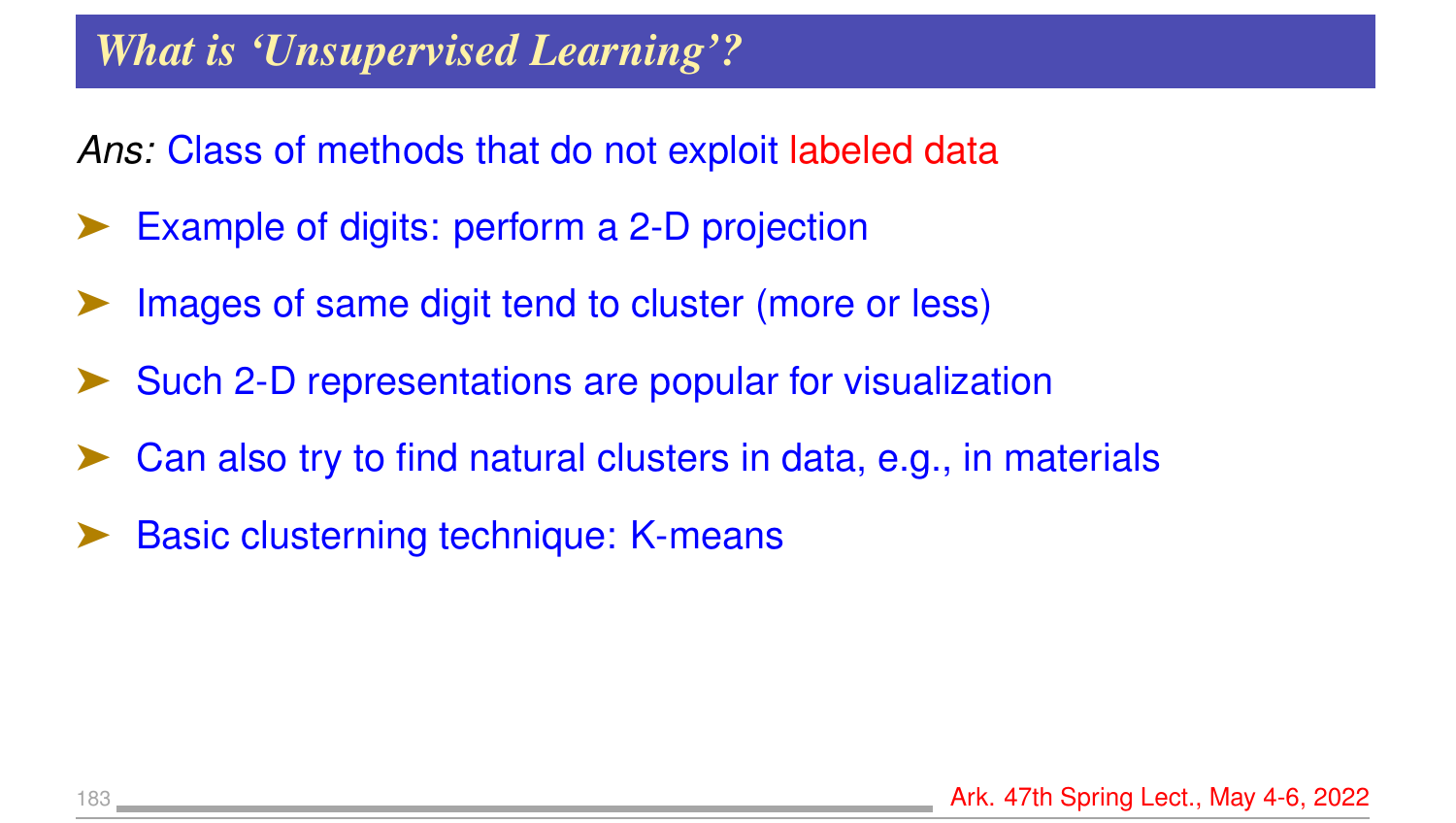### *Example: Community Detection*

Communities modeled by an 'affinity' graph [e.g., 'user A sends frequent e-mails to user B']. [data: [www-personal.umich.edu/](www-personal.umich.edu/~mejn/netdata/)~mejn/netdata/]



 $\leftarrow$  Original Adj. matrix *Goal:* Find ordering so blocks are as dense as possible →



- Use 'blocking' techniques for sparse matrices
- Advantage of this viewpoint: need not know # of clusters.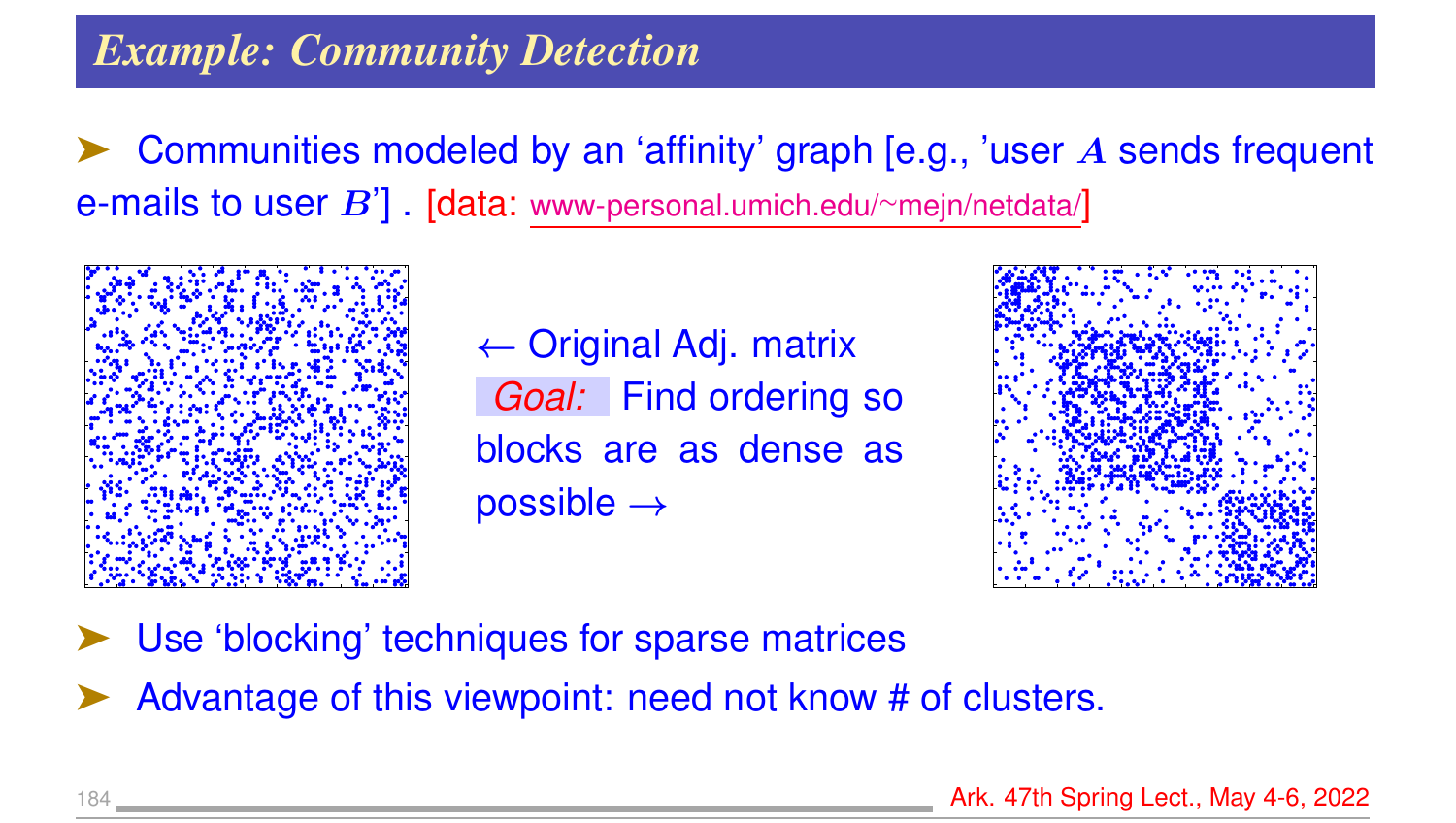## **Example of application** Data set from :

[http://www-personal.umich.edu/](http://www-personal.umich.edu/~mejn/netdata/)∼mejn/netdata/

➤ Network connecting bloggers of different political orientations [2004 US presidentual election]

- ➤ 'Communities': liberal vs. conservative
- Graph: 1, 490 vertices (blogs) : first 758: liberal, rest: conservative.
- Edge:  $i \rightarrow j$ : a citation between blogs i and j
- Blocking algorithm (Density theshold=0.4): subgraphs [note: density =  $|E|/|V|^2.]$
- Smaller subgraph: conservative blogs, larger one: liberals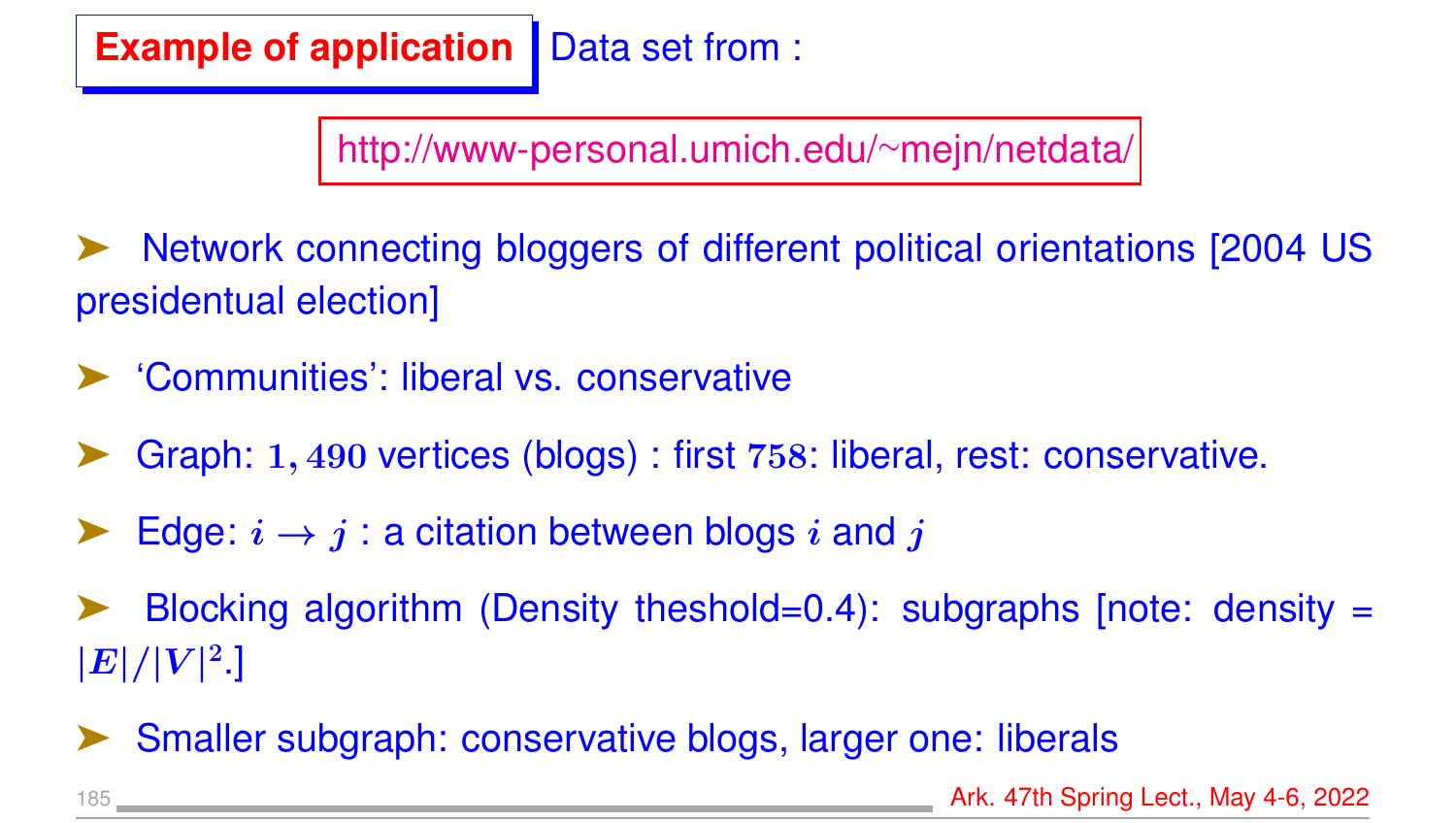#### *A basic method: K-means*

#### ➤ A basic algorithm that uses Euclidean distance

- Select p initial centers:  $c_1, c_2, ..., c_p$  for classes  $1, 2, ..., p$
- *2* For each  $x_i$  do: determine *class* of  $x_i$  as  $\arg\min_k ||x_i c_k||$
- 3 Redefine each  $c_k$  to be the centroid of class  $k$
- **Repeat until convergence**



▶ Simple algorithm ➤ Works well (gives good results) but can be slow ▶ Performance depends on initialization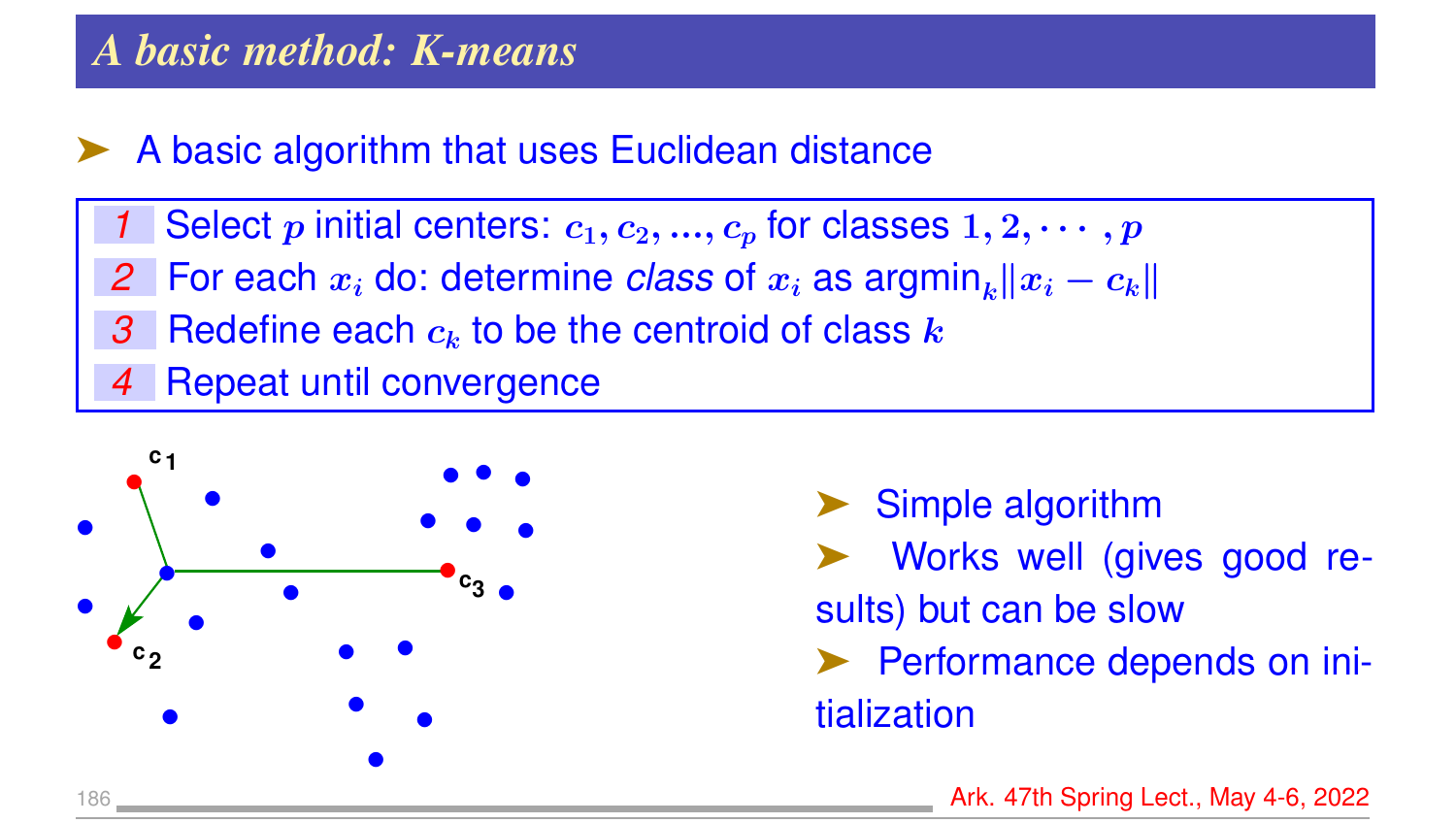➤ Class of Methods that perform clustering by exploiting a graph that describes the similarities between any two items in the data.

➤ Need to:

1. decide what nodes are in the neighborhood of a given node

2. quantify their similarities - by assigning a weight to any pair of nodes.

**Example:** | For text data: Can decide that any columns  $i$  and  $j$  with a cosine greater than 0.95 are 'similar' and assign that cosine value to  $w_{ij}$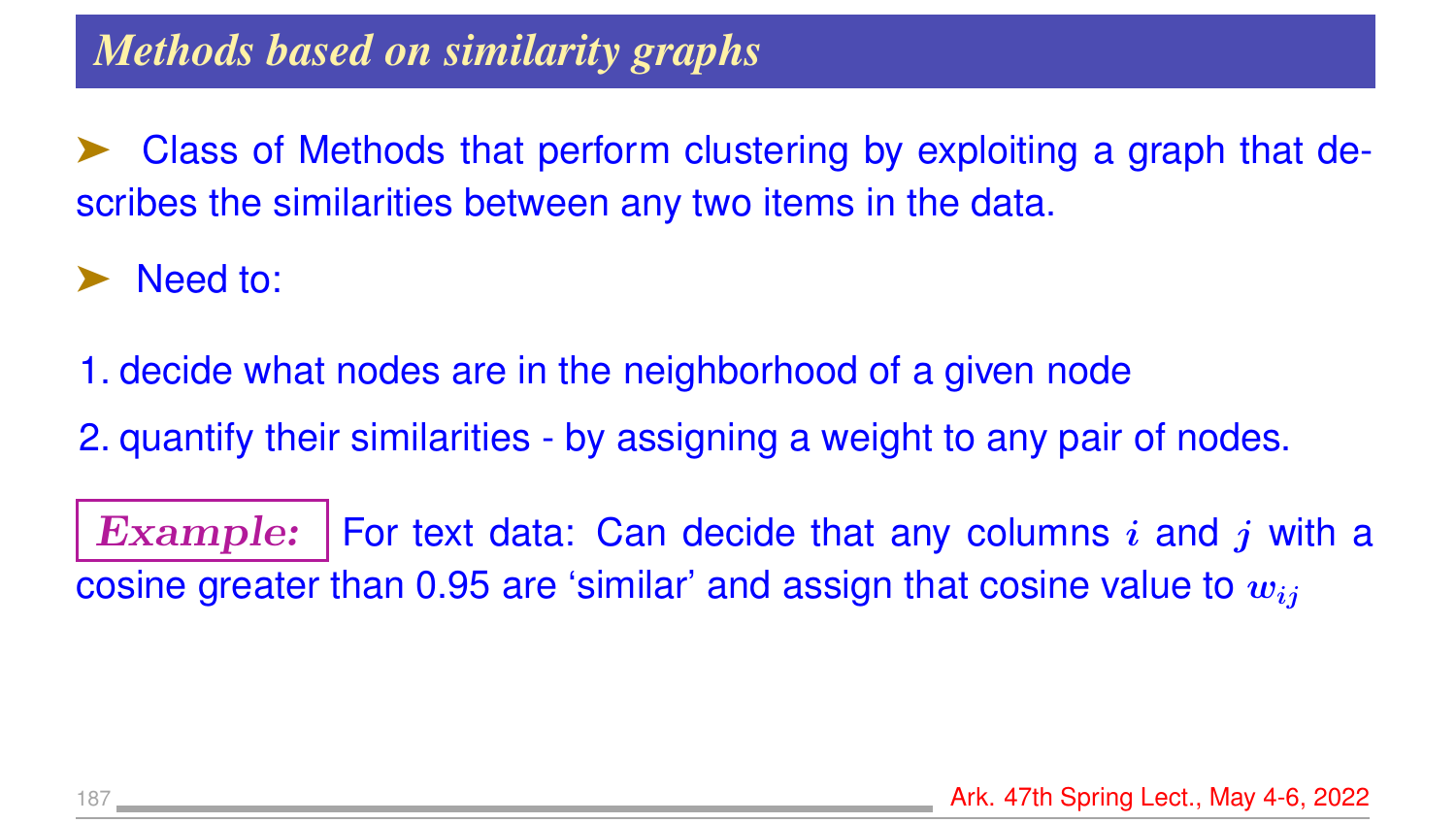#### *First task: build a 'similarity' graph*

Goal: to build a similarity graph, i.e., a graph that captures similarity between any two items



➤ Two methods: K-nearest Neighbor graphs or use Gaussian ('heat') kernel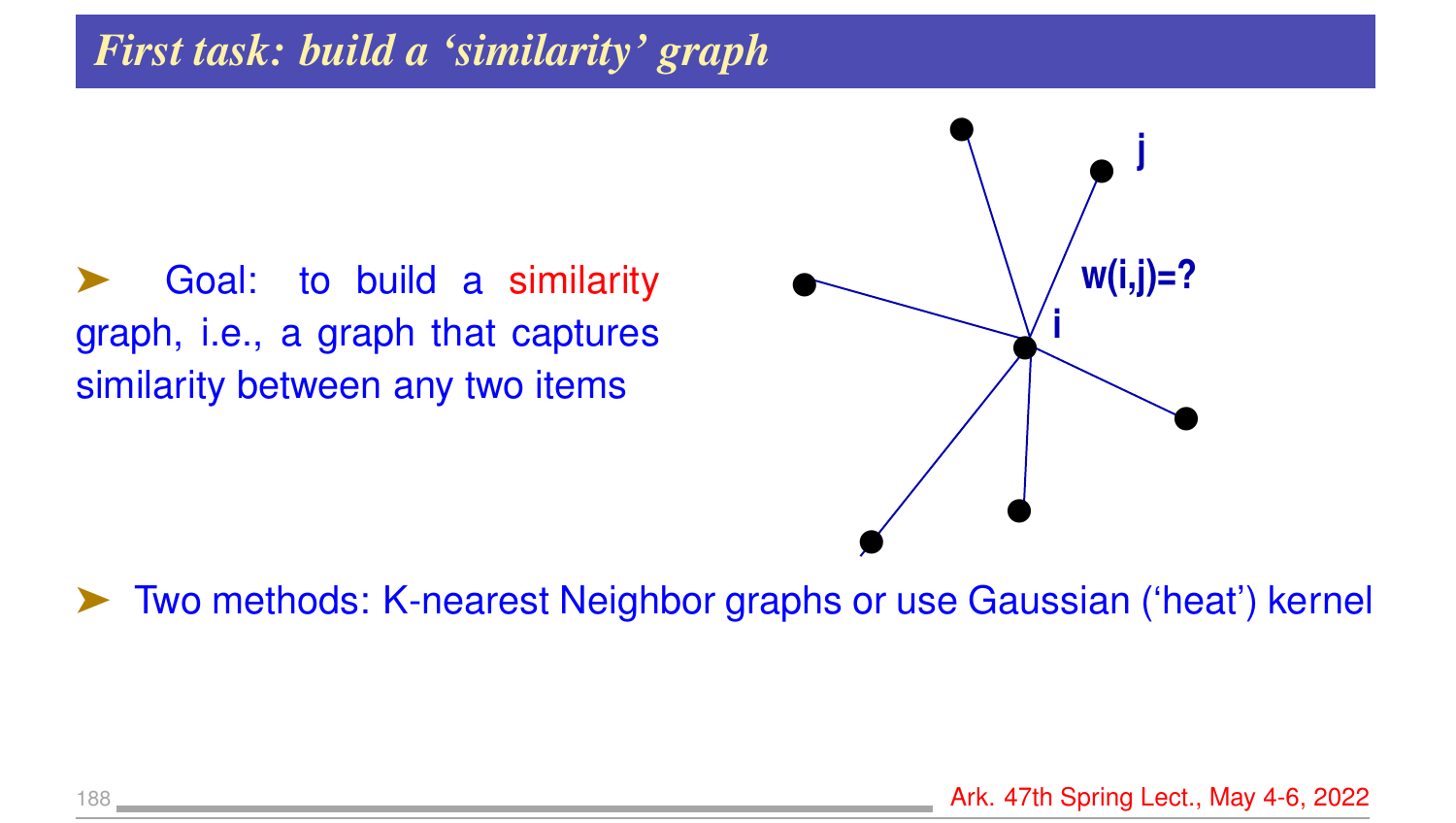#### **K-nearest neighbor graphs**

- Given: a set of n data points  $X = \{x_1, \ldots, x_n\} \rightarrow$  vertices
- Given: a proximity measure between two data points  $x_i$  and  $x_j$  as measured by a quantity  $dist(x_i, x_j)$
- Want: For each point  $x_i$  a list of the 'nearest neighbors' of  $x_i$  (edges between  $x_i$  and these nodes).
- Note: graph will usually be directed  $\rightarrow$  need to symmetrize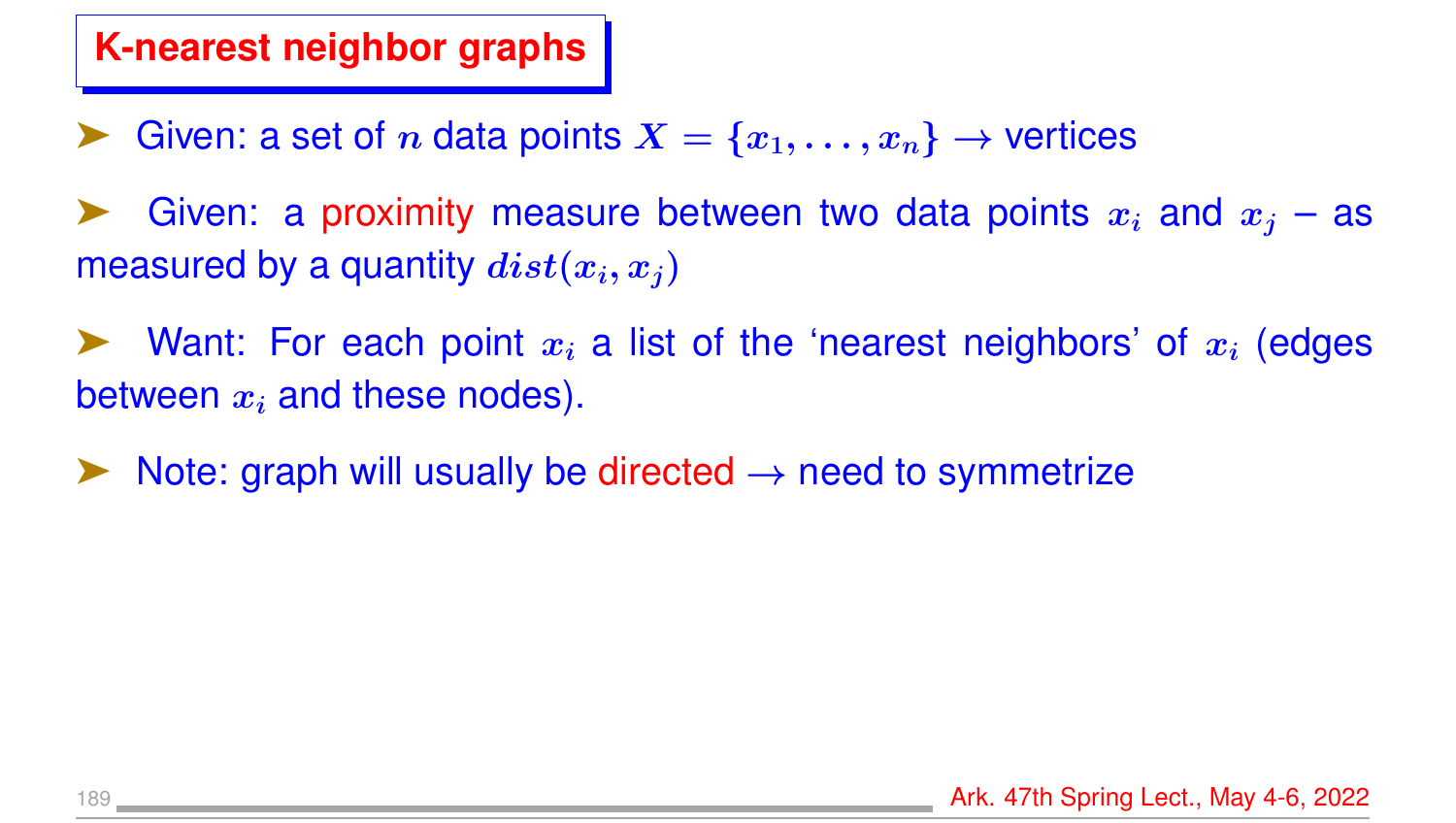### *Nearest neighbor graphs*



➤ Problem: How to build a nearest-neighbor graph from given data

We will revisit this later.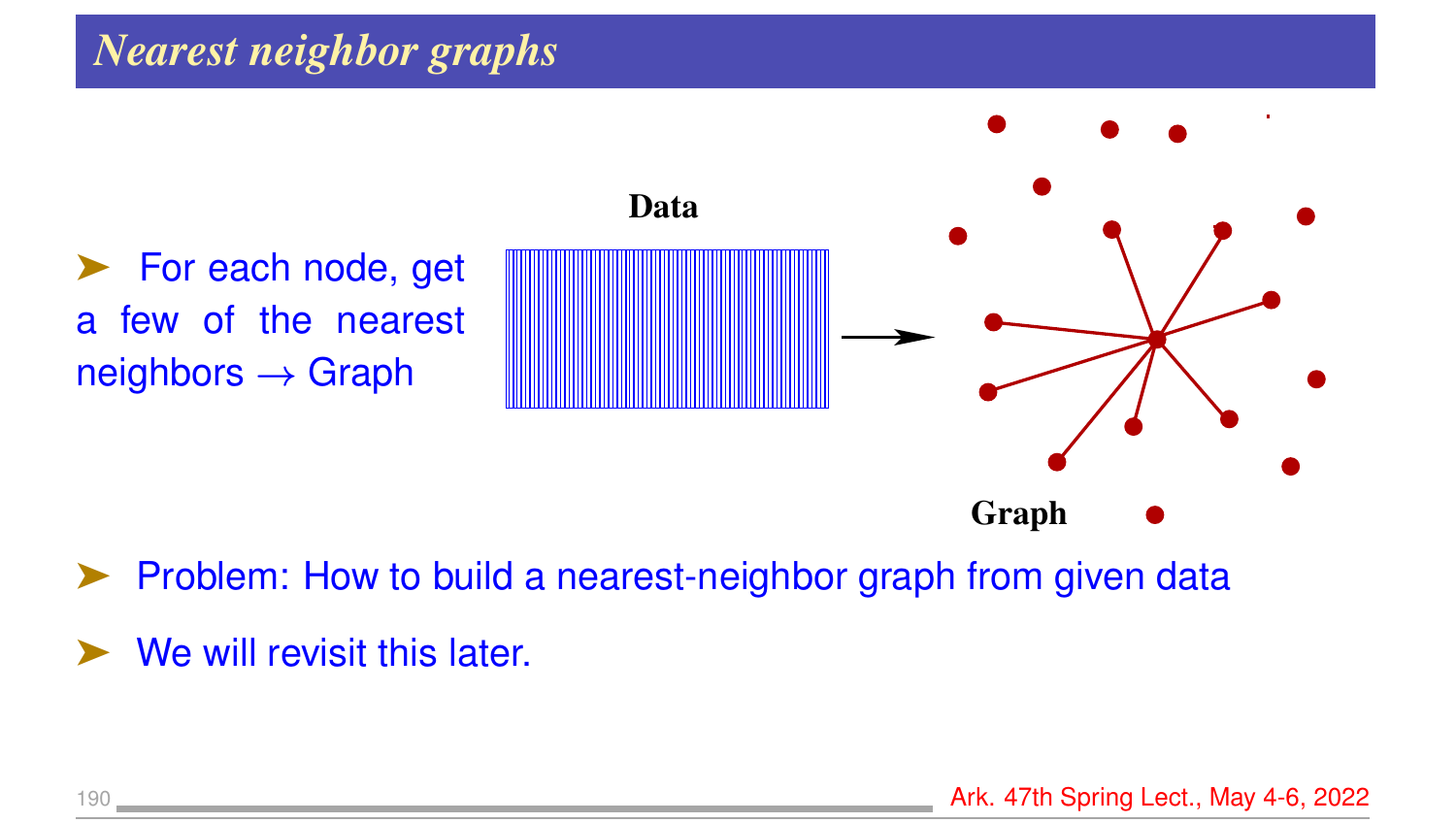Two types of nearest neighbor graph often used:

 $\epsilon$ *-graph:* Edges consist of pairs  $(x_i, x_j)$  such that  $\rho(x_i, x_j) \leq \epsilon$ 

k/W graph: Nodes adjacent to  $x_i$  are those nodes  $x_\ell$  with the k with smallest distances  $\rho(x_i, x_\ell)$ .

 $\epsilon$ -graph is undirected and is geometrically motivated. Issues: 1) may result in disconnected components 2) what  $\epsilon$ ?

- $k$ NN graphs are directed in general (can be trivially fixed).
- $k$ NN graphs especially useful in practice.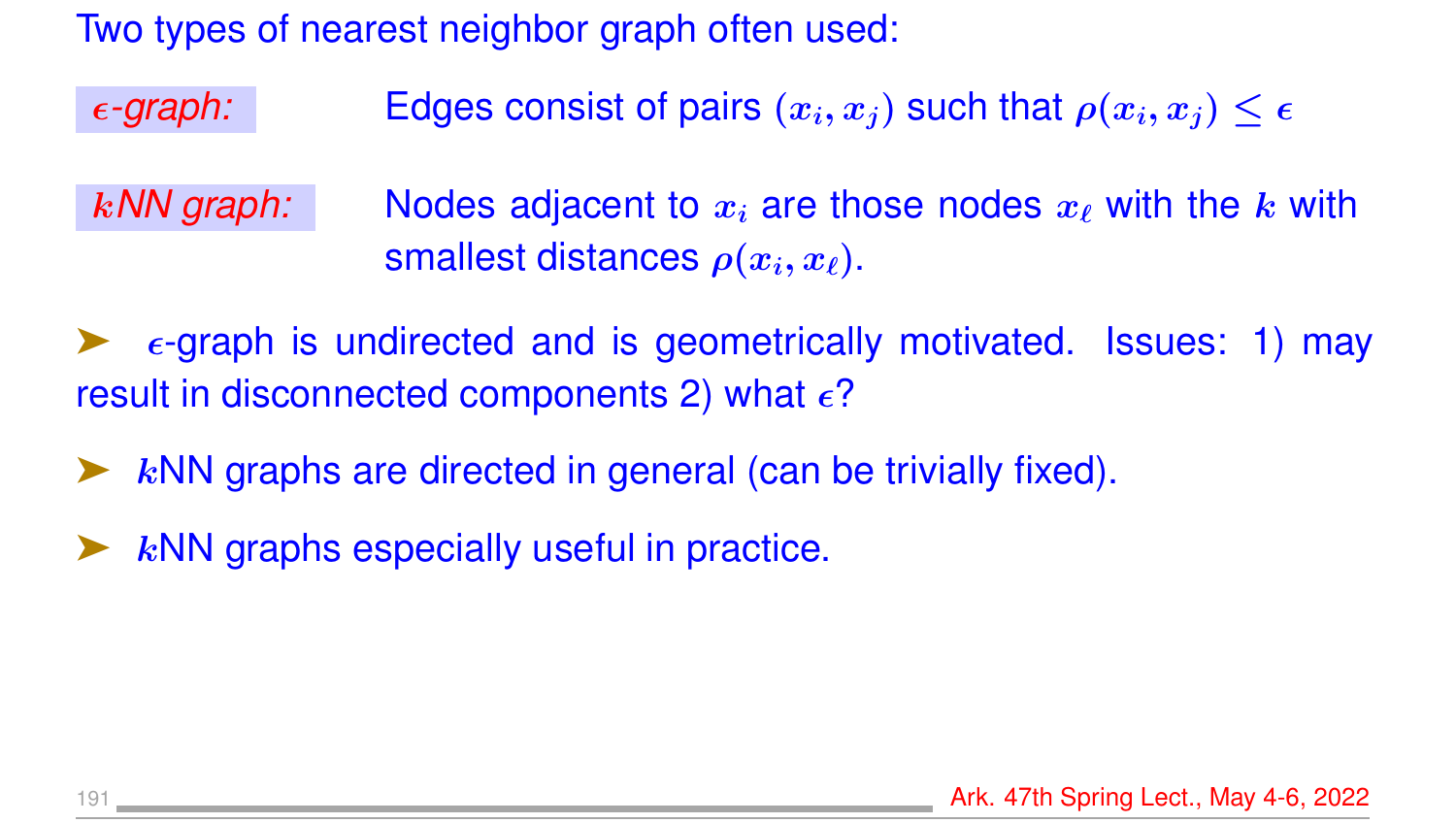### **Similarity graphs: Using 'heat-kernels'**

Define weight between  $i$  and  $j$  as:

$$
w_{ij}=f_{ij}\; \times \; \left\{\begin{matrix} e^{\frac{-\|x_i-x_j\|^2}{\sigma_X^2}} \; \text{if} \; \|x_i-x_j\|< r \\ 0 \qquad \quad \text{if not} \end{matrix}\right.
$$

 $\triangleright$  Note  $||x_i - x_j||$  could be any measure of distance...

- $f_{ij}$  = optional = some measure of similarity other than distance
- Only nearby points kept.
- Sparsity depends on parameters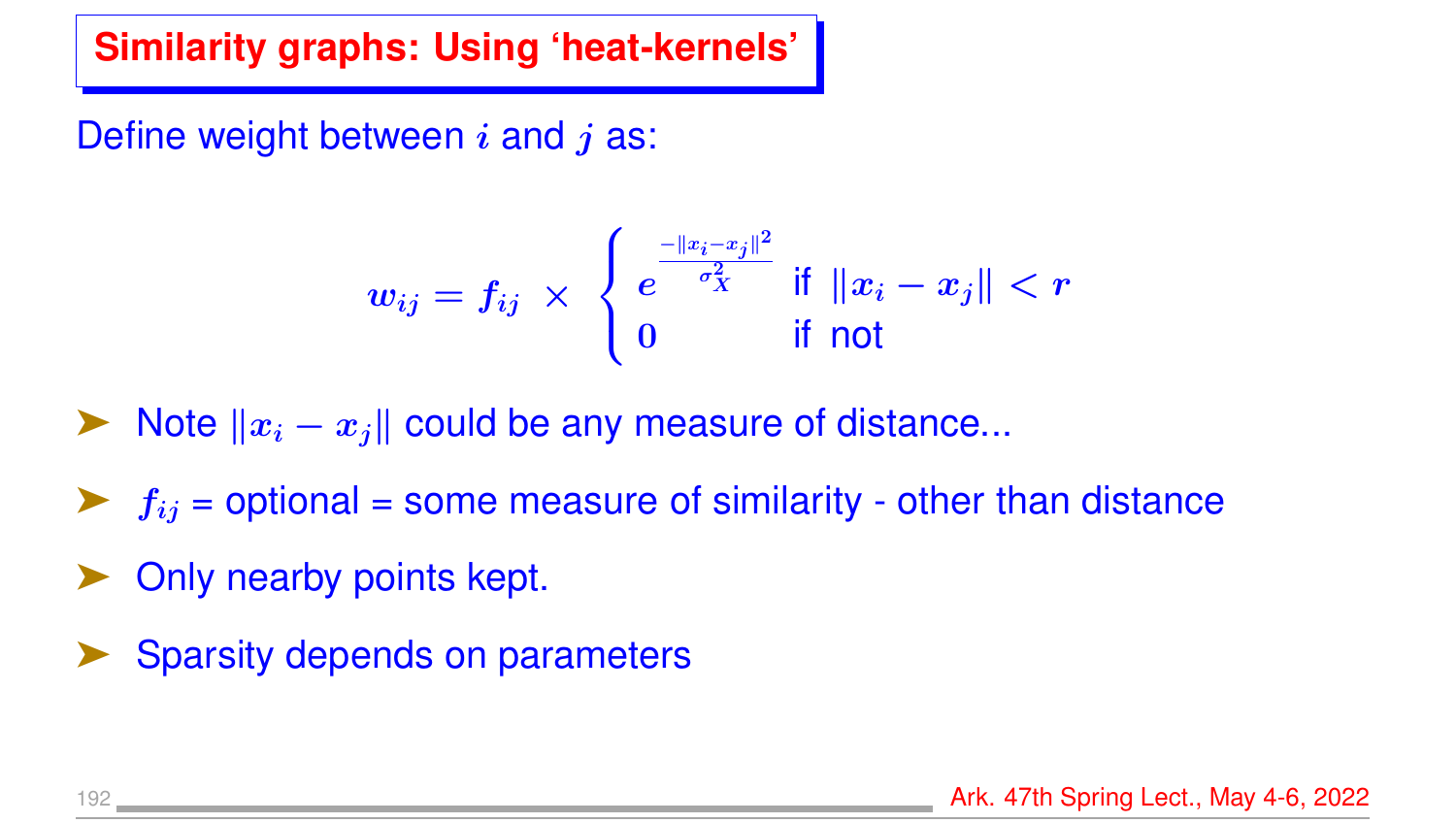#### *Edge cuts, ratio cuts, normalized cuts, ...*

- Assume now that we have built a 'similarity graph'
- Setting is identical with that of graph partitioning.
- Need a Graph Laplacean:  $L = D W$  with  $w_{ii} = 0, w_{ii} \ge 0$  and  $D = diag(W * ones(n, 1))$  [in matlab notation]
- Partition vertex set V in two sets A and B with

$$
A\cup B=V,\quad A\cap B=\emptyset
$$

Define

$$
cut(A,B)=\sum_{u\ \in A, v\in B}w(u,v)
$$

193 **Ark. 47th Spring Lect., May 4-6, 2022**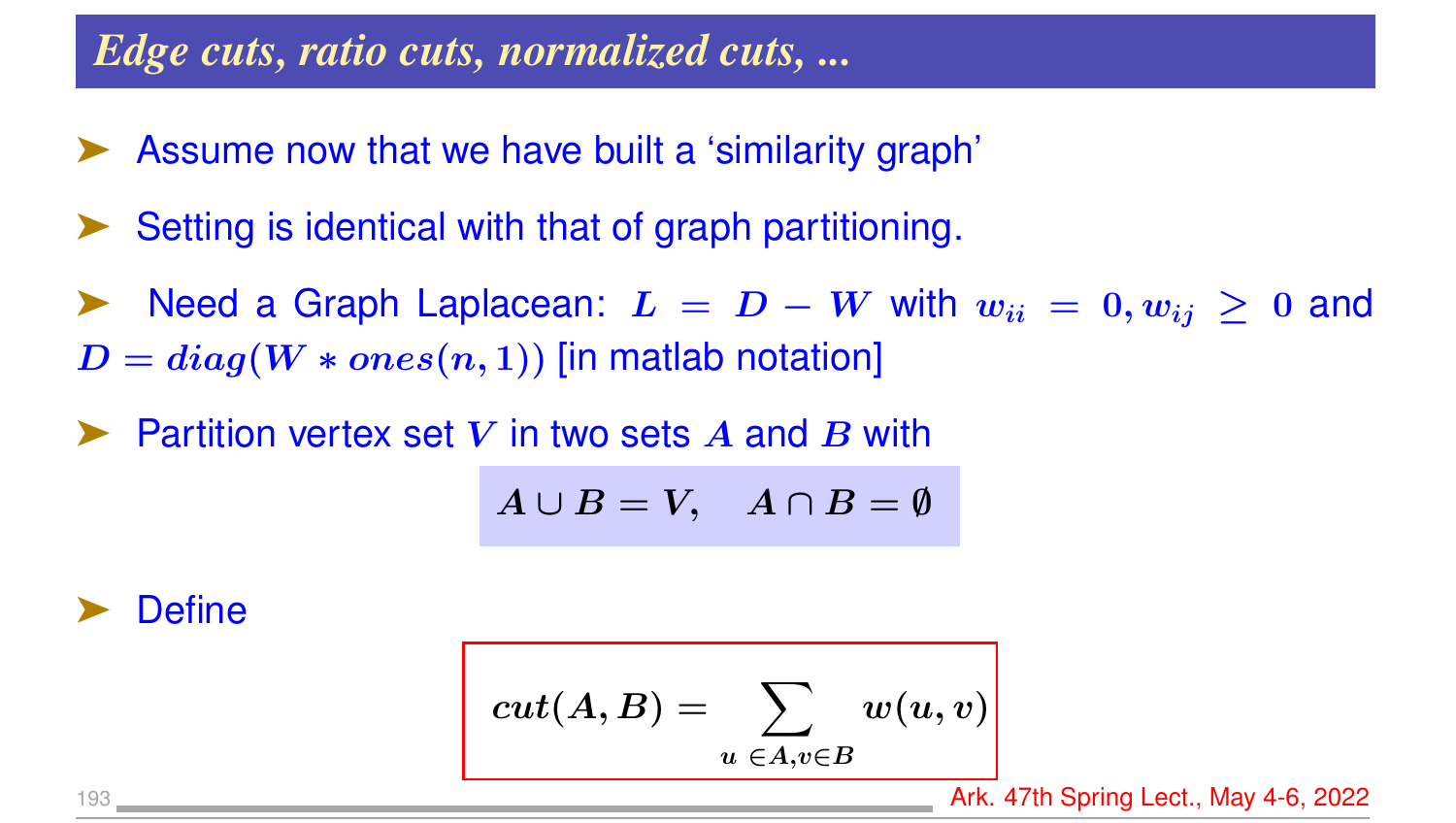➤ First (naive) approach: use this measure to partition graph, i.e.,

- ... Find A and B that minimize  $cut(A, B)$ .
- ➤ Issue: Small sets, isolated nodes, big imbalances,

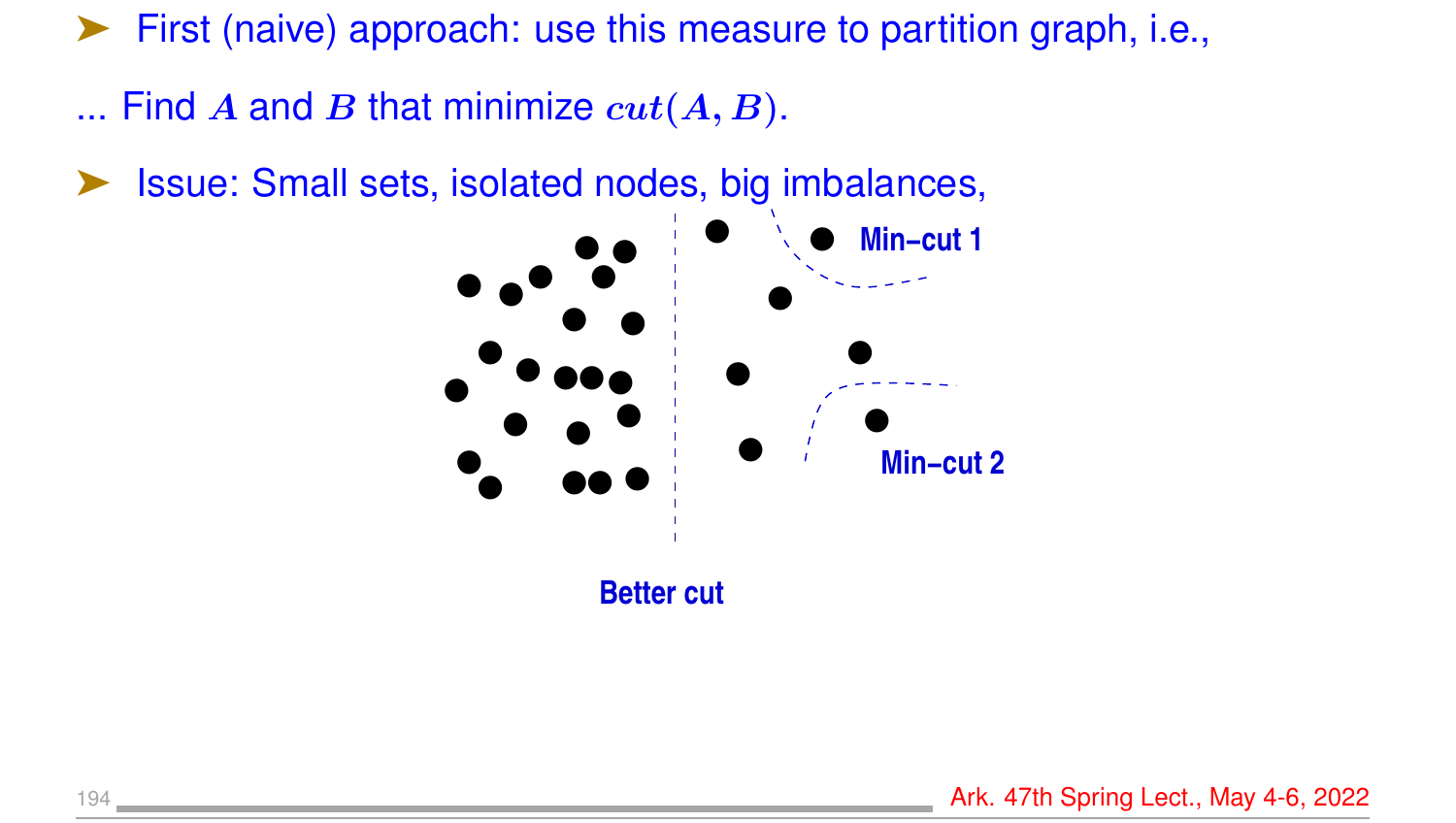Standard Graph Partitioning approach: Find A, B by solving Minimize  $cut(A, B)$ , subject to  $|A| = |B|$ 

Condition  $|A| = |B|$  not too meaningful in some applications - too restrictive in others.

 $\blacktriangleright$  Minimum Ratio Cut approach. Find  $A, B$  by solving:

| Minimize | cut(A,B) |
|----------|----------|
|          | A . B    |

Difficult to find solution (original paper [Wei-Cheng '91] proposes several heuristics)

Approximate solution : spectral.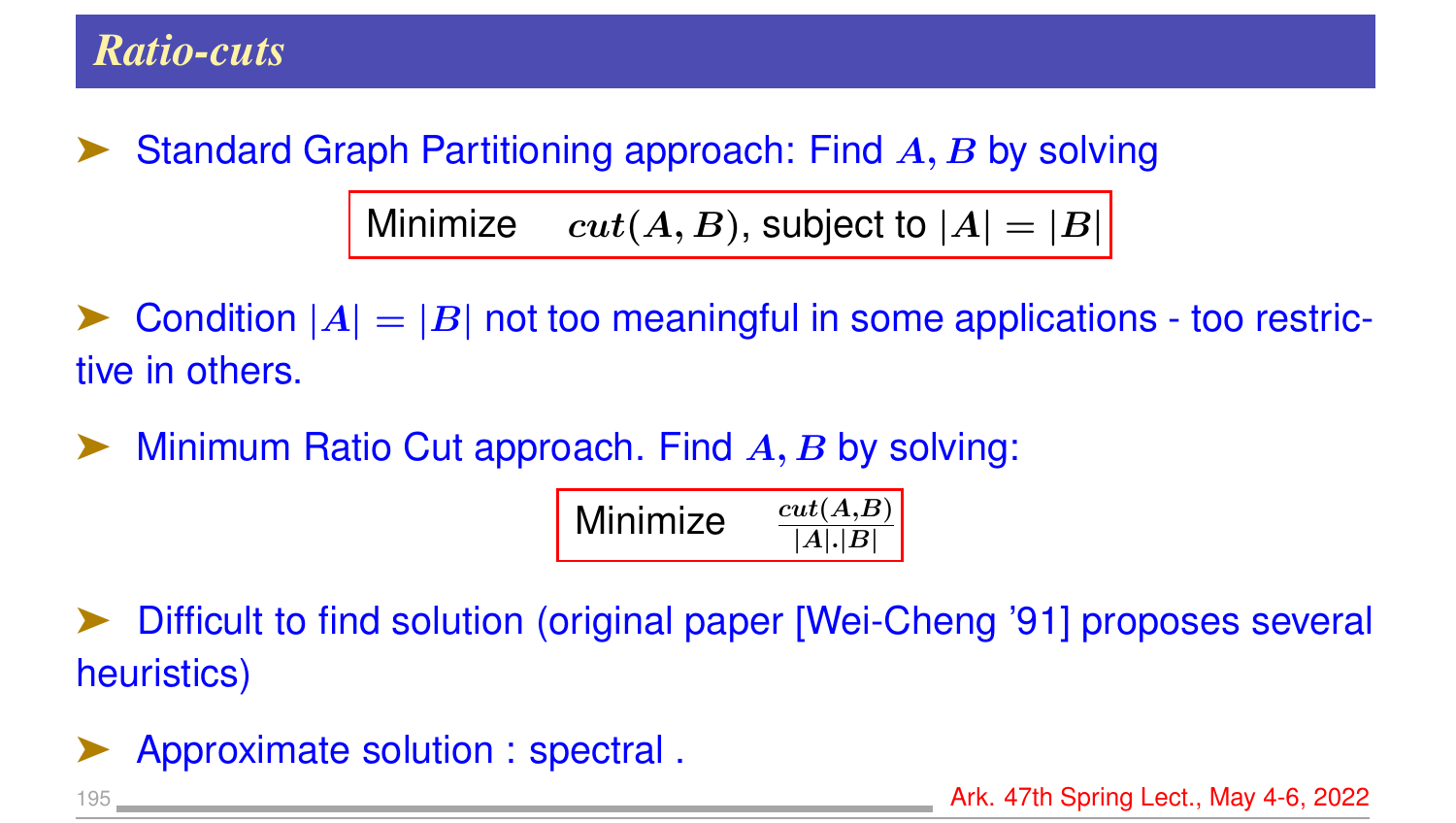*Theorem* [Hagen-Kahng, 91] If  $\lambda_2$  is the 2nd smallest eigenvalue of L, then a lower bound for the cost  $c$  of the optimal ratio cut partition, is:

$$
c\geq \frac{\lambda_2}{n}.
$$

Proof: Consider an optimal partition  $A, B$  and let  $p = |A|/n, q = |B|/n$ . Note that  $p + q = 1$ . Let x be the vector with coordinates

$$
x_i = \left\{ \begin{matrix} q & \text{if} \enspace i \in A \\ -p & \text{if} \enspace i \in B \end{matrix} \right.
$$

Note that  $x \perp 1$ . Also if  $(i, j) ==$  an edge-cut then  $|x_i - x_j| = |q - (-p)| =$  $|q+p|=1$ , otherwise  $x_i-x_j=0$ . Therefore,  $x^TLx=\sum_{(i,j)\in E} (x_i-x_j)^2=0$  $w(A, B)$ . In addition:  $||x||^2 = pq^2n + qp^2n = pq(p+q)n = pqn = \frac{|A|.|B|}{n}$  $\frac{|.|B|}{n}$ .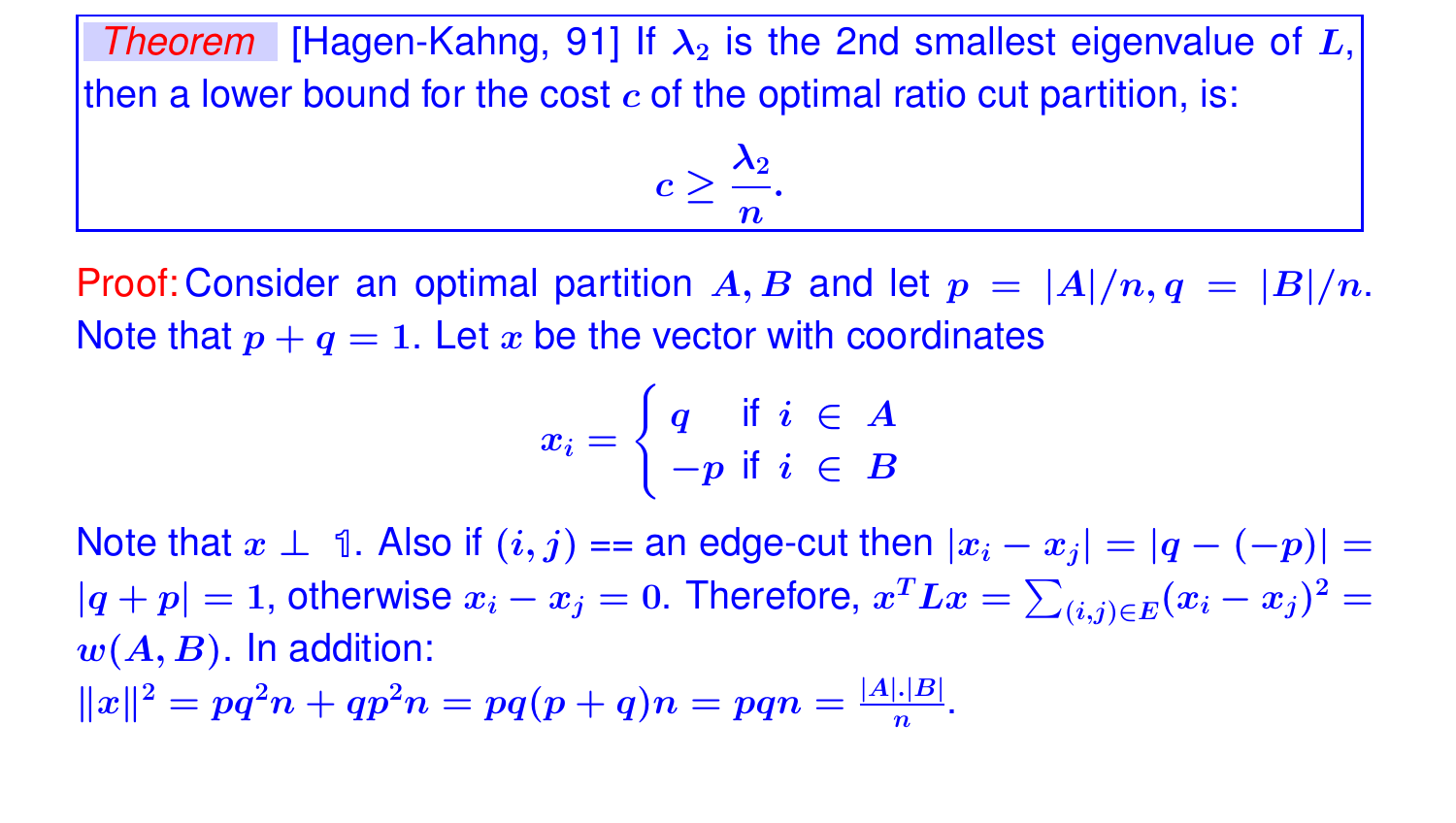Therefore, by the Courant-Fischer theorem:

$$
\lambda_2\leq \frac{(Lx,x)}{(x,x)}=n\times \frac{w(A,B)}{|A|.|B|}=n\times c.
$$

#### Hence result.

 $\blacktriangleright$  Idea is to use eigenvector associated with  $\lambda_2$  to determine partition, e.g., based on sign of entries. Use the ratio-cut measure to actually determine where to split.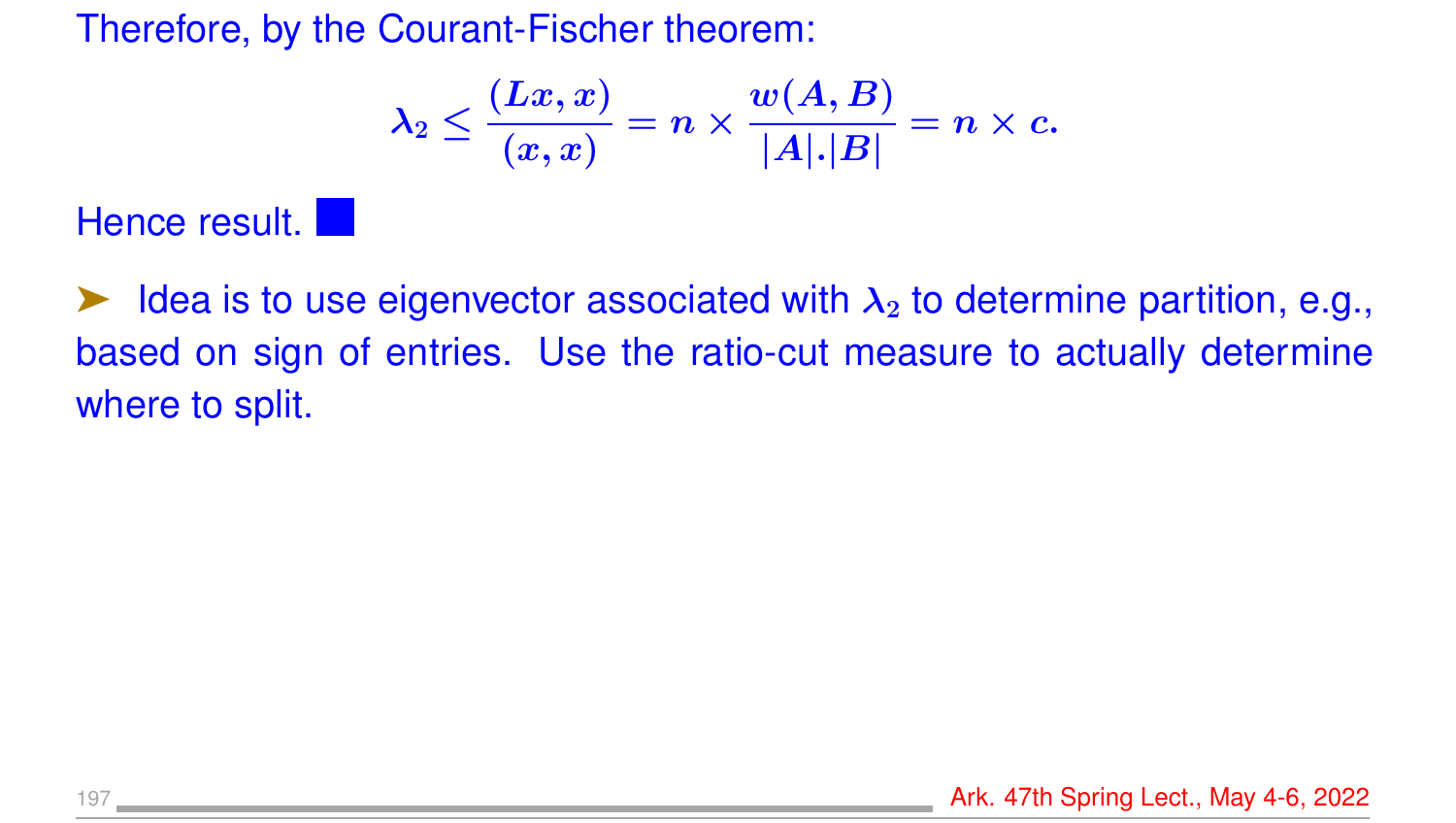### *Normalized cuts [Shi-Malik,2000]*

► Recall notation  $w(X, Y) = \sum_{x \in X, y \in Y} w(x, y)$  - then define:

$$
\texttt{ncut}(A,B) = \frac{cut(A,B)}{w(A,V)} + \frac{cut(A,B)}{w(B,V)}
$$

- Goal is to avoid small sets  $A, B$
- $\boxed{\mathbb{Z}^n}$  What is  $w(A, V)$  in the case when  $w_{ij} == 1$  ?

 $\blacktriangleright$  Let  $x$  be an indicator vector:  $x_i =$  $\int 1 \; if \; i \in A$  $0\,\,if\,\,i\in B$ 

**Recall that:**  ${}^T L x = \sum_{(i,j) \in E} w_{ij} |x_i - x_j |^2 \ \ \ \vert$  (note: each edge counted once)

198 **Ark. 47th Spring Lect., May 4-6, 2022**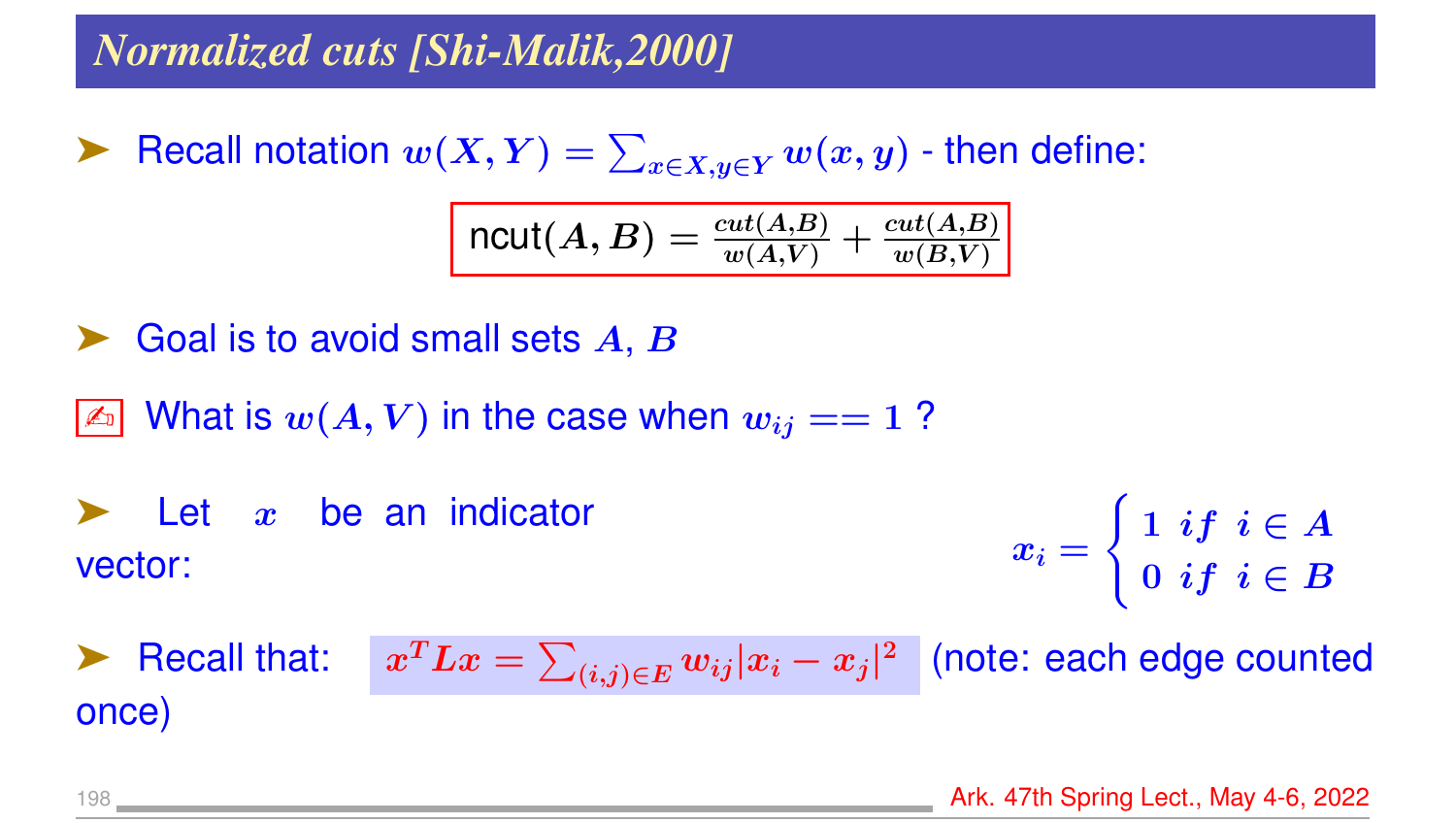

$$
cut(A,B)=\sum_{\begin{array}{l} x_i=1,x_j=0\\ \\ w(A,V)=\sum_{x_i=1}^xd_i=x^TW\ \mathbb{1}=x^TD\ \mathbb{1}\\ \\ w(B,V)=\sum_{x_j=0}^xd_j=(\ \mathbb{1}-x)^TW\ \mathbb{1}=(\ \mathbb{1}-x)^TD\ \mathbb{1}\end{array}
$$

▶ Goal now: to minimize ncut

$$
\min_{A,B} \mathsf{ncut}(A,B) = \min_{x_i \, \in \{0,1\}} \frac{x^T L x}{x^T D x} + \frac{x^T L x}{(\; \mathbb{1} - x)^T D x}
$$

199 Ark. 47th Spring Lect., May 4-6, 2022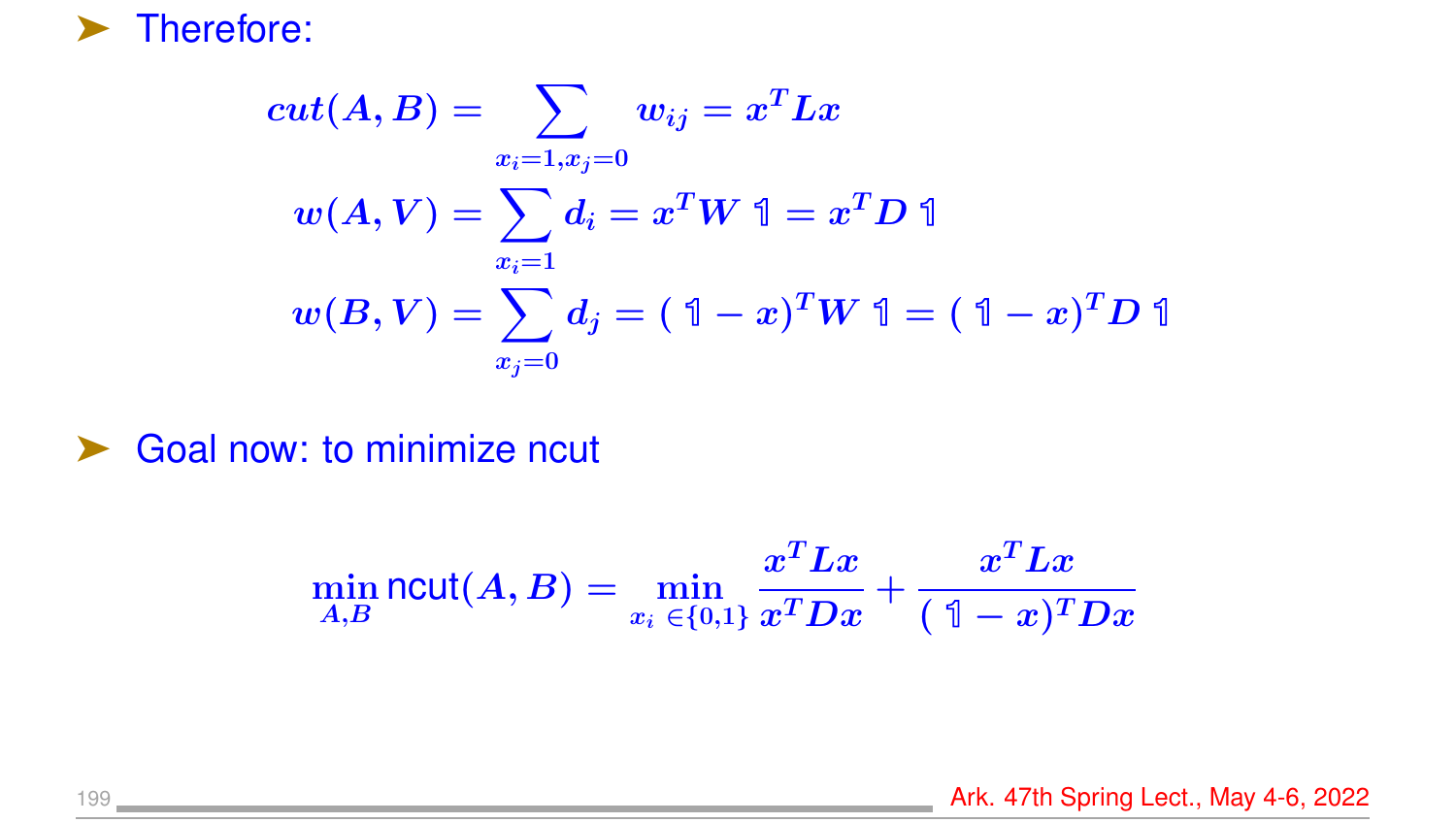

$$
\beta = \frac{w(A, V)}{w(B, V)} = \frac{x^T D \mathbb{1}}{(\mathbb{1} - x)^T D \mathbb{1}}
$$

$$
y = x - \beta(\mathbb{1} - x)
$$

Then we need to solve:

 $y_i\,\left\{0, \!-\beta\right\}$  $\bm{y^T} \bm{L} \bm{y}$  $\bm{y^T}\bm{D}\bm{y}$ Subject to  $y^T D$  1 = 0

 $\triangleright$  + Relax  $\rightarrow$  need to solve Generalized eigenvalue problem

 $Ly = \lambda Dy$ 

 $\blacktriangleright$   $y_1 = 1$  is eigenvector associated with eigenvalue  $\lambda_1 = 0$ 

 $y_2$  associated with second eigenvalue solves problem.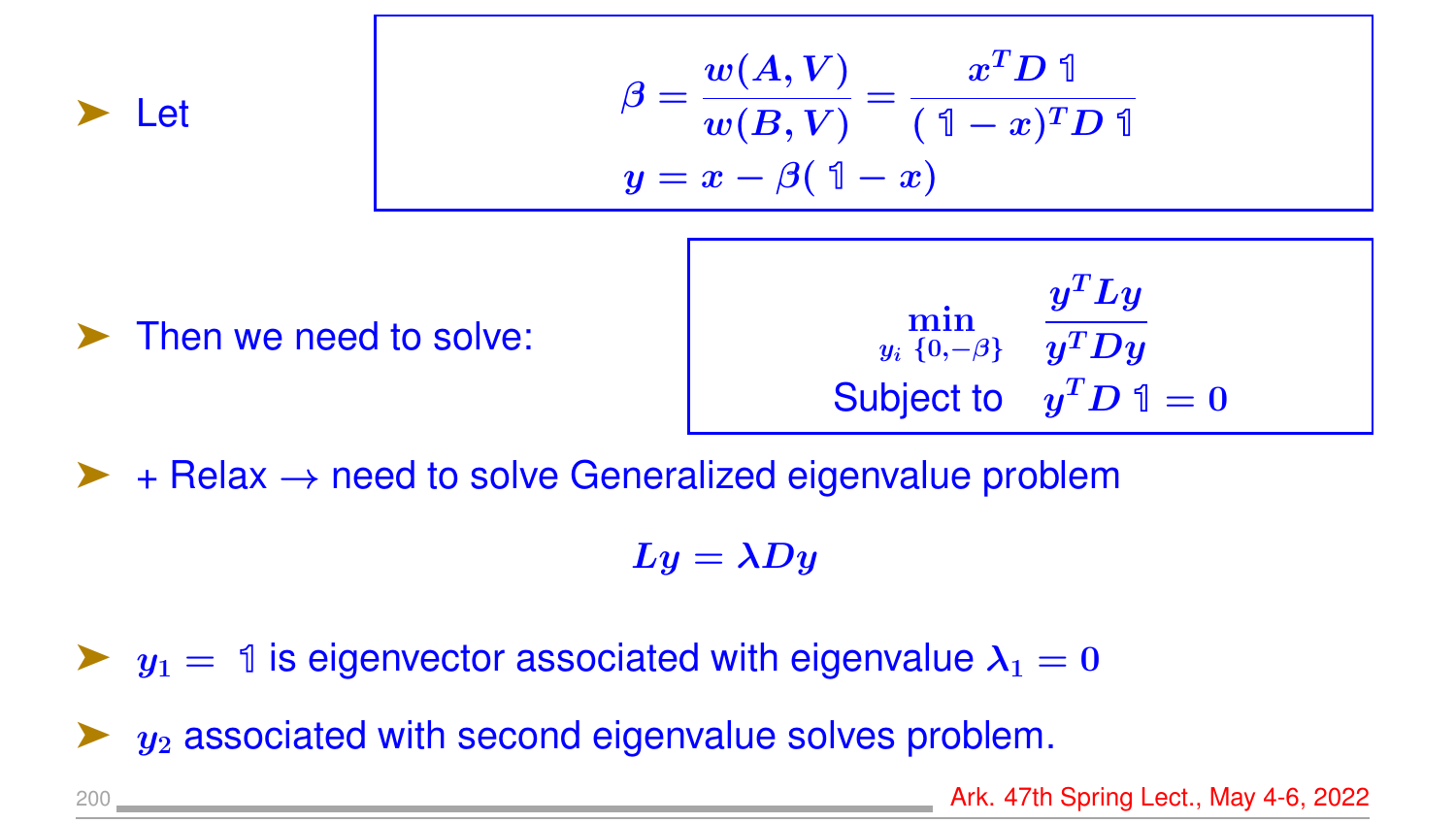### *A few properties*

#### **Exi** Show that

$$
ncut(A,B) = \sigma \times \frac{cut(A,B)}{w(A,V) \times w(B,V)}
$$

#### where  $\sigma$  is a constant

 $\boxed{\mathbb{Z}^n}$  How do ratio-cuts and normalized cuts compare when the graph is  $d$ regular (same degree for each node).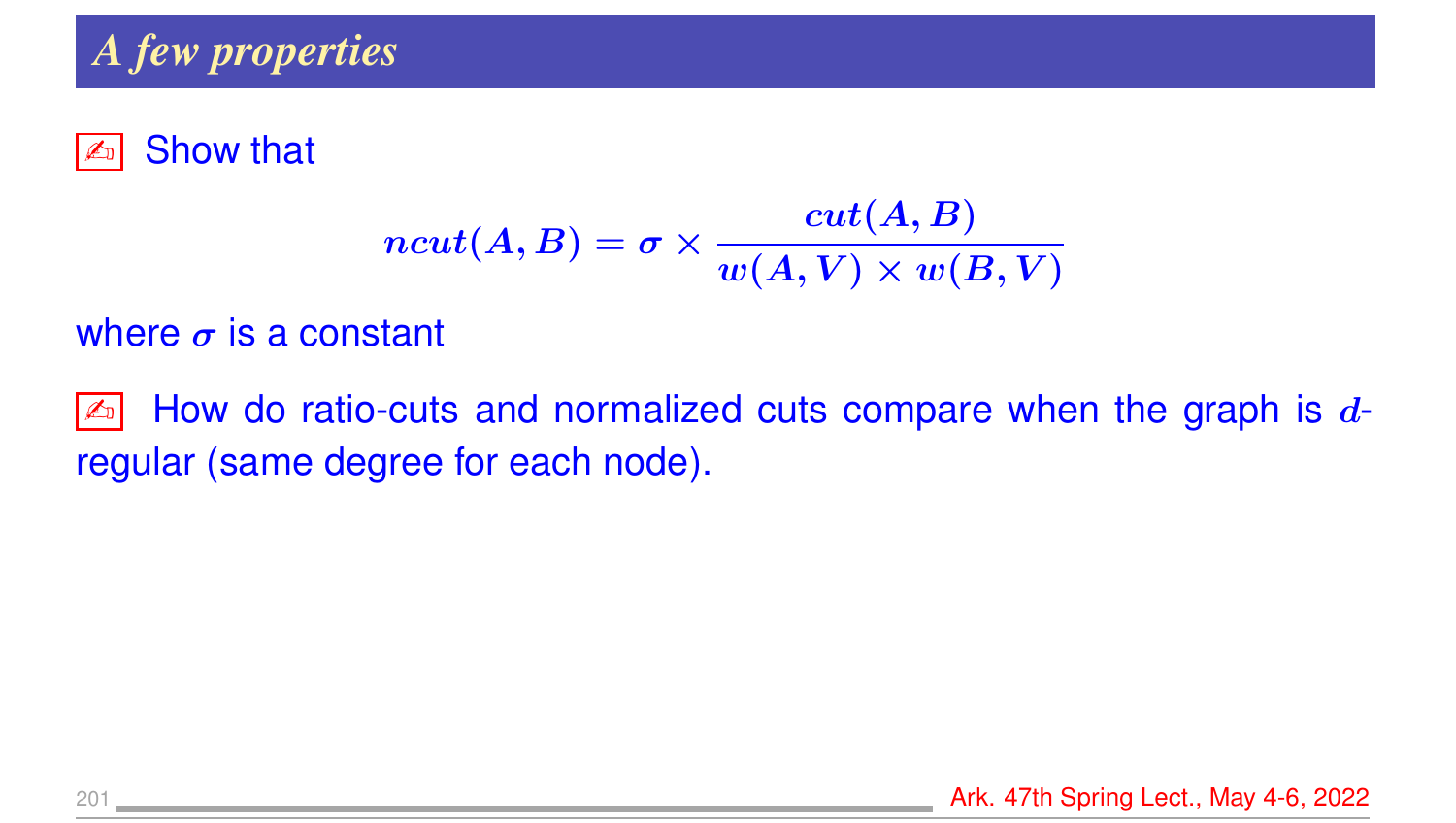- ➤ Just like graph partitioning we can:
- 1. Apply the method recursively [Repeat clustering on the resulted parts]
- 2. or compute a few eigenvectors and run K-means clustering on these eigenvectors to get the clustering.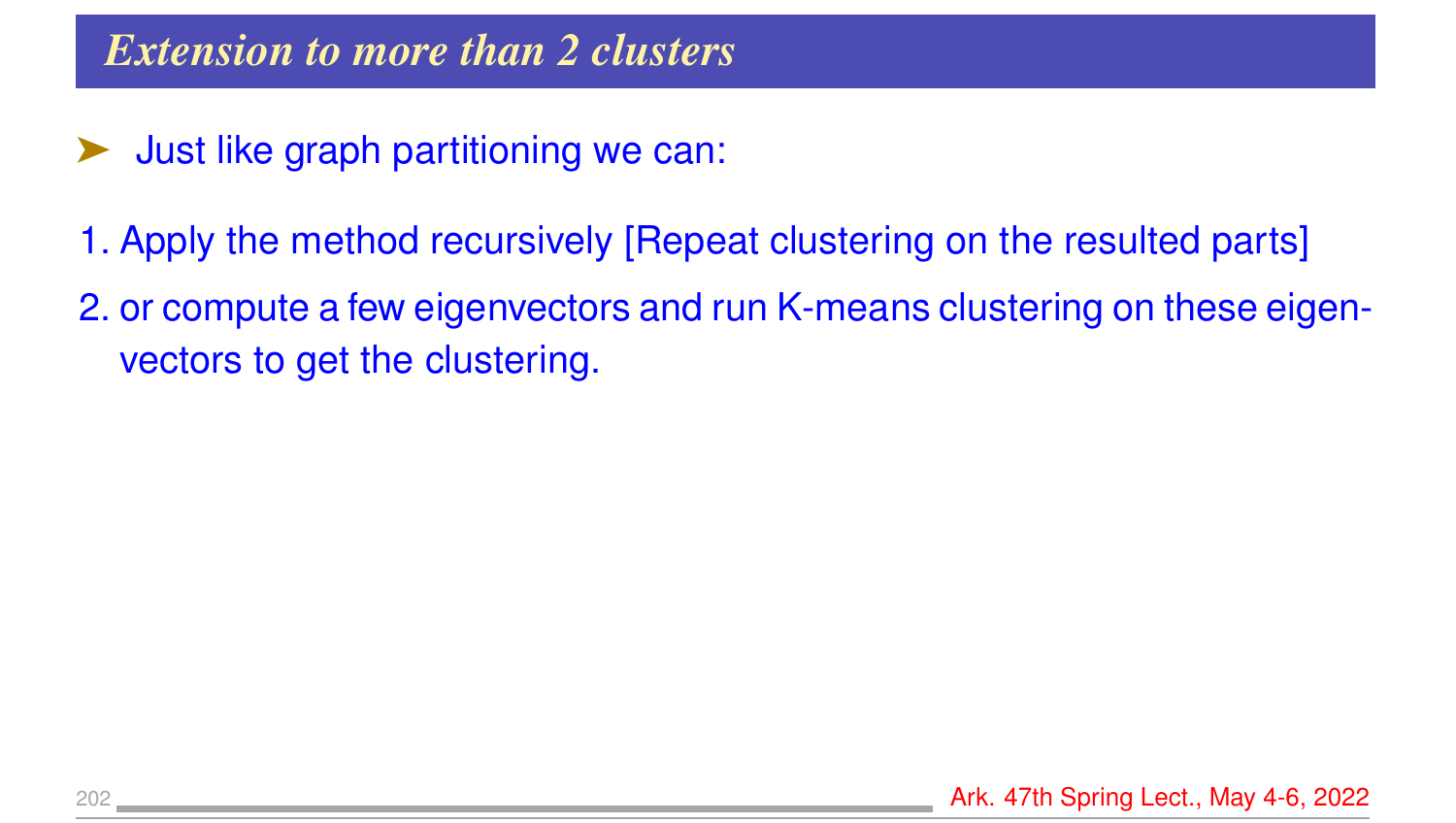### *Application: Image segmentation*

- ➤ First task: obtain a graph from pixels.
- ➤ Common idea: use "Heat kernels"

Let  $F_i$  = feature value (e.g., brightness), and Let  $X_i$  = spatial position. Then define

$$
w_{ij}=e^{\frac{-\|F_i-F_j\|^2}{\sigma_I^2}}\times\begin{cases} e^{\frac{-\|X_i-X_j\|^2}{\sigma_X^2}}\|\mathsf{f}\|X_i-X_j\|< r\\ 0\qquad \qquad \text{else}\end{cases}
$$

Sparsity depends on parameters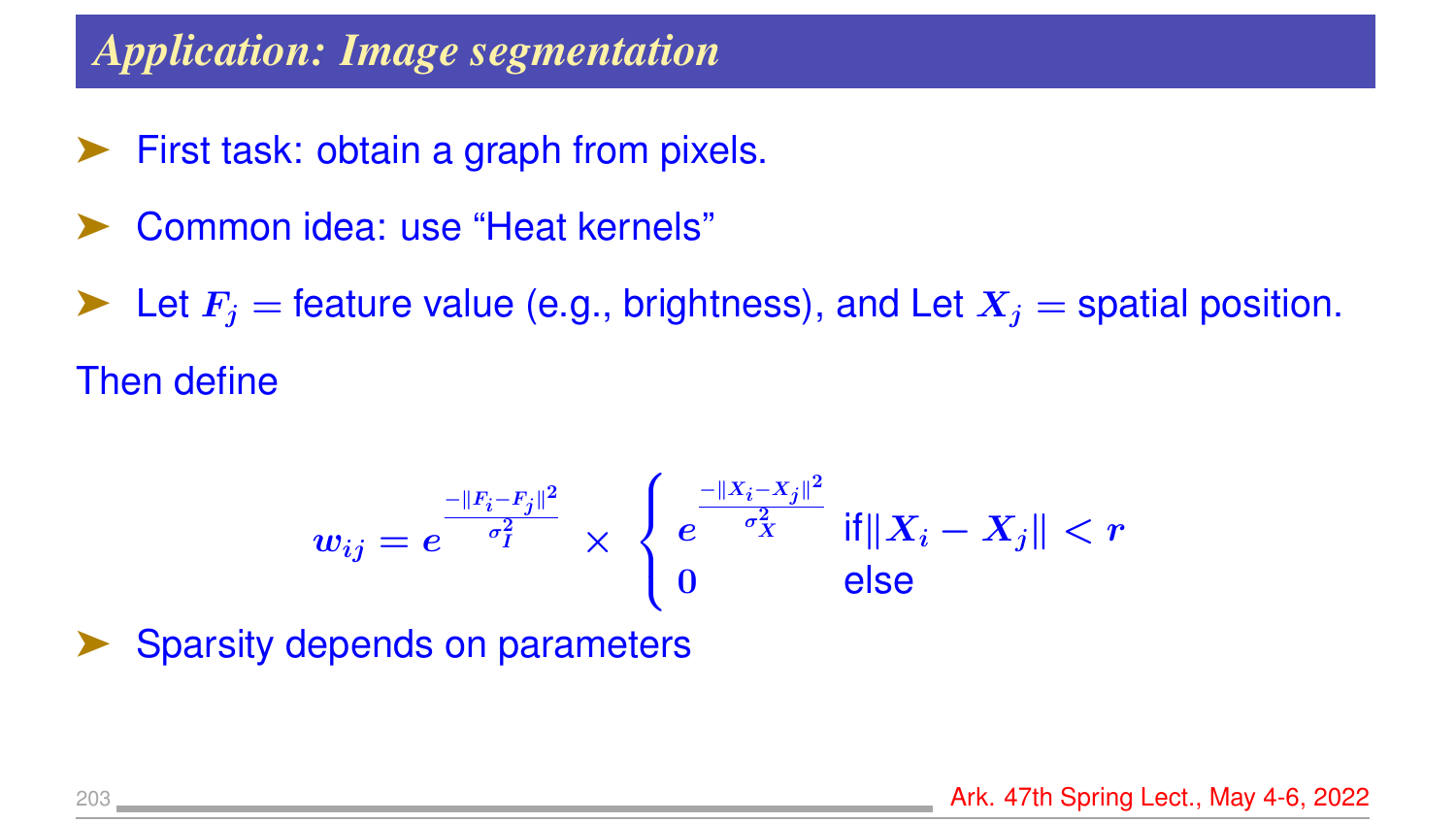# *Spectral clustering: General approach*

*1* Given: Collection of data samples  $\{x_1, x_2, \cdots, x_n\}$ 

*2* Build a similarity graph between items



- *3* Compute (smallest) eigenvector (s) of resulting graph Laplacean
- *4* Use k-means on eigenvector (s) of Laplacean
- ➤ For Normalized cuts solve generalized eigen problem.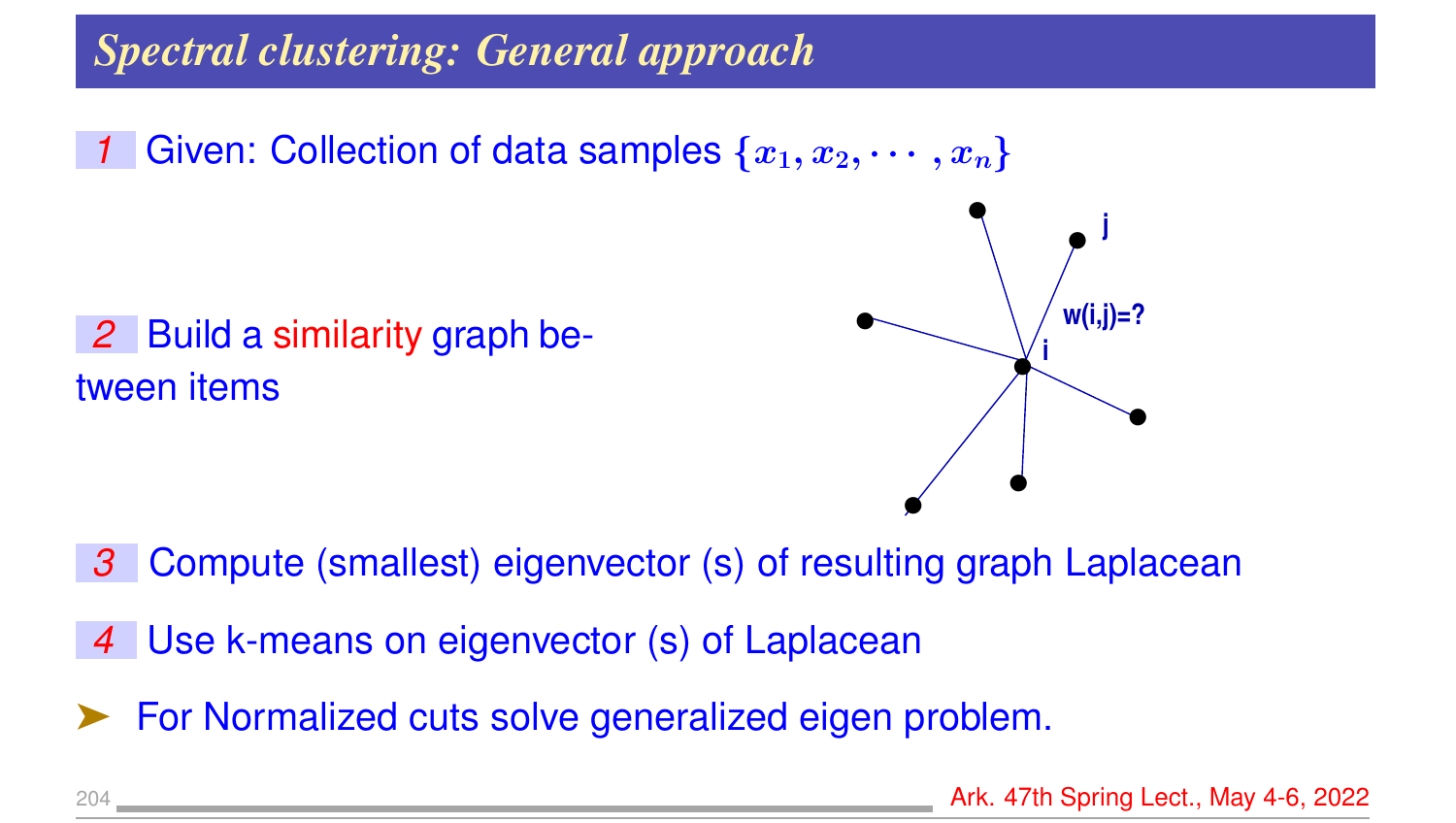#### ▶ Recall observation made earlier:



 $\blacktriangleright$  Alg. Multiplicity of eigenvalue zero = # connected components.

205 **Ark. 47th Spring Lect., May 4-6, 2022**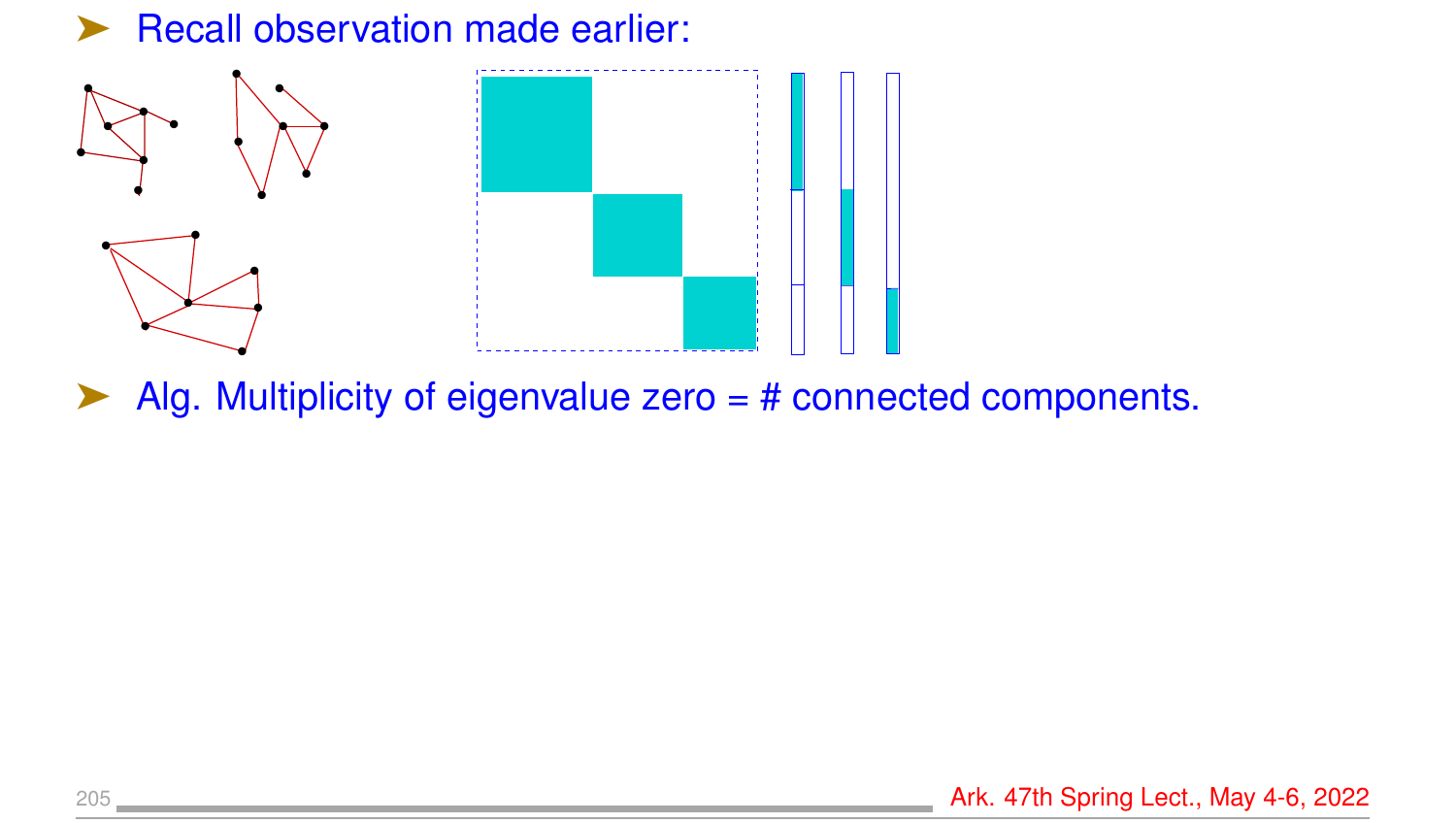# *Building a nearest neighbor graph*

Question: How to build a nearest-neighbor graph from given data?



Will demonstrate the power of a divide a conquer approach combined with the Lanczos algorithm.

Note: The Lanczos algortithm will be covered in detail later

206 **Ark. 47th Spring Lect., May 4-6, 2022**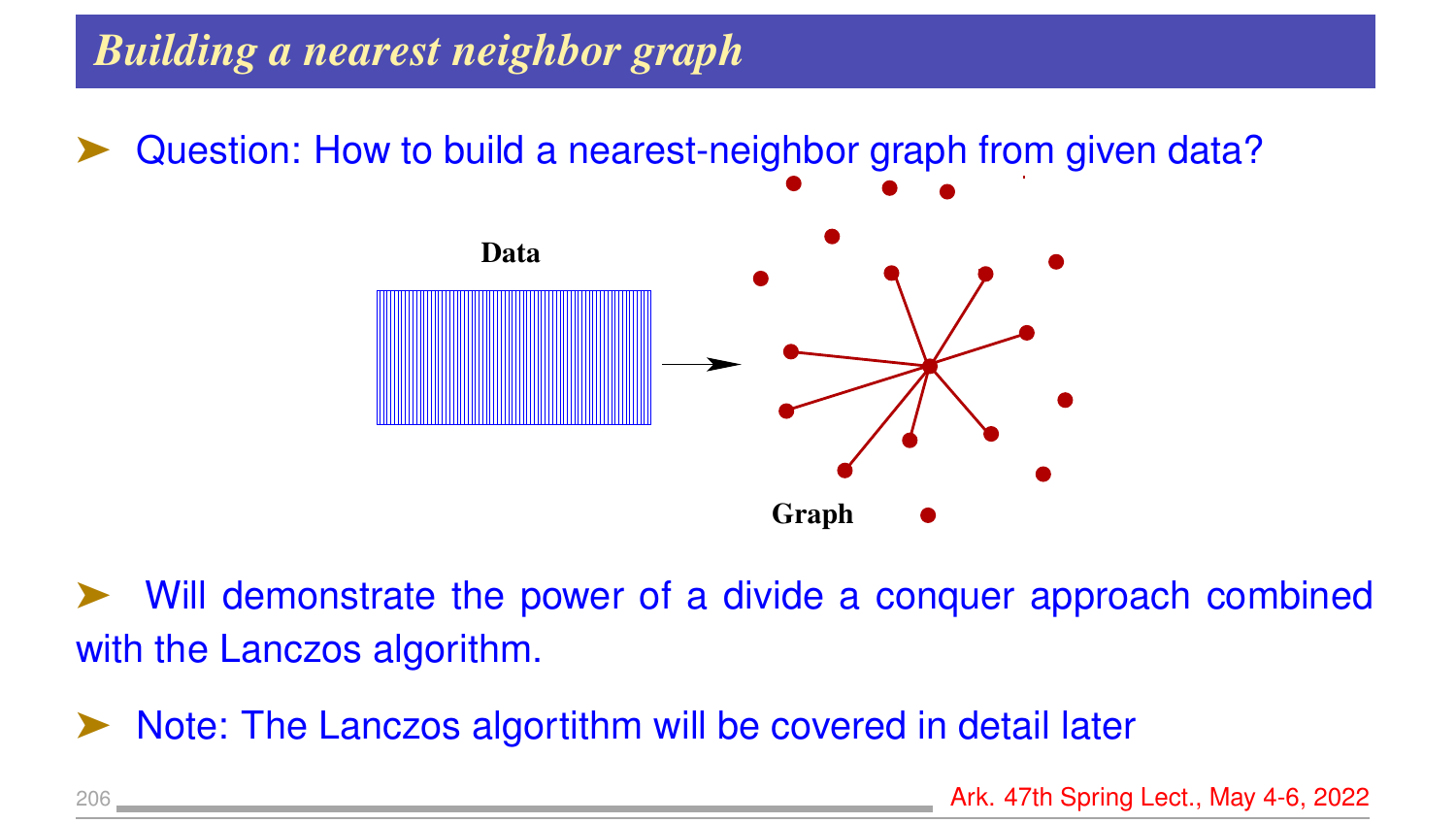Recall: Two common types of nearest neighbor graphs

 $\epsilon$ *-graph:* Edges consist of pairs  $(x_i, x_j)$  such that  $\rho(x_i, x_j) \leq \epsilon$ 

k/W graph: Nodes adjacent to  $x_i$  are those nodes  $x_\ell$  with the k with smallest distances  $\rho(x_i, x_\ell)$ .

 $\epsilon$ -graph is undirected and is geometrically motivated. Issues: 1) may result in disconnected components 2) what  $\epsilon$ ?

- $k$ NN graphs are directed in general (can be trivially fixed).
- $k$ NN graphs especially useful in practice.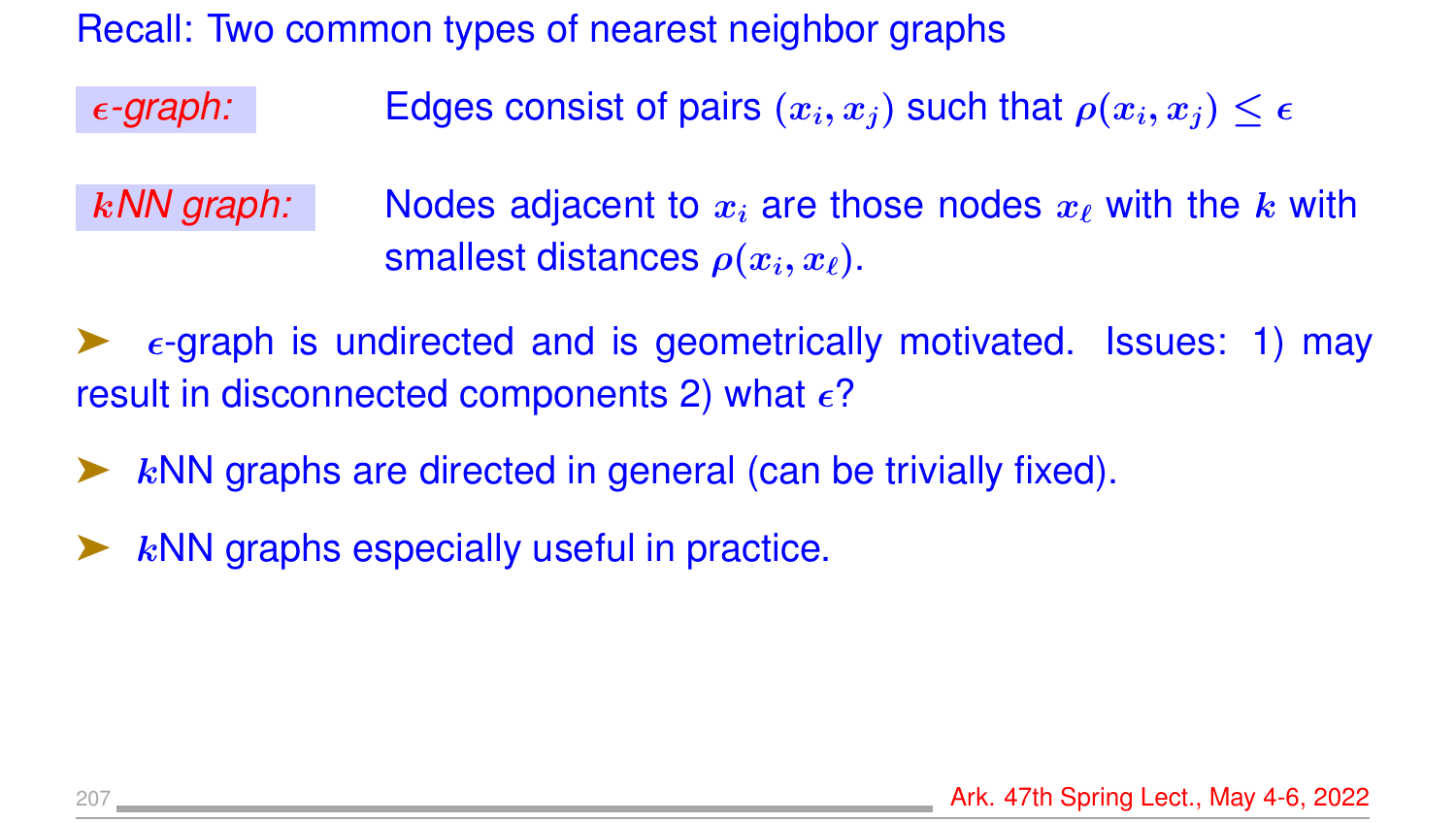## *Divide and conquer KNN: key ingredient*

- ➤ Key ingredient is *Spectral bisection*
- Let the data matrix  $X = [x_1, \ldots, x_n] \in \mathbb{R}^{d \times n}$
- $\blacktriangleright$  Each column == a data point.
- Center the data:  $\hat{X} = [\hat{x}_1, \dots, \hat{x}_n] = X ce^T$ where  $c ==$  centroid;  $e = ones(d, 1)$  (matlab)
- *Goal:* Split  $\hat{X}$  into halves using a hyperplane.

*Method:* Principal Direction Divisive Partitioning D. Boley, '98.

*Idea:* Use the  $(\sigma, u, v)$  = largest singular triplet of  $\hat{X}$  with:

$$
u^T \hat{X} = \sigma v^T.
$$

208 Ark. 47th Spring Lect., May 4-6, 2022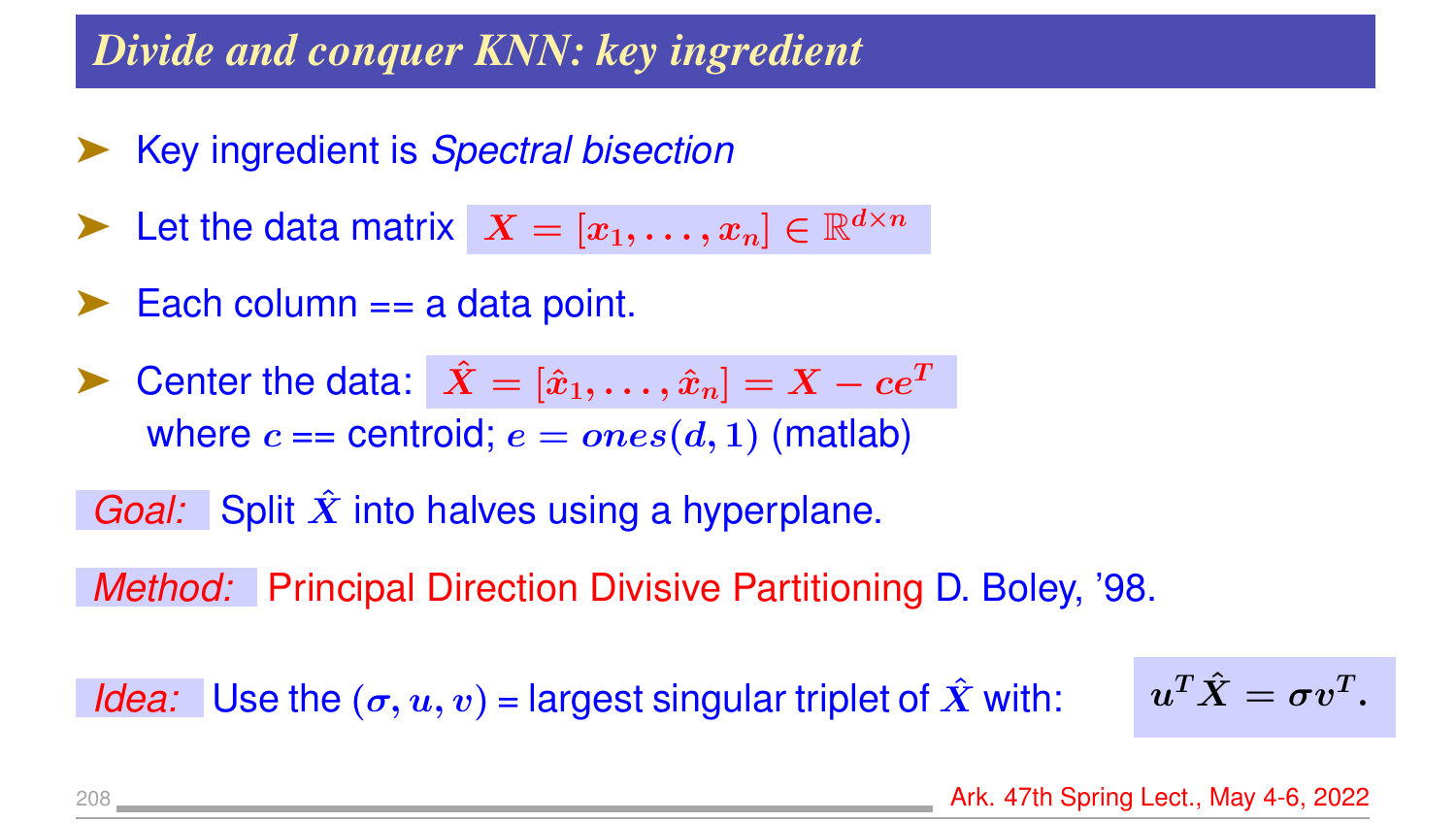$\blacktriangleright$  Hyperplane is defined as  $\langle u, x \rangle = 0$ , i.e., it splits the set of data points into two subsets:

$$
X_+ = \{x_i \mid u^T \hat{x}_i \ge 0\} \quad \text{and} \quad X_- = \{x_i \mid u^T \hat{x}_i < 0\}.
$$



$$
\blacktriangleright \text{ Note that } u^T \hat{x}_i = u^T \hat{X} e_i = \sigma v^T e_i \rightarrow
$$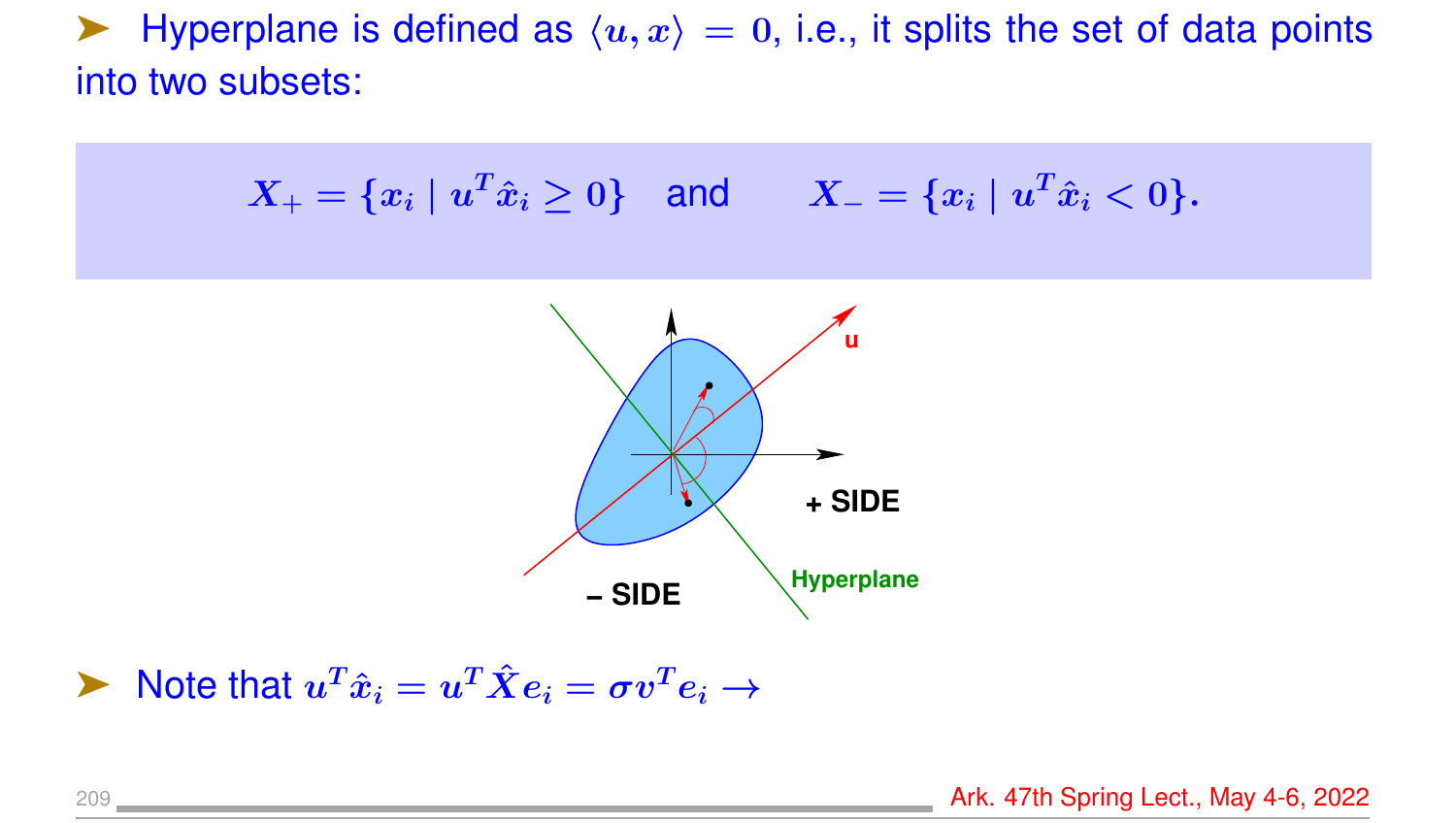$$
X_+ = \{x_i \mid v_i \ge 0\} \quad \text{and} \quad X_- = \{x_i \mid v_i < 0\},
$$

#### where  $v_i$  is the  $i\text{-}\mathsf{th}$  entry of  $v.$

▶ In practice: replace above criterion by

$$
\big| \ X_+ = \{x_i \mid v_i \ge \mathsf{med}(v)\} \ \& \ X_- = \{x_i \mid v_i < \mathsf{med}(v)\}
$$

where  $med(v) == median$  of the entries of v.

For largest singular triplet  $(\sigma, u, v)$  of  $\hat{X}$  : use Golub-Kahan-Lanczos algorithm or Lanczos applied to  $\hat{X}\hat{X}^T$  or  $\hat{X}^T\hat{X}$ 

Cost (assuming s Lanczos steps) :  $O(n \times d \times s)$ ; Usually: d very small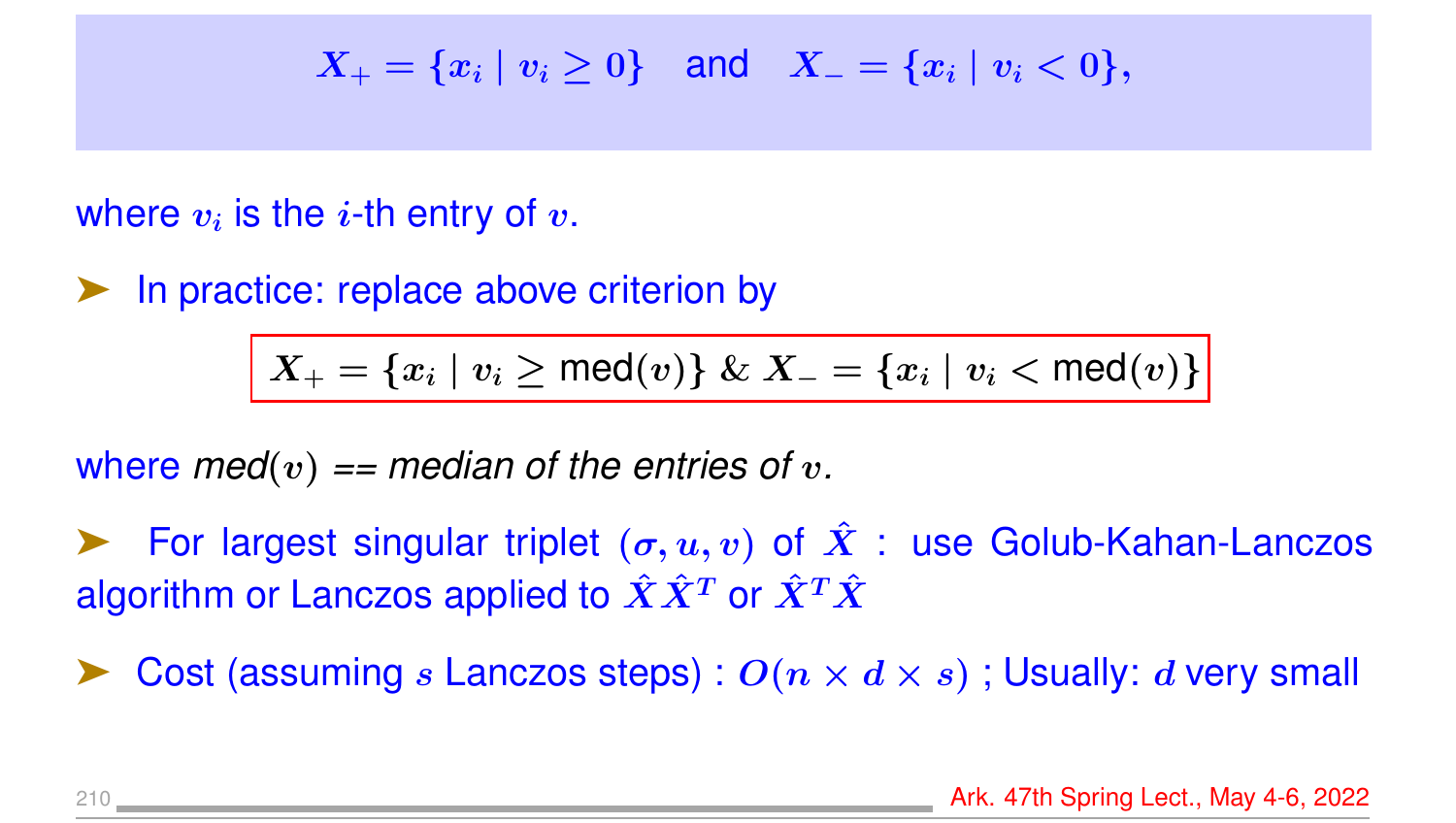*Overlap method:* divide current set into two overlapping subsets  $X_1, X_2$ *Glue method:* divide current set into two disjoint subsets  $X_1, X_2$  plus a third set  $X_3$  called gluing set.



Exploit recursivity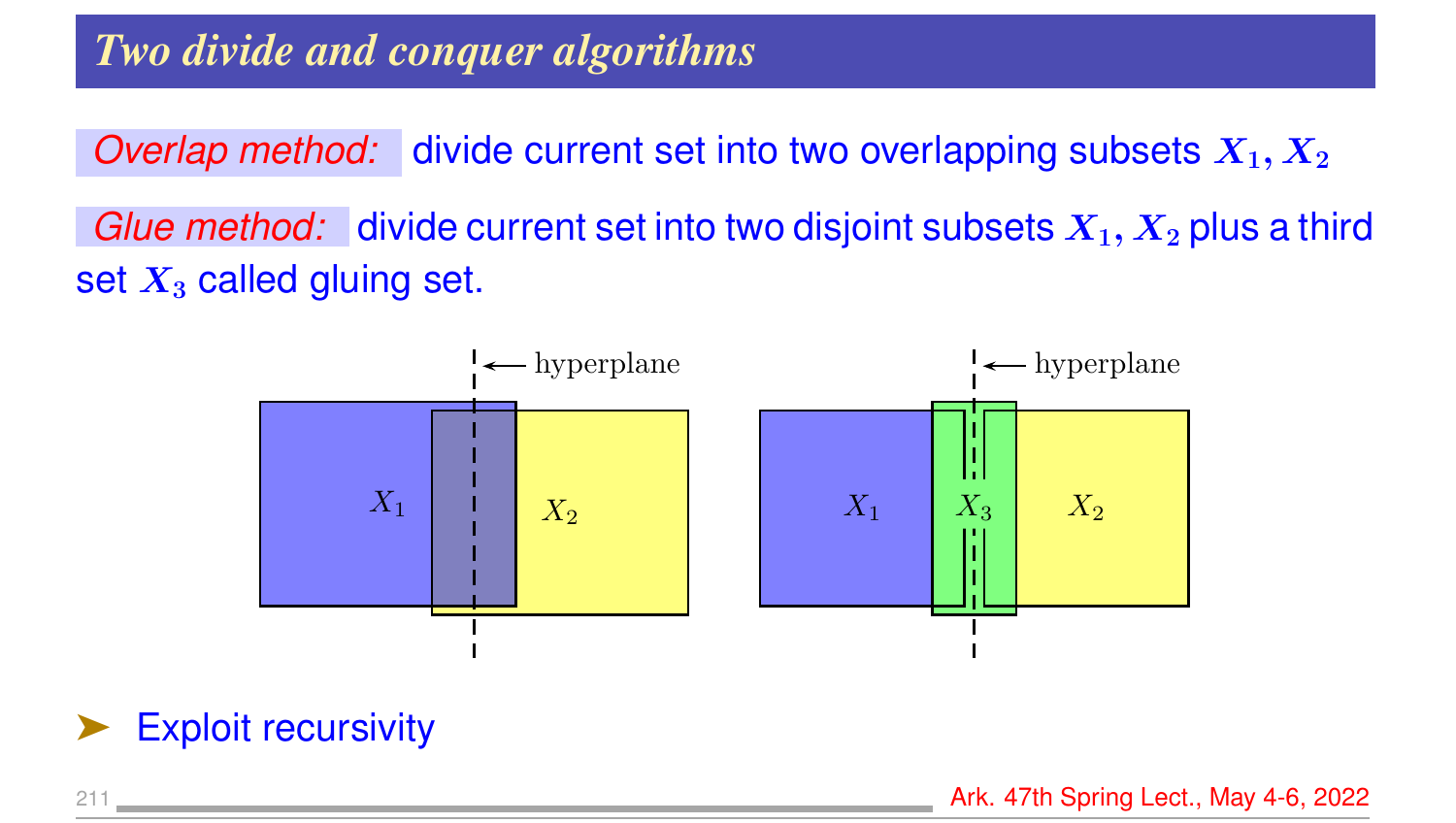## **The Overlap Method**

Divide current set  $X$  into two overlapping subsets:

 $X_1 = \{x_i \mid v_i > -h_\alpha(S_v)\}\$  and  $X_2 = \{x_i \mid v_i < h_\alpha(S_v)\}\,$ 

• where  $S_v = \{ |v_i| \mid i = 1, 2, \ldots, n \}.$ 

• and  $h_{\alpha}(\cdot)$  is a function that returns an element larger than  $(100\alpha)\%$  of those in  $S_v$ .

Exampled Rationale: to ensure that the two subsets overlap  $(100\alpha)\%$  of the data, i.e.,

 $|X_1 \cap X_2| = \lceil \alpha |X| \rceil$ .

212 Ark. 47th Spring Lect., May 4-6, 2022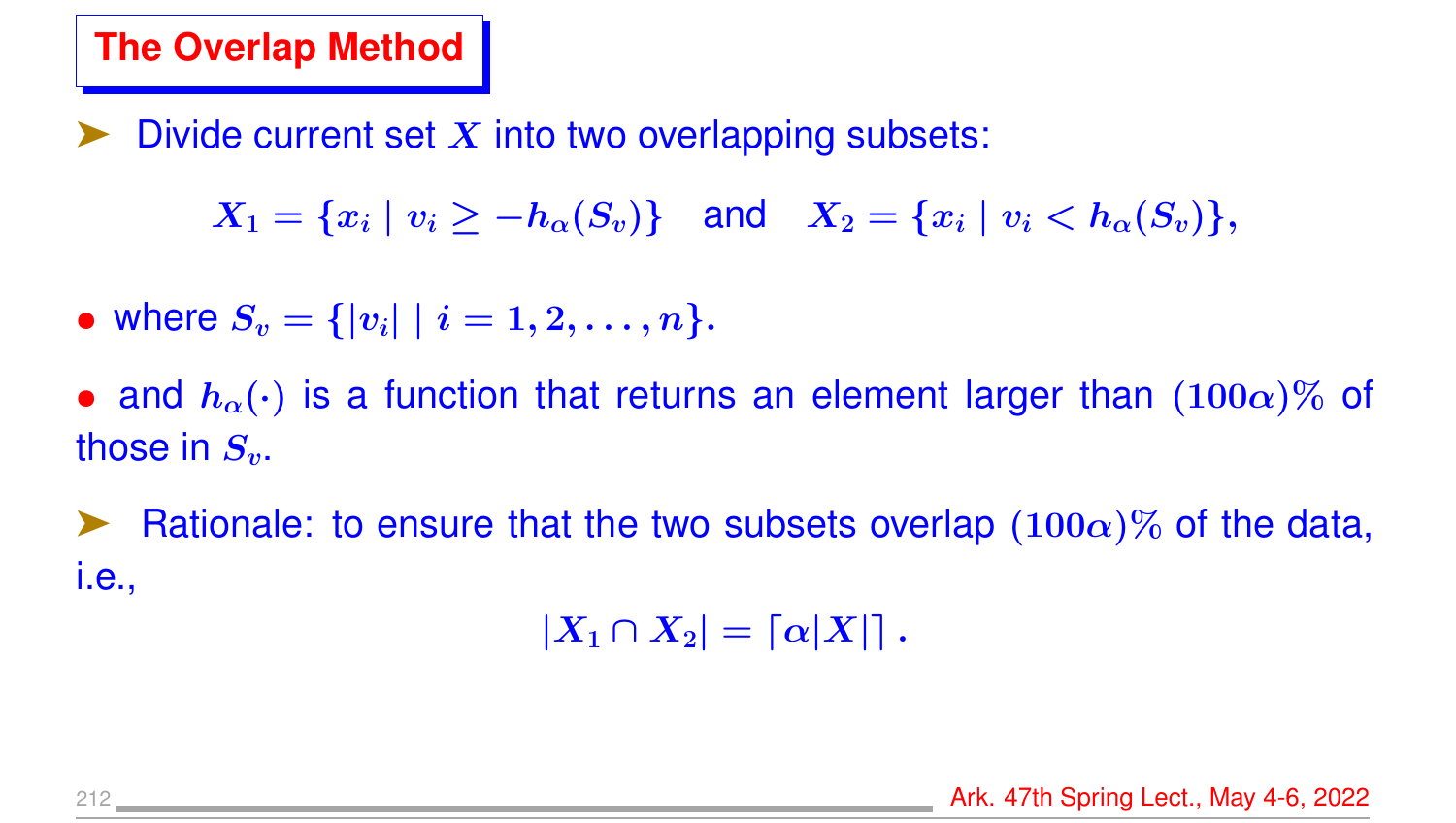#### **The Glue Method**

Divide the set X into two disjoint subsets  $X_1$  and  $X_2$  with a gluing subset  $X_3$ :

 $X_1 \cup X_2 = X$ ,  $X_1 \cap X_2 = \emptyset$ ,  $X_1 \cap X_3 \neq \emptyset$ ,  $X_2 \cap X_3 \neq \emptyset$ .

Criterion used for splitting:

$$
X_1=\{x_i\mid v_i\geq 0\},\quad X_2=\{x_i\mid v_i<0\},\\ X_3=\{x_i\mid -h_{\alpha}(S_v)\leq v_i
$$

Note: gluing subset  $X_3$  here is just the intersection of the sets  $X_1, X_2$  of the overlap method.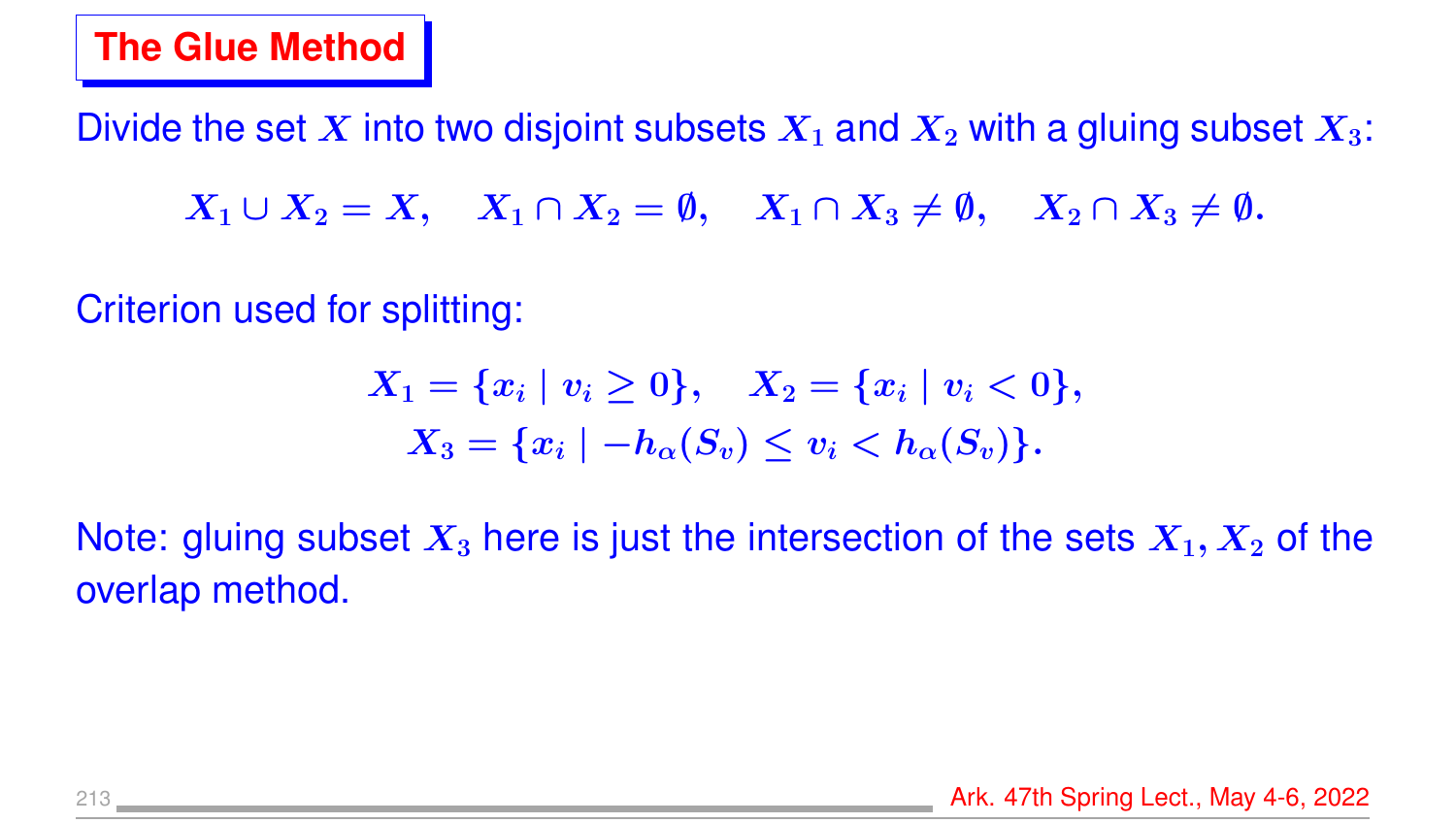*Theorem* The time complexity for the overlap method is

$$
T_{\mathsf{o}}(n) = \Theta(d n^{t_{\mathsf{o}}}), \qquad \text{where:} \qquad t_{\mathsf{o}} = \log_{2/(1+\alpha)} 2 = \frac{1}{1 - \log_2(1+\alpha)}.
$$

*Theorem* The time complexity for the glue method is

$$
T_{g}(n)=\Theta(dn^{t_{g}}/\alpha), \quad \text{where} \quad t_{g}\equiv \text{sol.~to~the~equ.:} \quad \frac{2}{2^{t}}+\alpha^{t}=1.
$$

**Example:** When 
$$
\alpha = 0.1
$$
, then  $t_0 = 1.16$  while  $t_0 = 1.12$ .

#### *Reference:*

*Jie Chen, Haw-Ren Fang and YS, "Fast Approximate* k*NN Graph Construction for High Dimensional Data via Recursive Lanczos Bisection"* JMLR, vol. 10, pp. 1989-2012 (2009).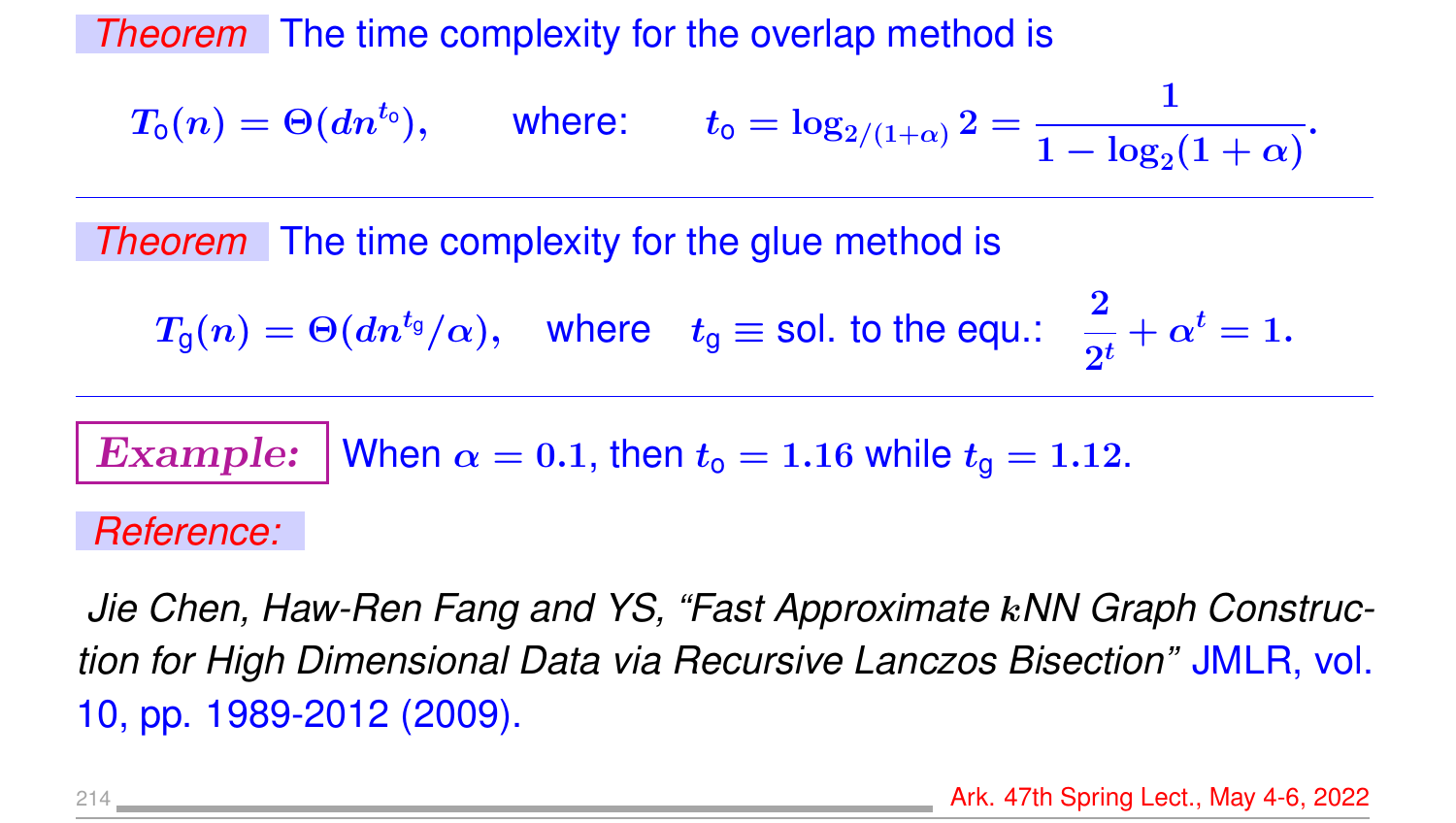APPLICATIONS OF GRAPH LAPLACEANS: GRAPH EMBEDDINGS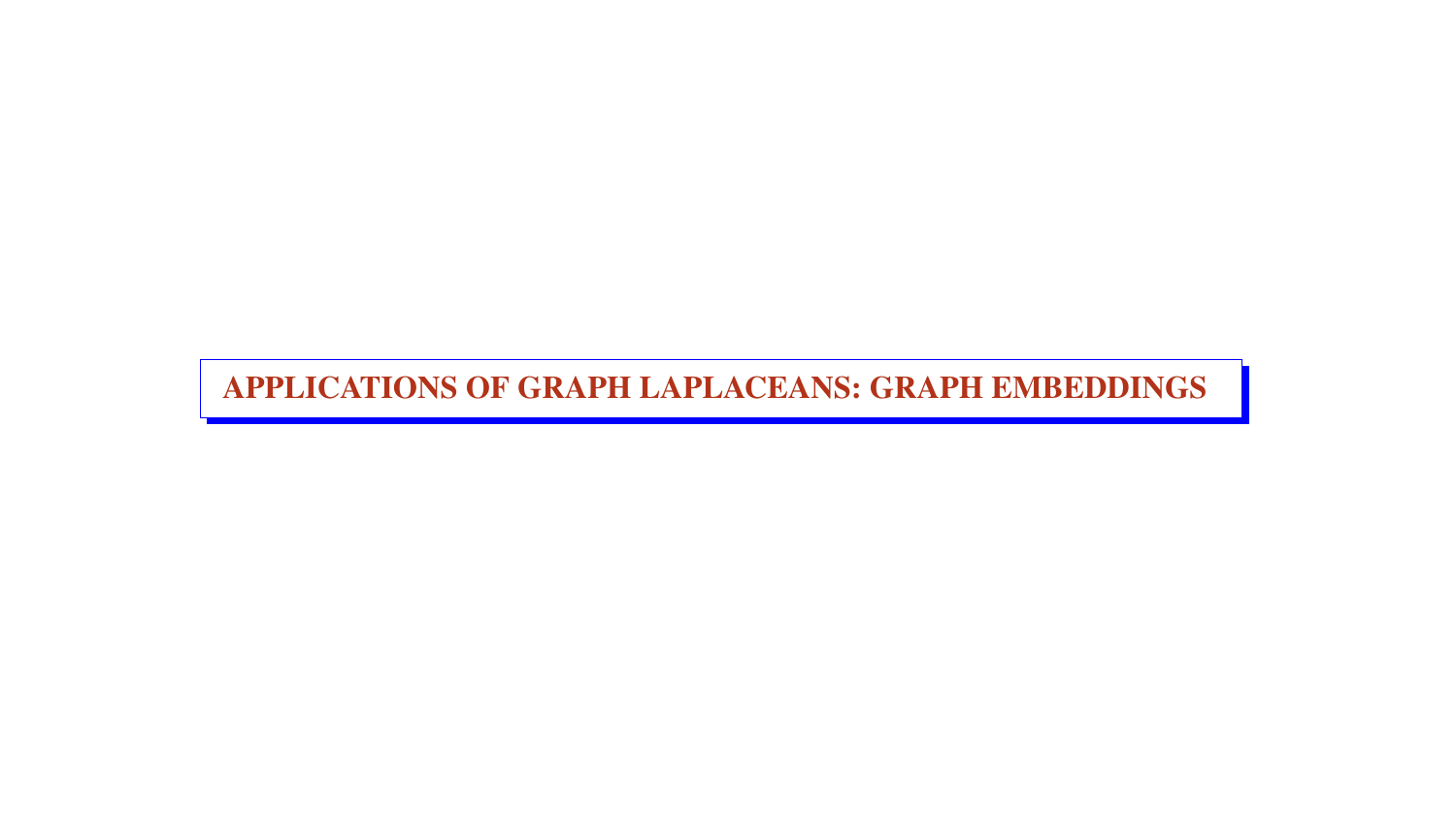# *Graph embeddings*

- We have seen how to build a graph to represent data
- Graph embedding does the opposite: maps a graph to data

*Given:* a graph that models some data (e.g., a kNN graph)



$$
\longrightarrow \quad \mathsf{Data}\colon Y=[y_1,y_2,\cdots,y_n] \text{ in } \mathbb{R}^d
$$

 $\triangleright$  Trivial use: visualize a graph  $(d = 2)$ 

➤ Wish: mapping should preserve *similarities* in graph.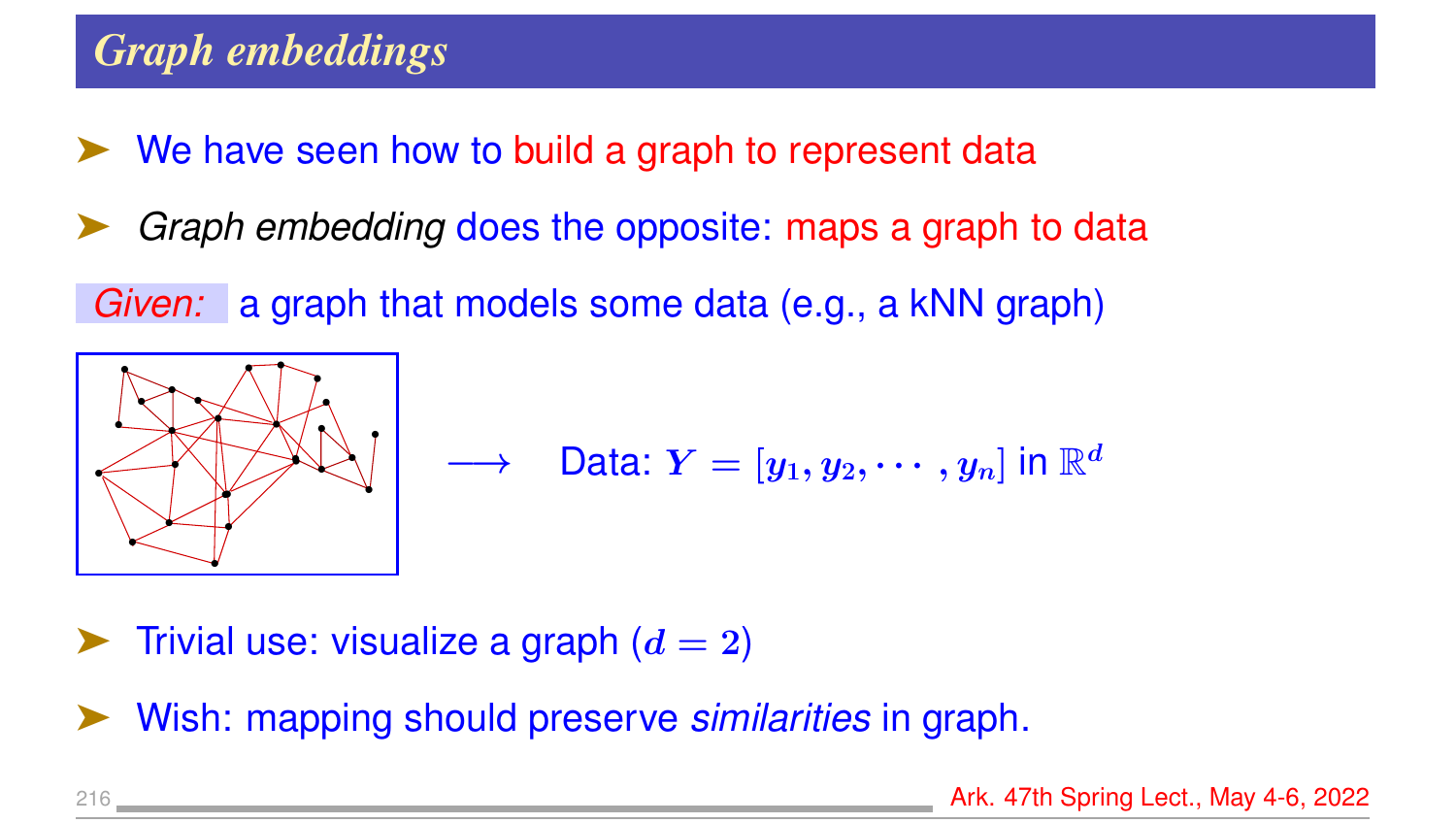Vertex embedding: map every vertex  $x_i$  to a vector  $y_i \in \mathbb{R}^d$ 

Many applications [clustering, finding missing link, semi-supervised learning, community detection, ...]

Graph captures similarities, closeness, ..., in data *Objective:* Build a mapping of each vertex i to a data point  $y_i \in \mathbb{R}^d$ 



- Many methods do this
- Eigenmaps and LLE are two of the best known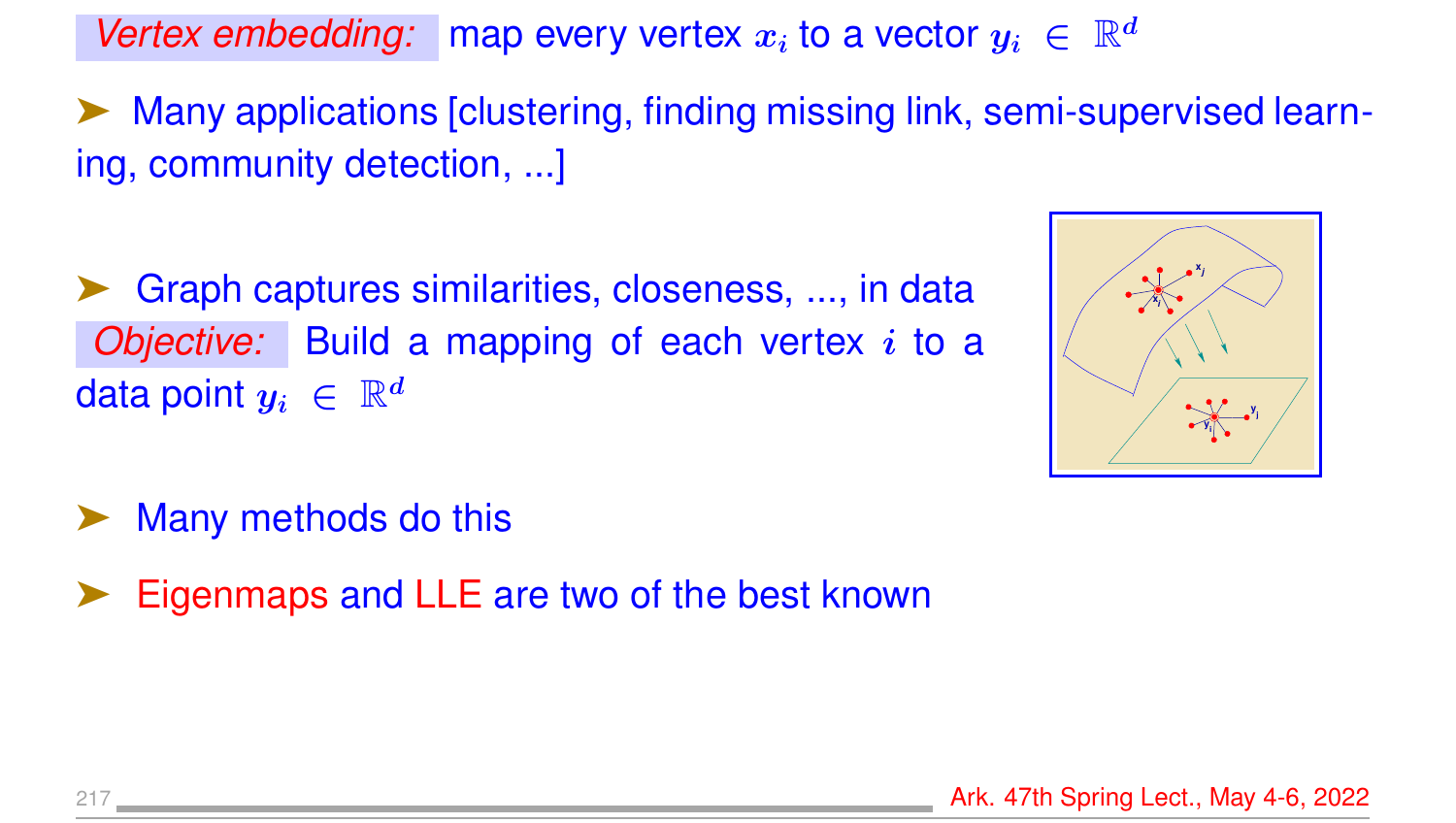➤ Eigenmaps uses the *graph Laplacean*

Recall: Graph Laplacean is a matrix defined by :

 $L = D - W$ 

$$
\begin{cases} w_{ij} \geq 0 \text{ if } j \in Adj(i) \\ w_{ij} = 0 \text{ else} \end{cases} \quad D = \text{diag} \left[ d_{ii} = \sum_{j \neq i} w_{ij} \right]
$$

with  $Adj(i)$  = neighborhood of i (excludes i)

Example that vertex i represents data item  $x_i$ . We will use i or  $x_i$  to refer to the vertex.

 $\blacktriangleright$  We will find the  $y_i$ 's by solving an optimization problem.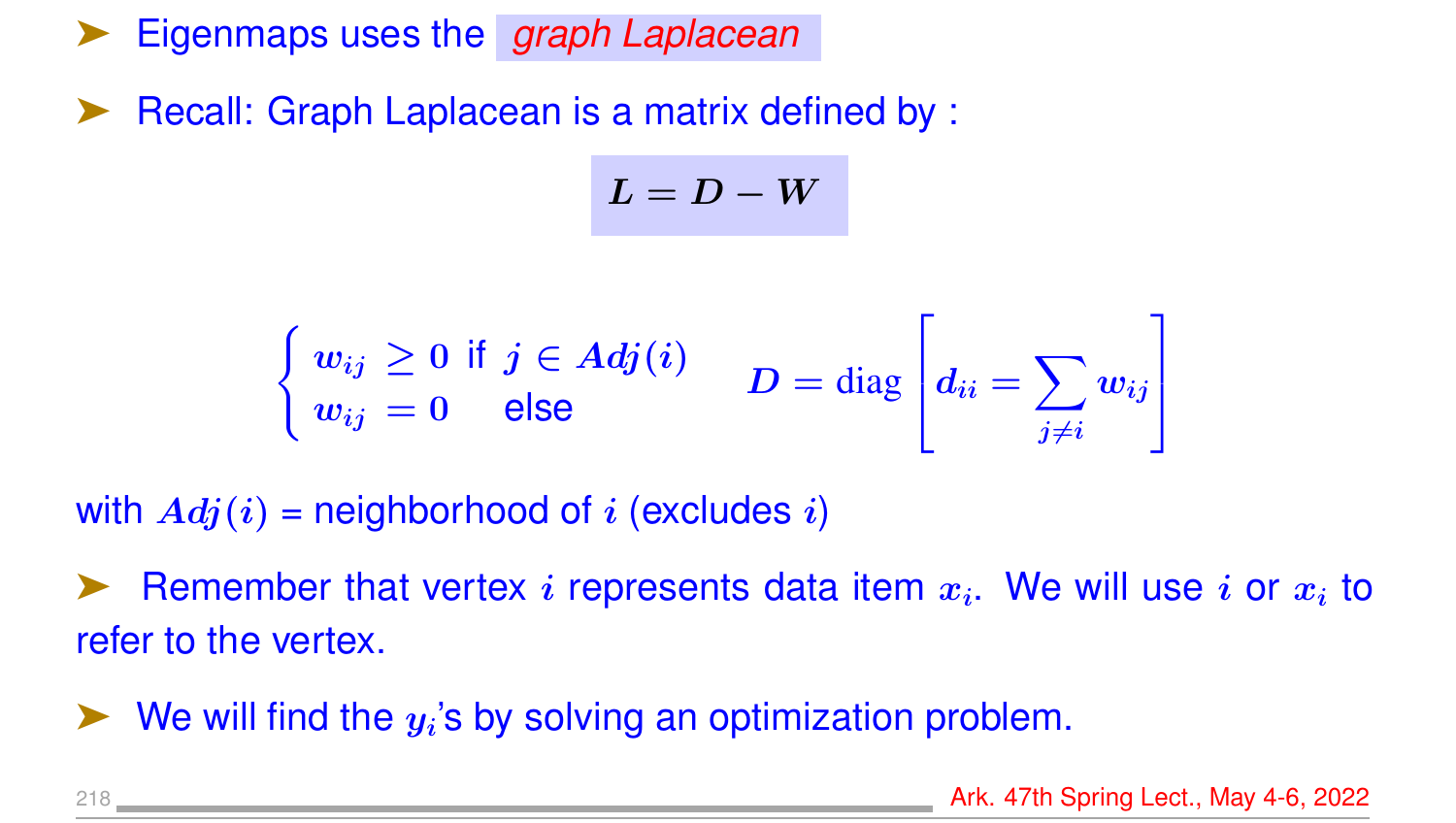# *The Laplacean eigenmaps approach*

Laplacean Eigenmaps [Belkin-Niyogi '01] \*minimizes\*

$$
\mathcal{F}(Y) = \sum_{i,j=1}^{n} w_{ij} ||y_i - y_j||^2 \text{ subject to } YDY^{\top} = I
$$

*Motivation:* if  $||x_i - x_j||$  is small (orig. data), we want  $||y_i - y_j||$  to be also small (low-Dim. data) ➤ Original data used indirectly through its graph Objective function can be translated to a trace (see Property 3 in Lecture notes 9) and will yield a sparse eigenvalue problem

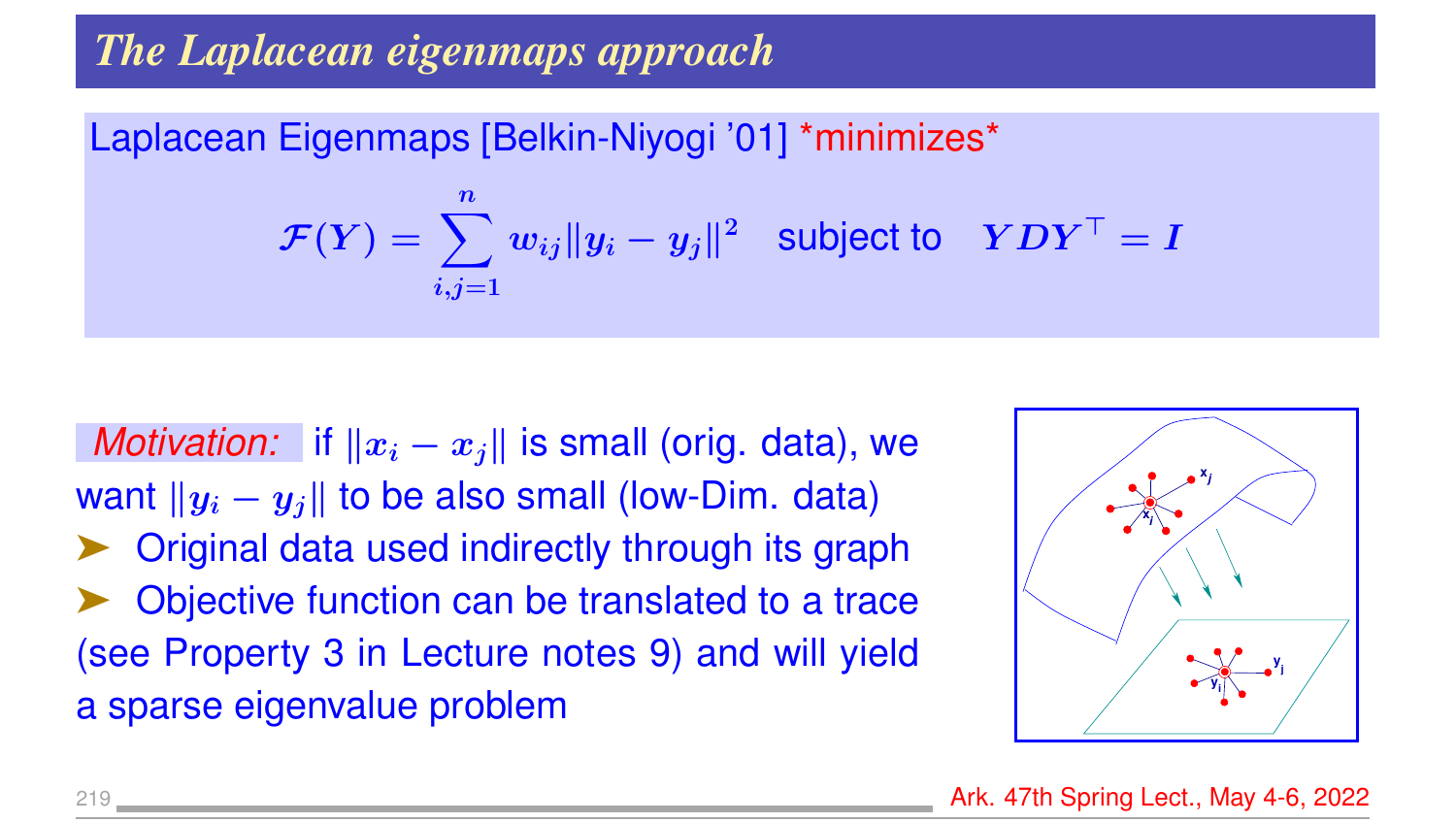#### Problem translates to:

$$
\begin{cases} \min \limits_{\begin{array}{c} \boldsymbol{Y} \in \mathbb{R}^{d \times n} \\ \boldsymbol{Y} \boldsymbol{D} \ \boldsymbol{Y}^\top = \boldsymbol{I} \end{array}} \text{Tr} \begin{bmatrix} \boldsymbol{Y} (\boldsymbol{D} - \boldsymbol{W}) \boldsymbol{Y}^\top \end{bmatrix} \ . \end{cases}
$$

Solution (sort eigenvalues increasingly):

$$
(D-W)u_i=\lambda_iDu_i\ ;\quad y_i=u_i^\top;\quad i=1,\cdots,d
$$

An  $n \times n$  sparse eigenvalue problem [In 'sample' space]

Note: can assume  $D = I$ . Amounts to rescaling data. Problem becomes

$$
\boxed{(I-W)u_i = \lambda_i u_i \ ; \quad y_i = u_i^\top; \quad i=1,\cdots,d}
$$

220 Ark. 47th Spring Lect., May 4-6, 2022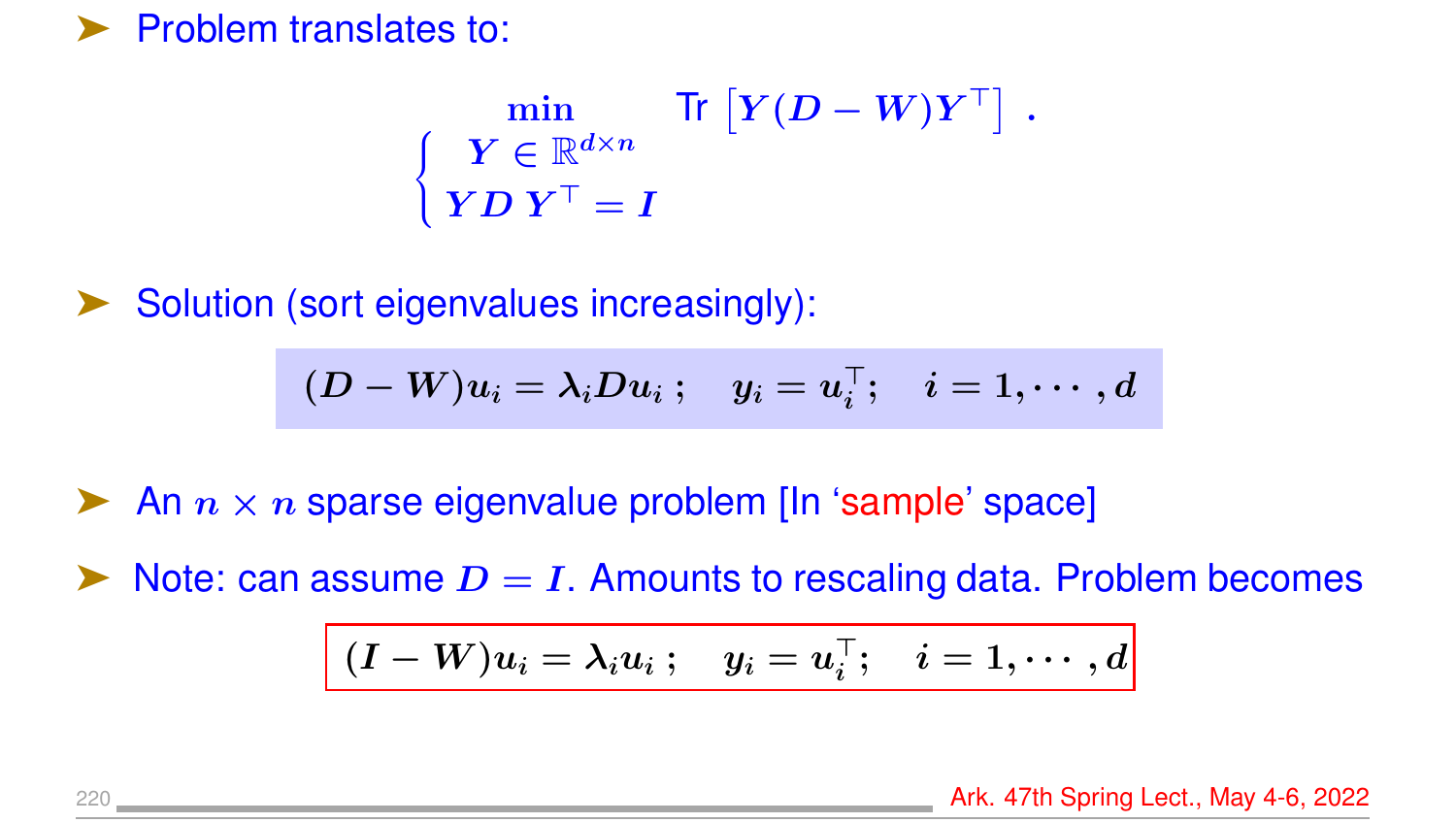### *Locally Linear Embedding (Roweis-Saul-00)*

- LLE is very similar to Eigenmaps. Main differences:
- 1) Graph Laplacean matrix is replaced by an 'affinity' graph
- 2) Objective function is changed: want to preserve graph

1.  $Graph:$  Each  $x_i$  is written as a convex combination of its  $k$  nearest neighbors:  $x_i \approx \Sigma w_{ij} x_j, \quad \sum_{j \in N_i} w_{ij} = 1$ ➤ Optimal weights computed ('local calculation') by minimizing

$$
\|x_i - \Sigma w_{ij} x_j\| \quad \text{for} \quad i = 1, \cdots, n
$$



Ark. 47th Spring Lect., May 4-6, 2022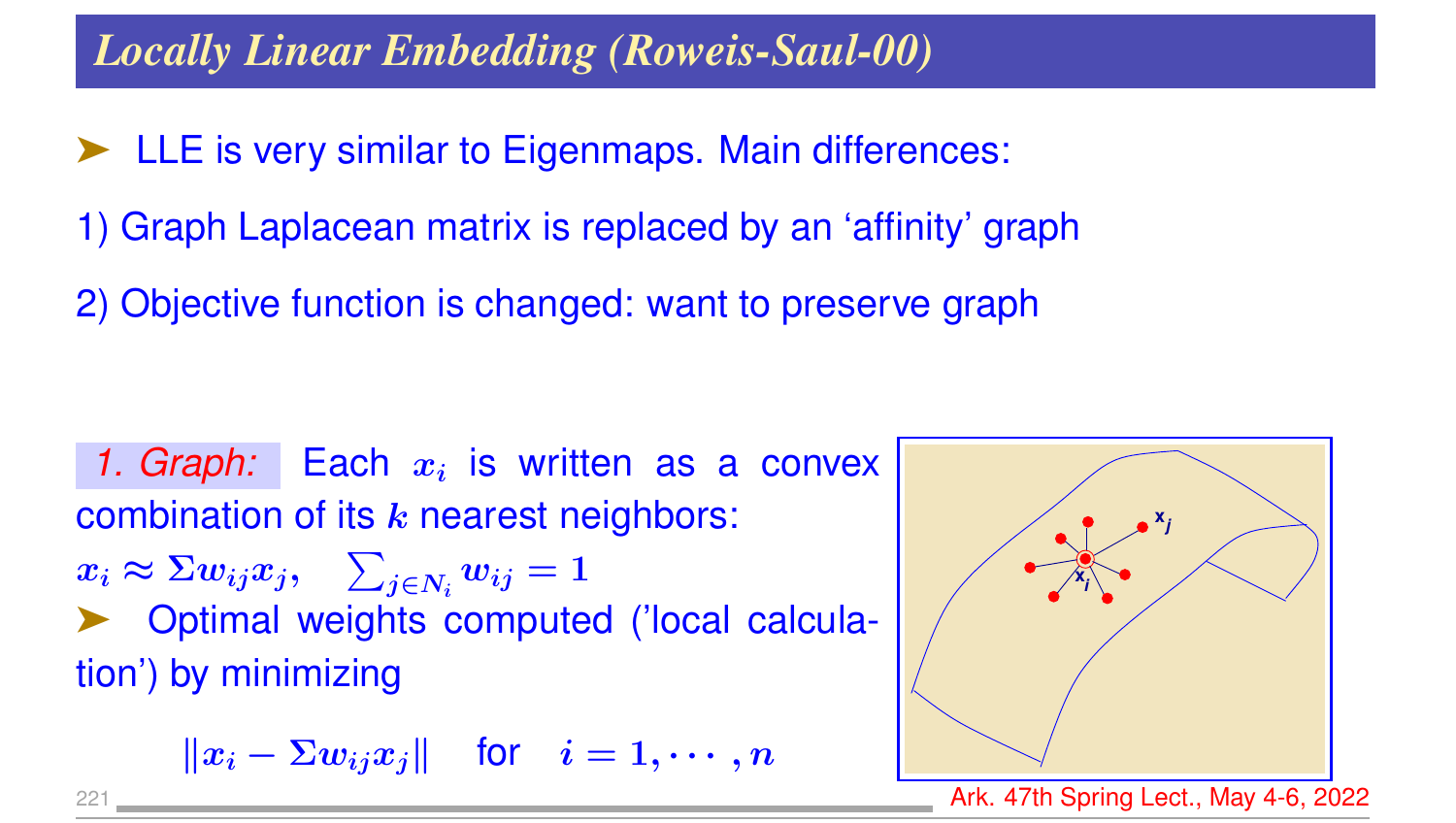#### *2. Mapping:*

## The  $y_i$ 's should obey the same 'affinity' as  $x_i$ 's  $\rightsquigarrow$

Minimize:

$$
\sum_{i} \left\| y_i - \sum_{j} w_{ij} y_j \right\|^2 \quad \text{subject to:} \quad Y \mathbb{1} = 0, \quad Y Y^\top = I
$$

Solution:

$$
\boxed{(I-W^\top)(I-W)u_i=\lambda_i u_i; \qquad y_i=u_i^\top\ .}
$$

 $\blacktriangleright$   $(I - W^{\top})(I - W)$  replaces the graph Laplacean of eigenmaps

222 Ark. 47th Spring Lect., May 4-6, 2022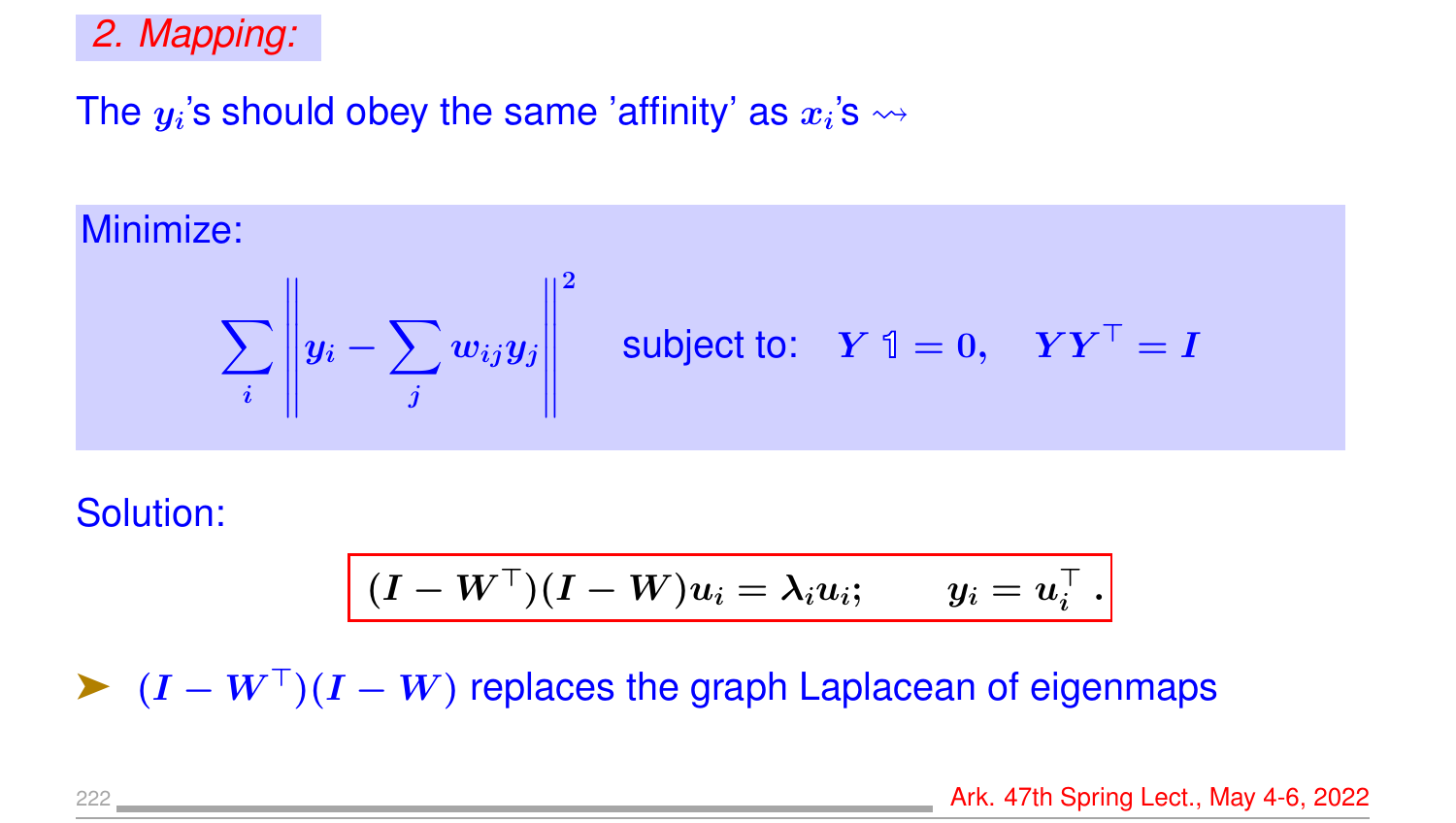ightharpoonup in Eigenmaps and LLE we only determine a set of  $y_i'$  $\emph{'}_{i}\emph{s}$  in  $\mathbb{R}^{d}$  from the data points  $\{x_i\}$ .

**Example 7** The mapping 
$$
y_i = \phi(x_i), i = 1, \dots, n
$$
 is implicit

- ightharpoonuporting Difficult to compute a y for an x that is not one of the  $x_i$ 's
- Inconvenient for classification. Thus is known as the "The out-of-sample" extension" problem
- **EXPLO** In Explicit (also known as linear) methods: mapping  $\phi$  is known explicitly (and it is linear.)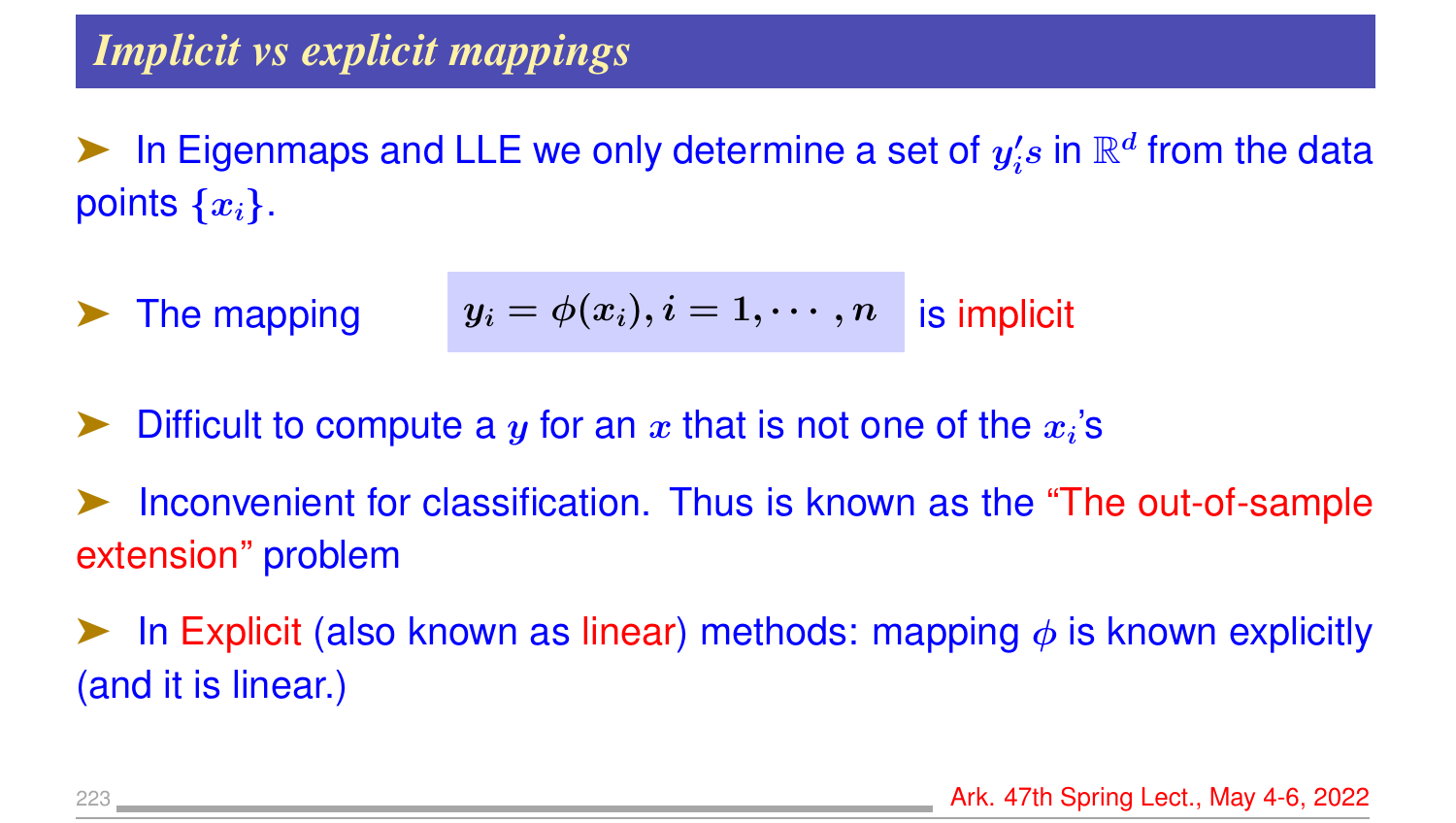### *Locally Preserving Projections (He-Niyogi-03)*

➤ LPP is a linear dimensionality reduction technique

Recall the setting: Want  $V \in \mathbb{R}^{m \times d}$ ;  $Y = V^\top X$ **v** T **d m m d n X Y x i y i**

Starts with the same neighborhood graph as Eigenmaps:  $L \equiv D - W =$ graph 'Laplacean'; with  $D \equiv diag({{\Sigma_i w_{ij}}}).$ 

**n**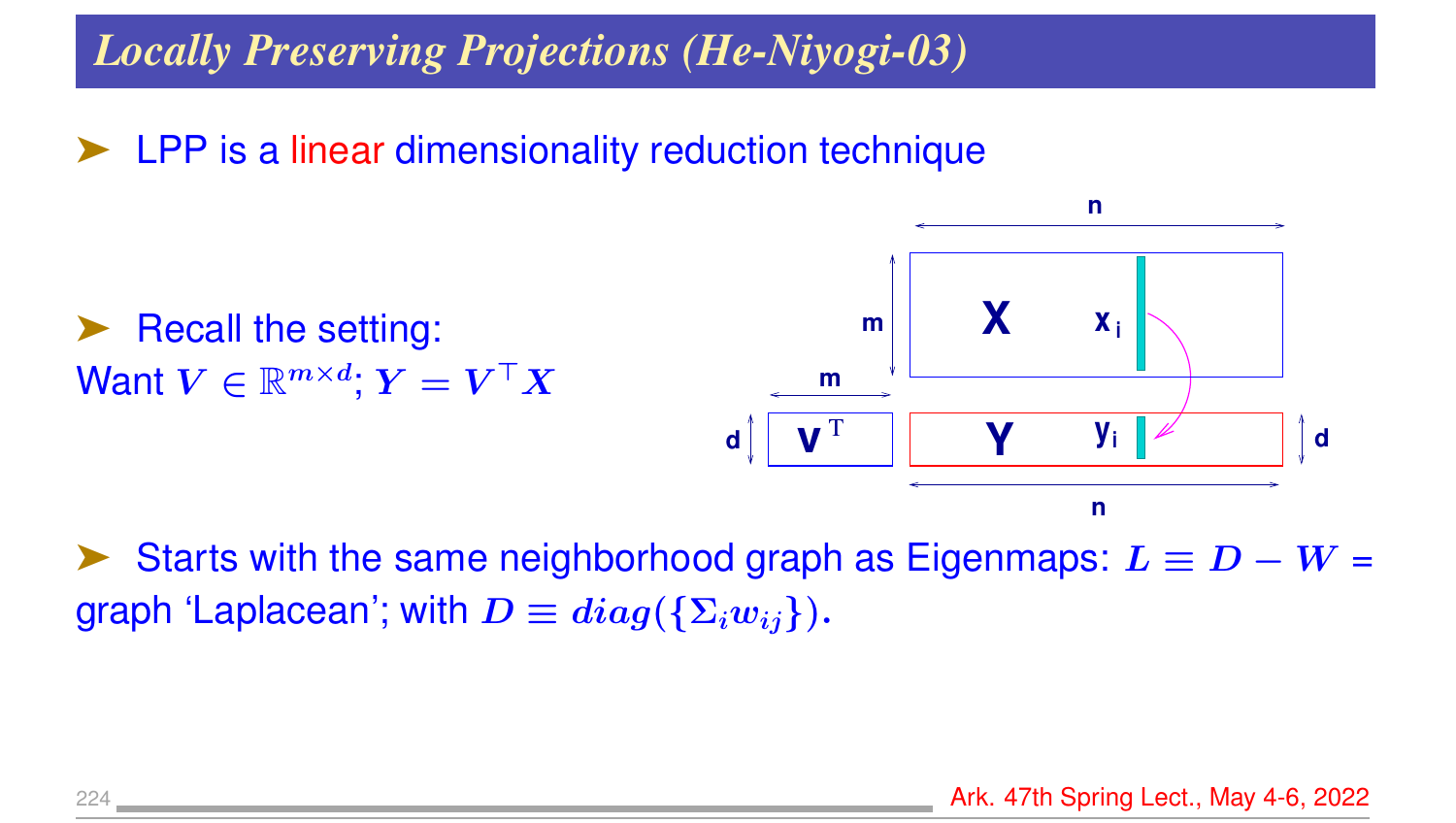#### Optimization problem is to solve

$$
\min_{\text{$Y \in \mathbb{R}^{d \times n}$, $YDY^\top = I$}} \quad \Sigma_{i,j} w_{ij} \left\|y_i - y_j\right\|^2, \;\; Y = V^\top X.
$$

Difference with eigenmaps: Y is an explicit projection of  $X$ 

Solution (sort eigenvalues increasingly)

$$
\boldsymbol{X L X^\top v_i} = \lambda_i \boldsymbol{X D X^\top v_i} \quad y_{i,:} = v_i^\top \boldsymbol{X}
$$

➤ Note: essentially same method in [Koren-Carmel'04] called 'weighted PCA' [viewed from the angle of improving PCA]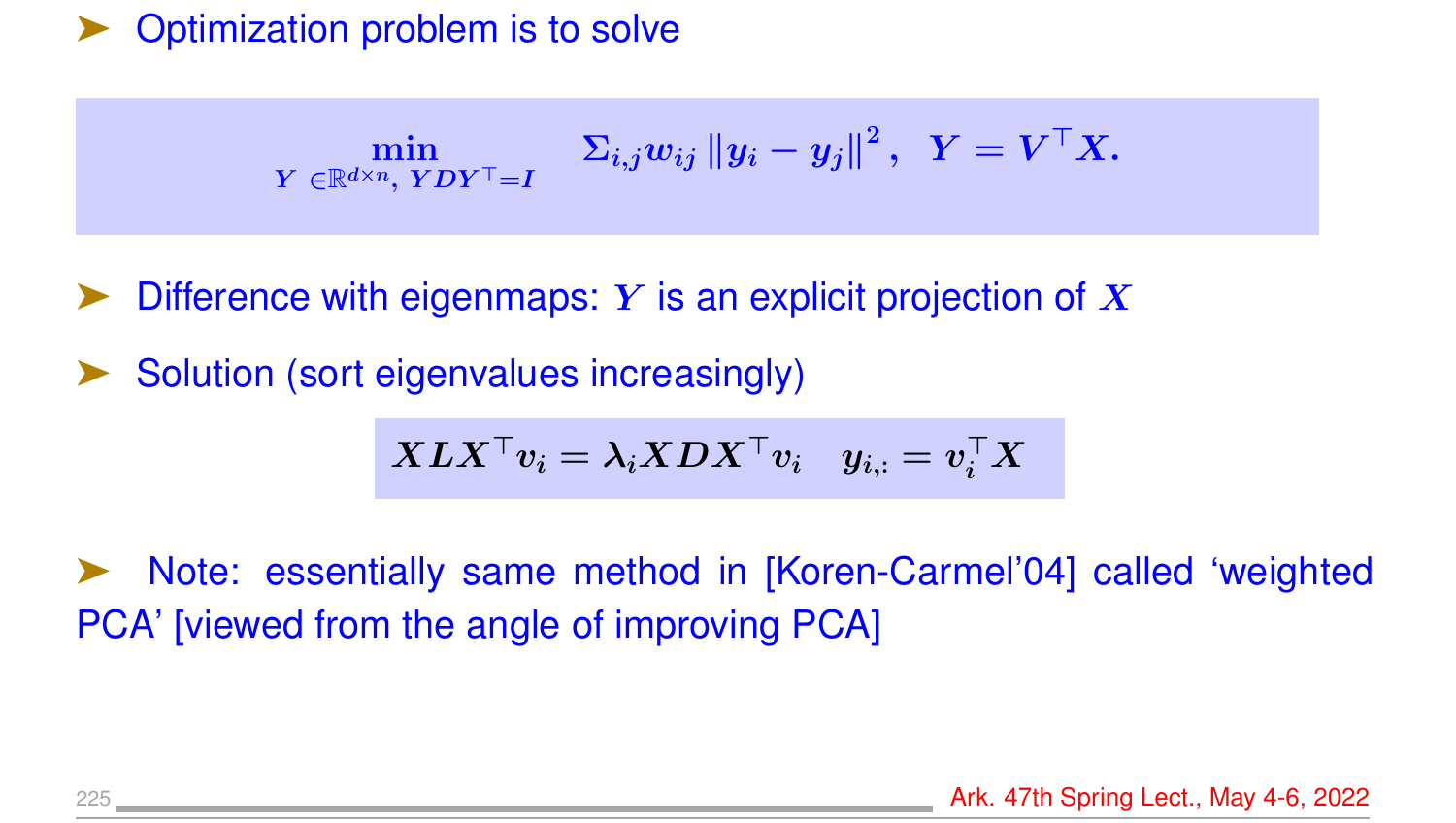### *ONPP (Kokiopoulou and YS '05)*

- ➤ Orthogonal Neighborhood Preserving Projections
- A linear (orthogonoal) version of LLE obtained by writing  $Y$  in the form  $\boldsymbol{Y} = \boldsymbol{V}^\top \boldsymbol{X}$
- Same graph as LLE. Objective: preserve the affinity graph (as in LLE) \*but\* with the constraint  $\boldsymbol{Y} = \boldsymbol{V}^\top \boldsymbol{X}$
- ➤ Problem solved to obtain mapping:  $\min$ V Tr  $\left[V^\top X (I - W^\top)(I - W) X^\top V \right]$ s.t.  $\boldsymbol{V}^T\boldsymbol{V}=\boldsymbol{I}$
- in LLE replace  $V^{\top}X$  by  $Y$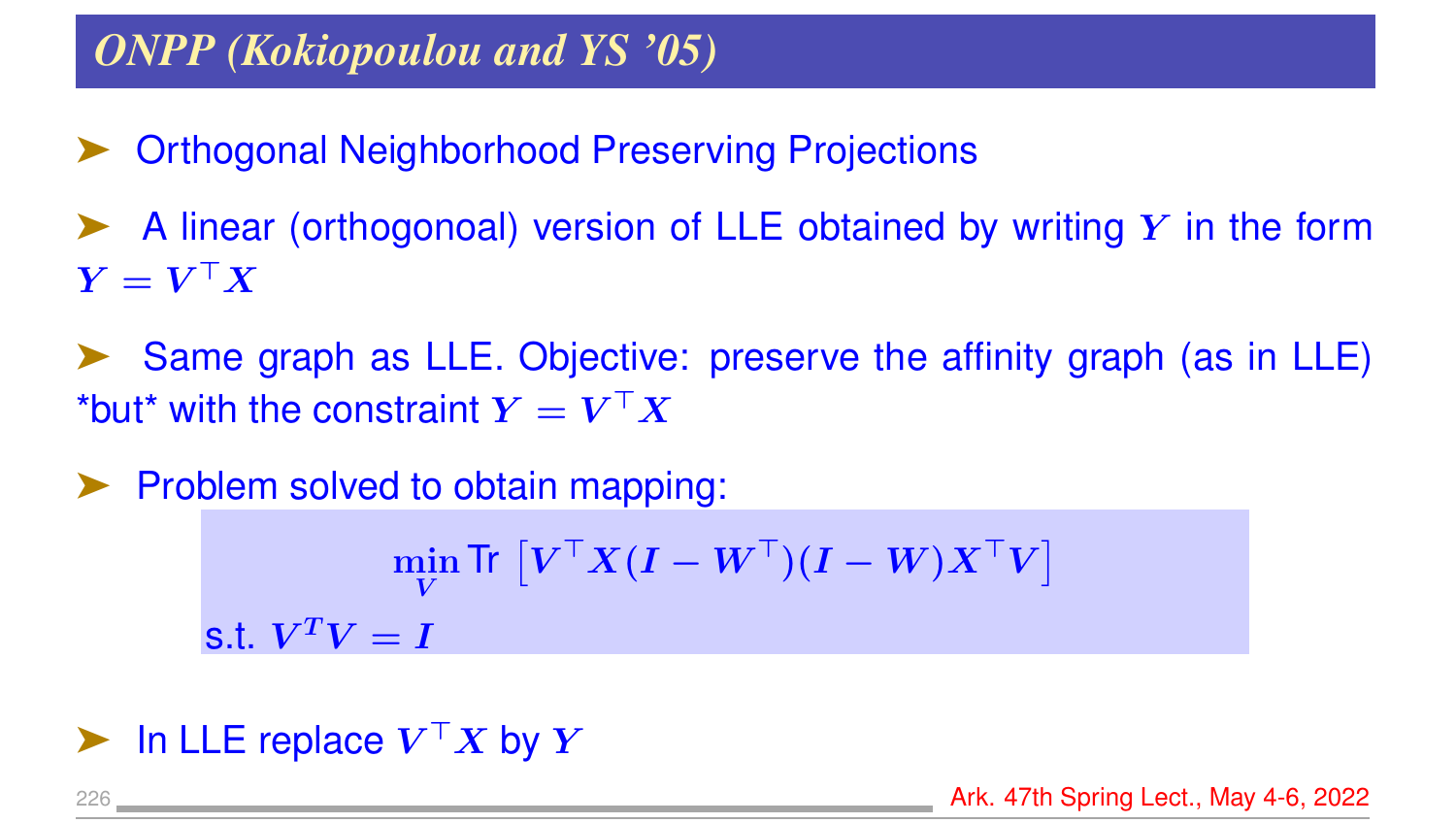Quite a bit of recent work - e.g., methods: node2vec, DeepWalk, GraRep, .... See the following papers ... among many others :

[1] *William L. Hamilton, Rex Ying, and Jure Leskovec Representation Learning on Graphs: Methods and Applications* arXiv:1709.05584v3

[2] *Shaosheng Cao, Wei Lu, and Qiongkai Xu GraRep: Learning Graph Representations with Global Structural Information*, CIKM, ACM Conference on Information and Knowledge Management, 24

[3] *Amr Ahmed, Nino Shervashidze, and Shravan Narayanamurthy*, *Distributed Large-scale Natural Graph Factorization* [Proc. WWW 2013, May 1317, 2013, Rio de Janeiro, Brazil]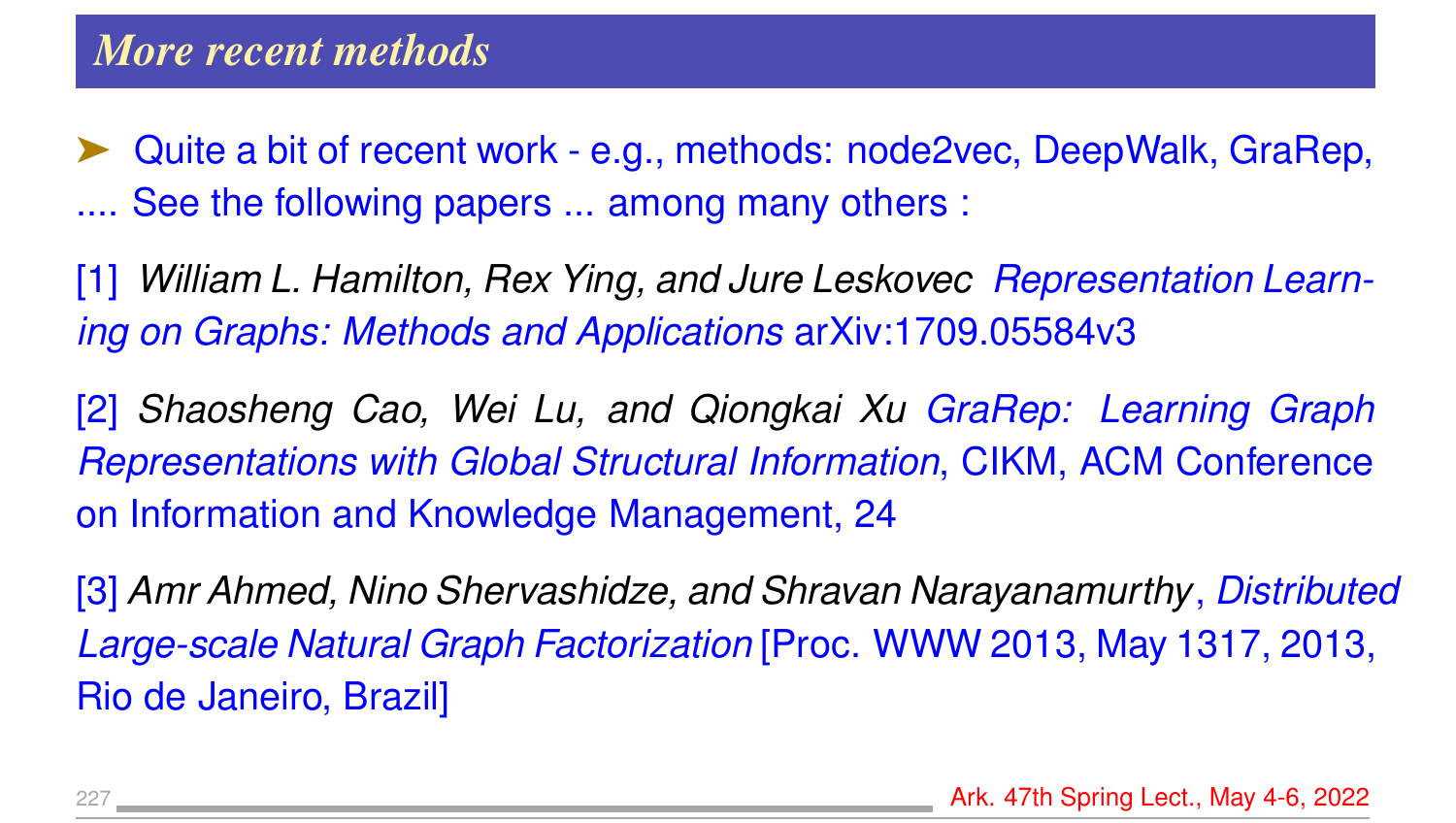### *Example: Graph factorization*

- Line of work in Papers  $[1]$  and  $[3]$  above  $+$  others
- ► Instead of minimizing  $\sum w_{ij} \|y_i y_j\|_2^2$  $_2^2$  as before

... try to minimize

$$
\sum_{ij}|w_{ij}-y_i^Ty_j|^2
$$

In other words solve:

$$
-\min_{Y}\|W-Y^TY\|_F^2
$$

➤ Referred to as *Graph factorization*

Common in knowledge graphs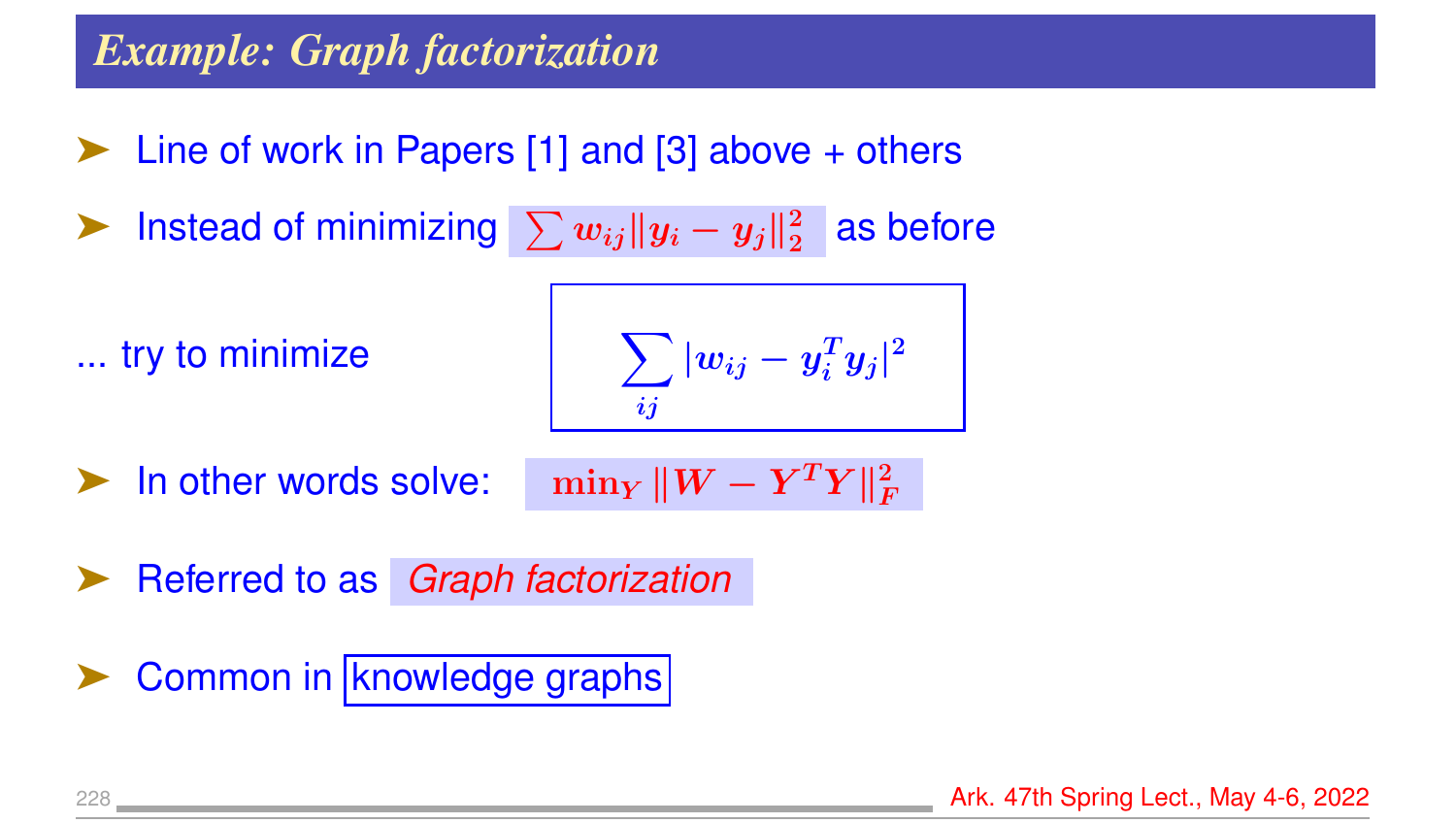*Major tool of Data Mining: Dimension reduction*

Eigenmaps and LLE are a form of dimension reduction:

Data in  $\mathbb{R}^m \to \text{graph} \to \text{Data}$  in  $\mathbb{R}^d$ 

➤ So are the explicit (linear) methods (LPP, ONPP), ...,

**Dimenson reduction:** Given:  $X = [x_1, \dots, x_n] \in \mathbb{R}^{m \times n}$ , find a lowdimens. representation  $Y = [y_1, \dots, y_n] \in \mathbb{R}^{d \times n}$  of X

$$
\blacktriangleright \text{ { A} chieved by a mapping } \quad \Phi: x \in \mathbb{R}^m \longrightarrow y \in \mathbb{R}^d \quad \text{ so: }
$$

$$
\phi(x_i)=y_i,\quad i=1,\cdots,n
$$

229 **Ark. 47th Spring Lect., May 4-6, 2022 Ark. 47th Spring Lect., May 4-6, 2022**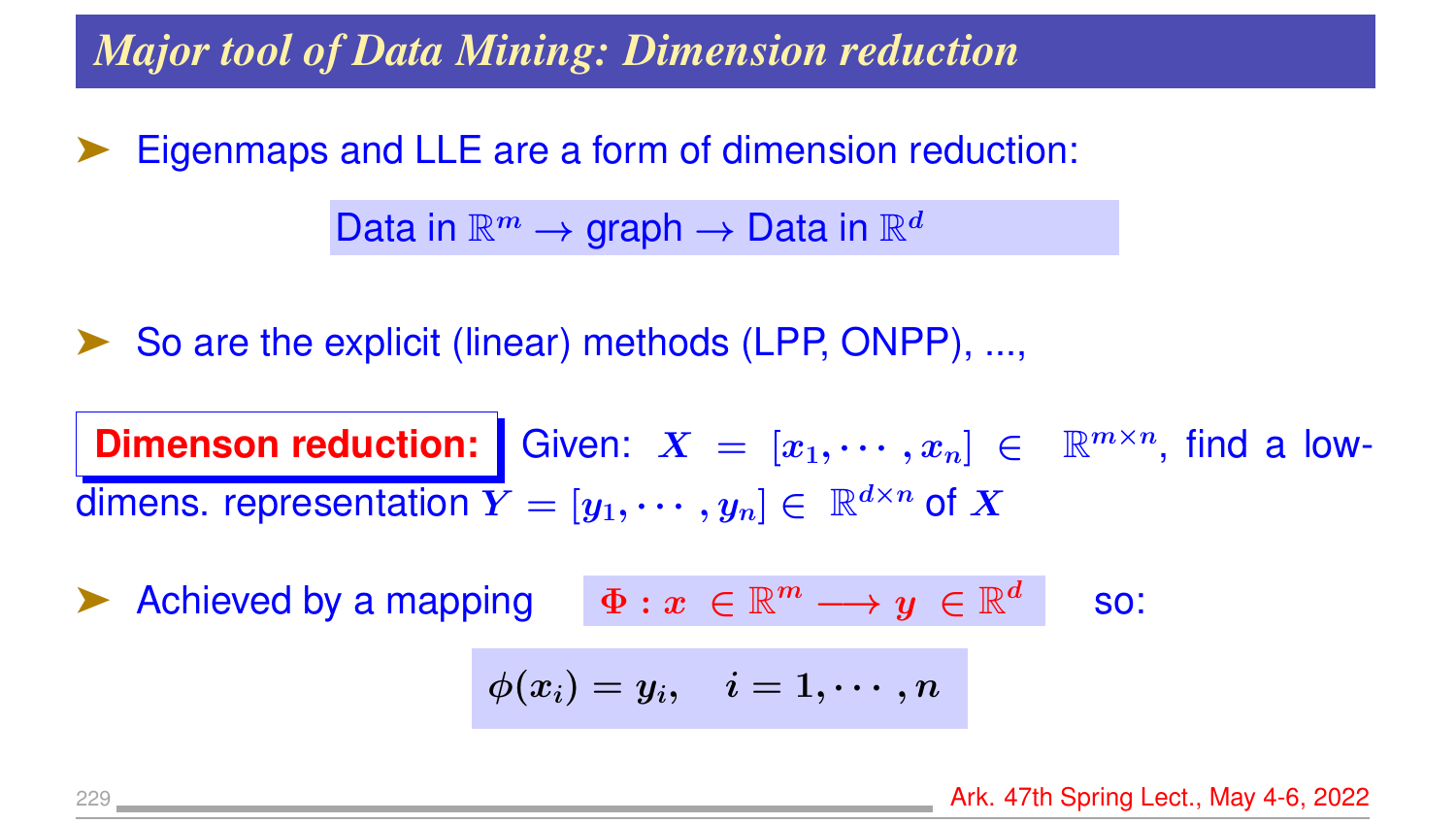

 $\blacktriangleright$   $\Phi$  may be linear :  $y_j = W^\top x_j$ ,  $\forall j$ , or,  $Y = W^\top X$ 

- ➤ ... or nonlinear (implicit).
- ➤ Mapping Φ required to: Preserve proximity? Maximize variance? Preserve a certain graph?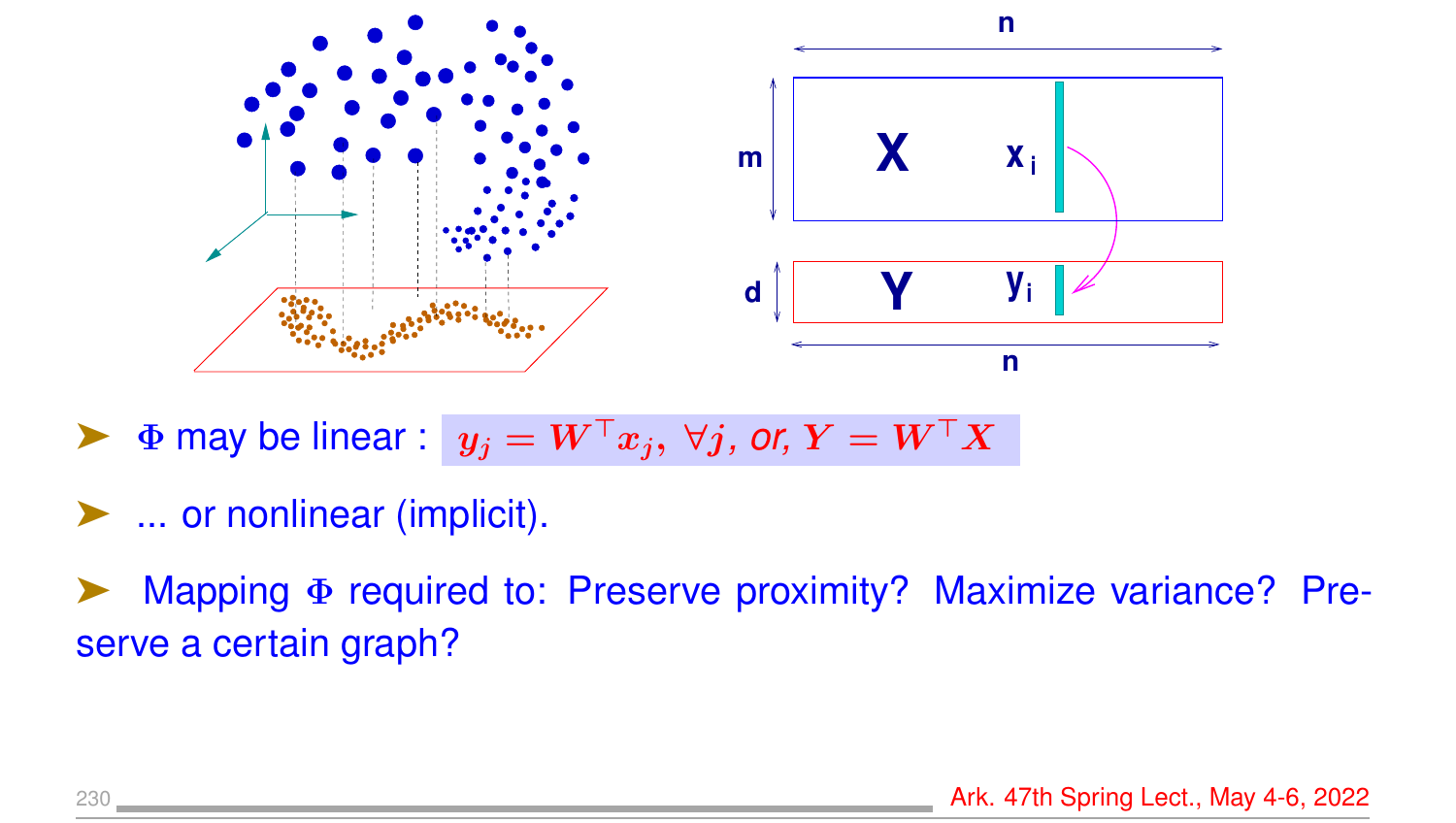### *Basics: Principal Component Analysis (PCA)*

#### In *Principal Component Analysis* W is computed to:

Maximize variance of projected data:

$$
\max_{W \in \mathbb{R}^{m \times d}; W^\top W = I} \quad \sum_{i=1}^n \left\| y_i - \frac{1}{n} \sum_{j=1}^n y_j \right\|_2^2, \;\; y_i = W^\top x_i.
$$

➤ Leads to maximizing  $\text{Tr} \left[ W^\top (X - \mu e^\top) (X - \mu e^\top)^\top W \right], \quad \mu = \frac{1}{n}$  $\frac{1}{n}\Sigma_{i=1}^n x_i$ 

► Solution  $W = \{$  dominant eigenvectors  $}$  of the covariance matrix  $\equiv$  Set of left singular vectors of  $\bar{X} = X - \mu e^{\top}$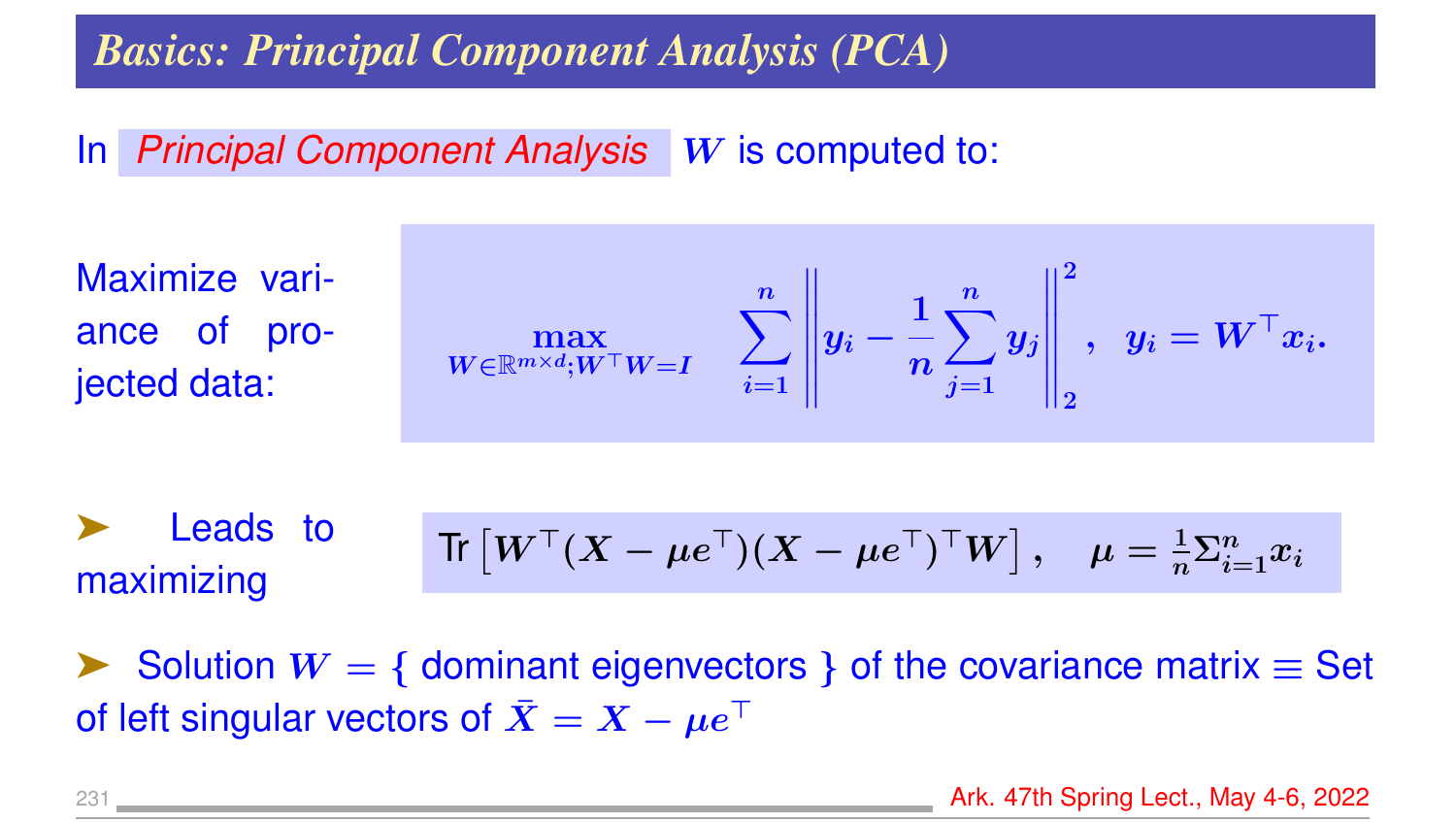

$$
\bar{X} = U\Sigma V^{\top}, U^{\top}U = I, V^{\top}V = I, \Sigma = \text{Diag}
$$

- Optimal  $W = U_d \equiv$  matrix of first d columns of U
- Solution W also minimizes 'reconstruction error' ..

$$
\sum_i \|x_i - W W^T x_i\|^2 = \sum_i \|x_i - W y_i\|^2
$$

in some methods recentering to zero is not done, i.e.,  $\bar{X}$  replaced by X.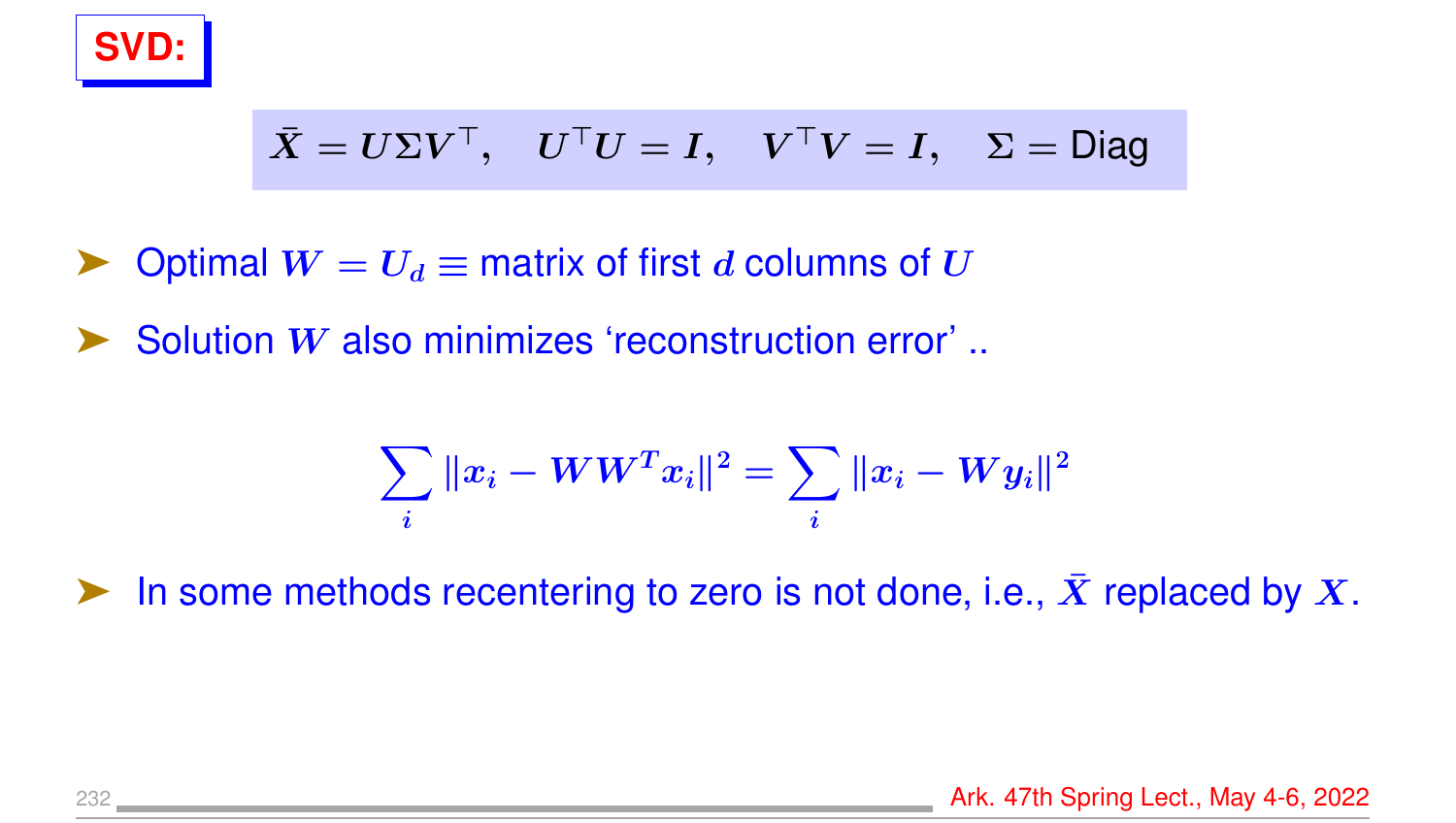# *Recall: Unsupervised learning*

*"Unsupervised learning"* : methods do not exploit labeled data

- Example of digits: perform a 2-D projection
- Images of same digit tend to cluster (more or less)
- Such 2-D representations are popular for visualization
- Can also try to find natural clusters in data, e.g., in materials
- Basic clusterning technique: K-means



233 **Ark. 47th Spring Lect., May 4-6, 2022 Ark. 47th Spring Lect., May 4-6, 2022**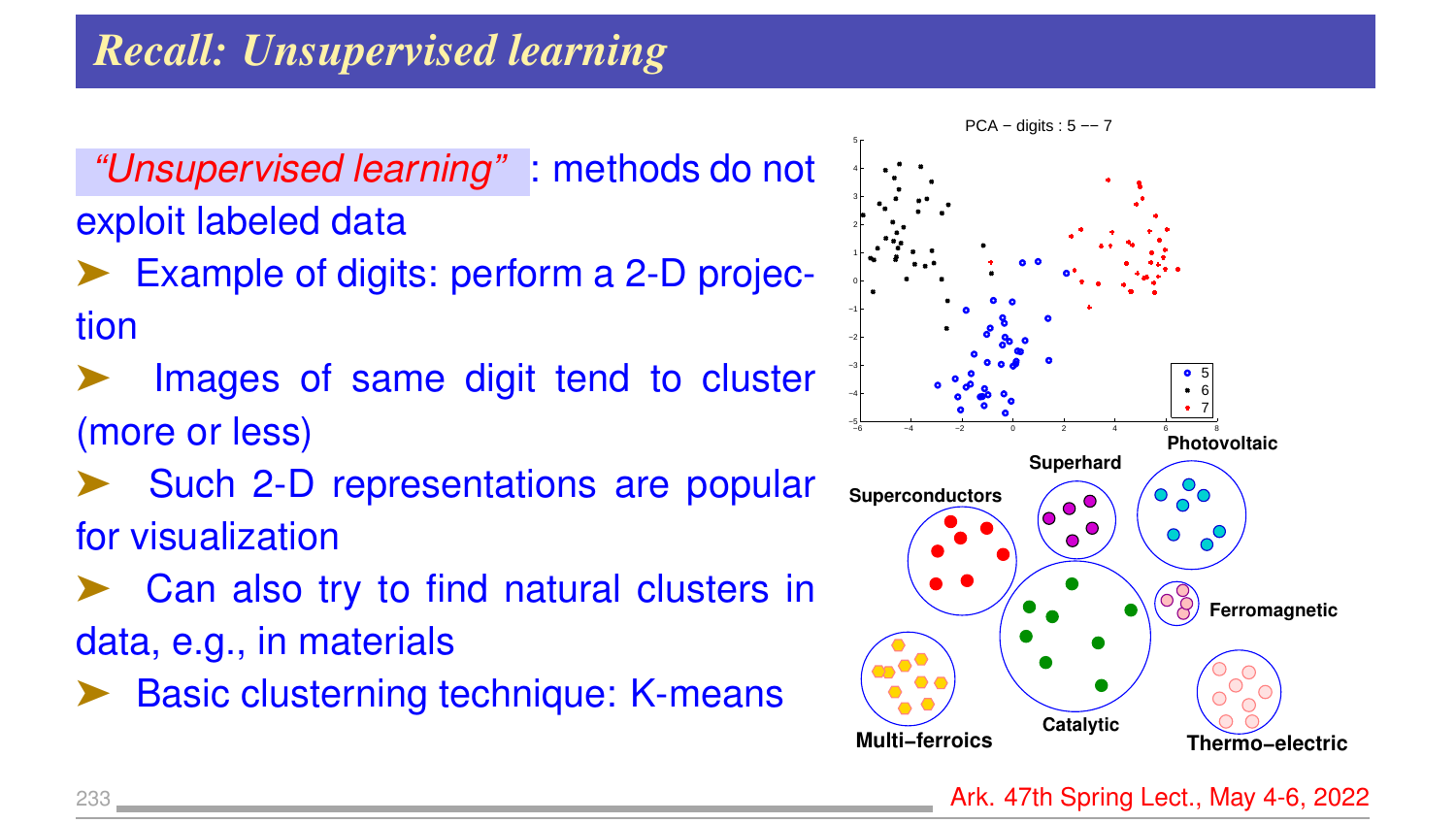#### *Example: Digit images (a random sample of 30)*



**Ark. 47th Spring Lect., May 4-6, 2022**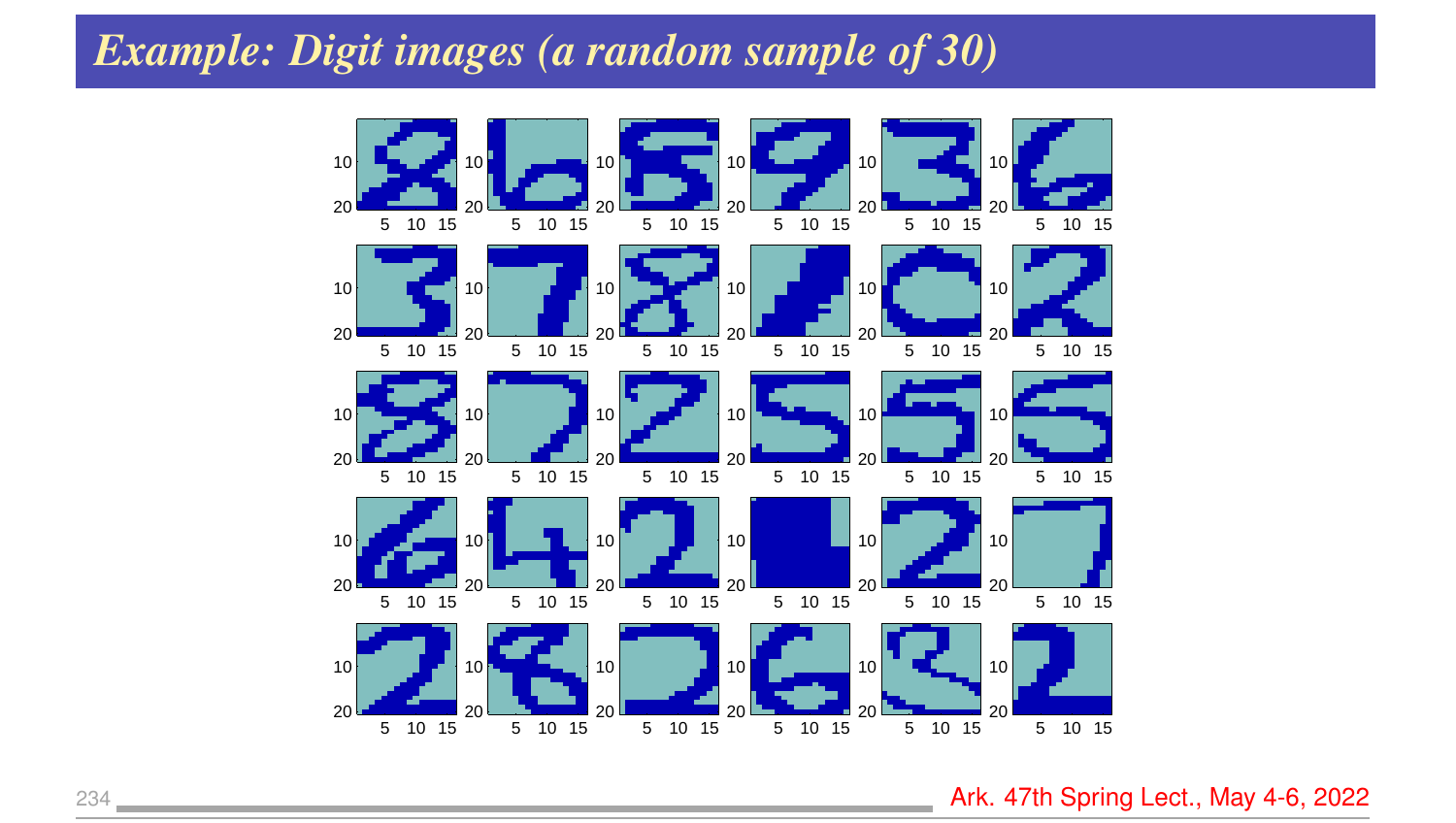### **2-D 'reductions':**



235 **Ark. 47th Spring Lect., May 4-6, 2022**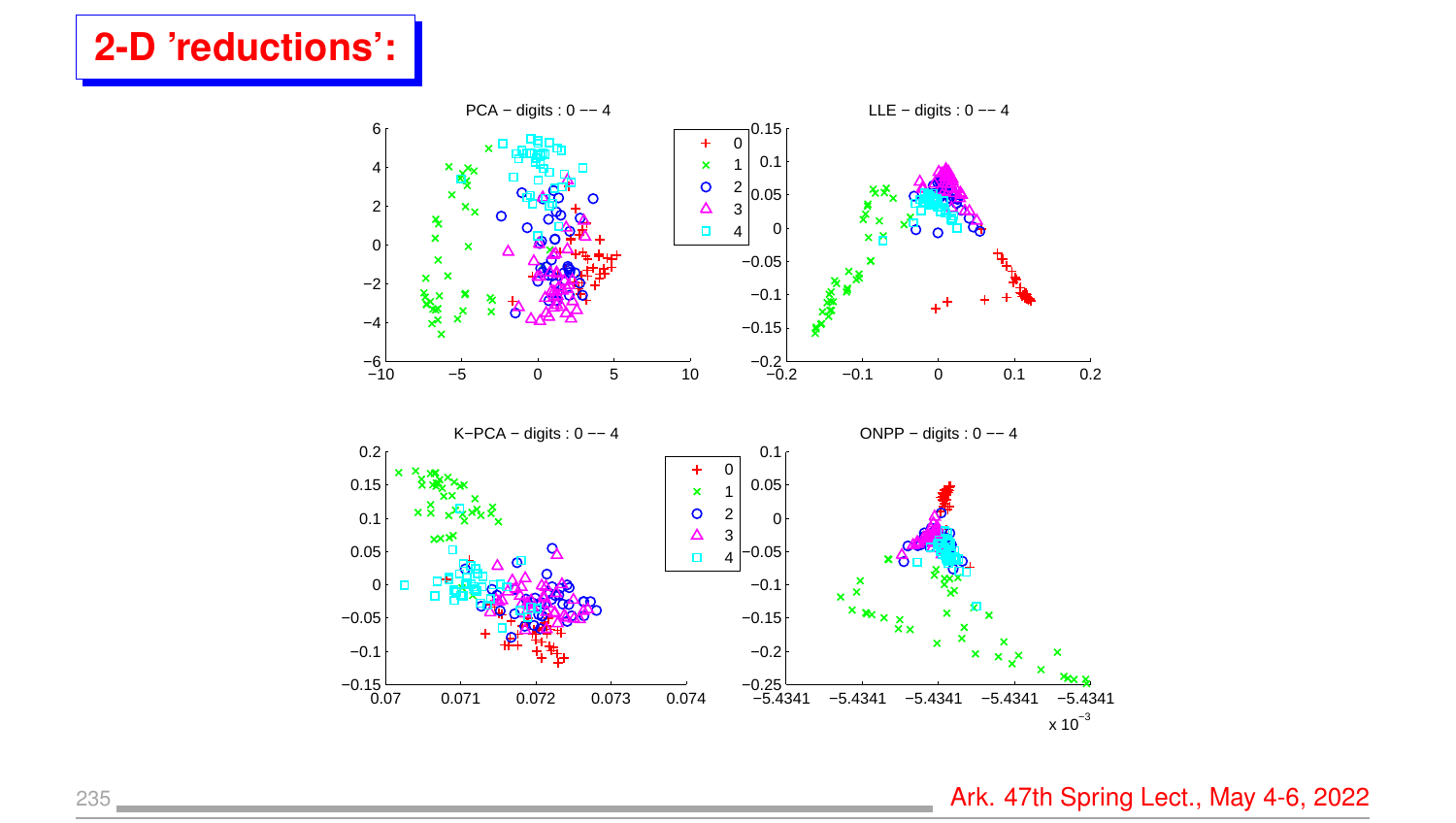SPECTRAL DENSITIES AND RANK ESTIMATION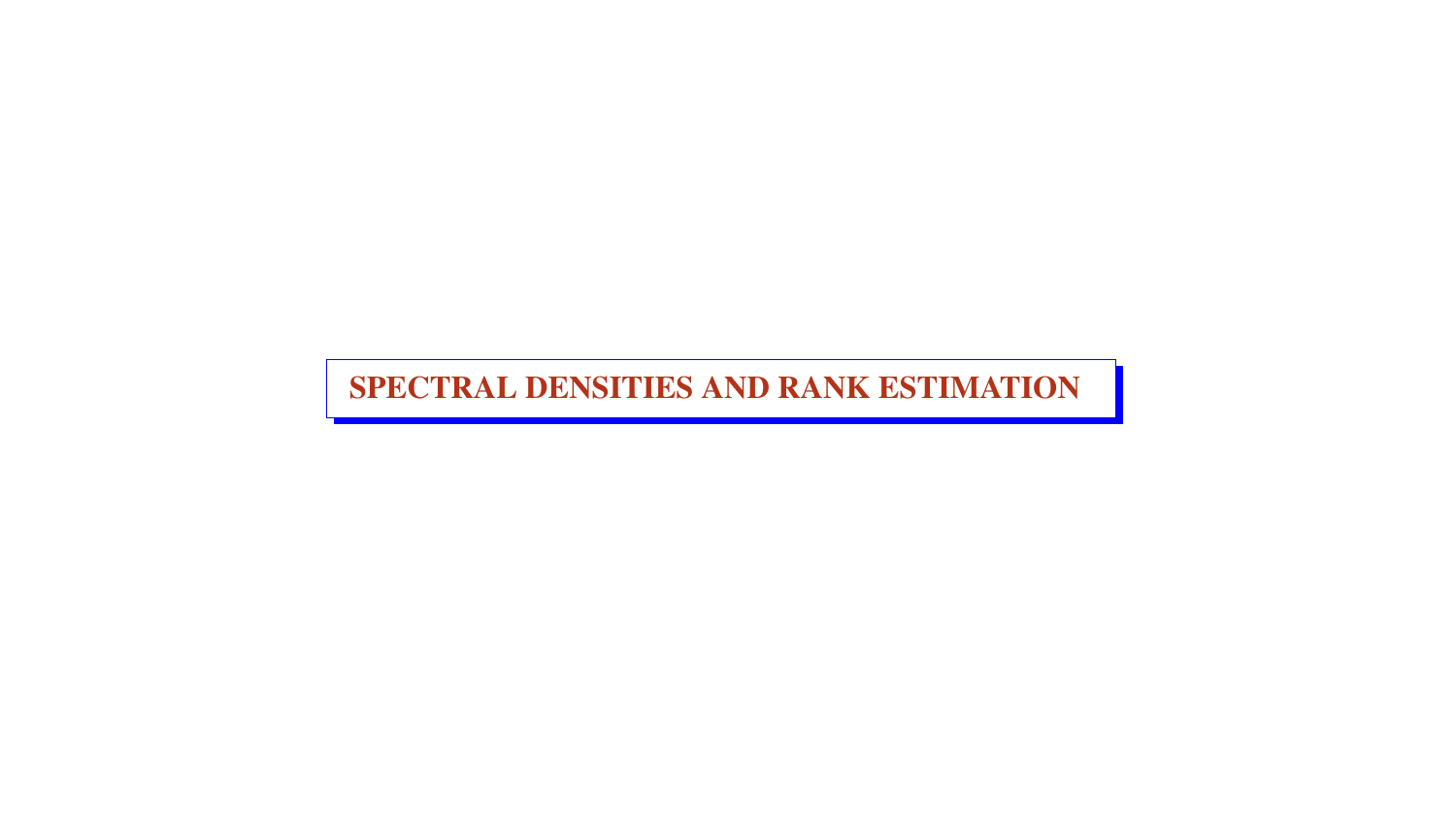### *What dimension to use in dimension reduction?*

- Important question but a hard one.
- Often, dimension  $k$  is selected in an ad-hoc way.
- $k =$  intrinsic rank of data.
- Can we estimate it?

#### *Two scenarios:*

1. We know the magnitude of the noise, say  $\tau$ . Then, ignore any singular value below  $\tau$  and count the others.

2. We have no idea on the magnitude of noise. Determine a good threshold  $\tau$  to use and count singular values  $>\tau$ .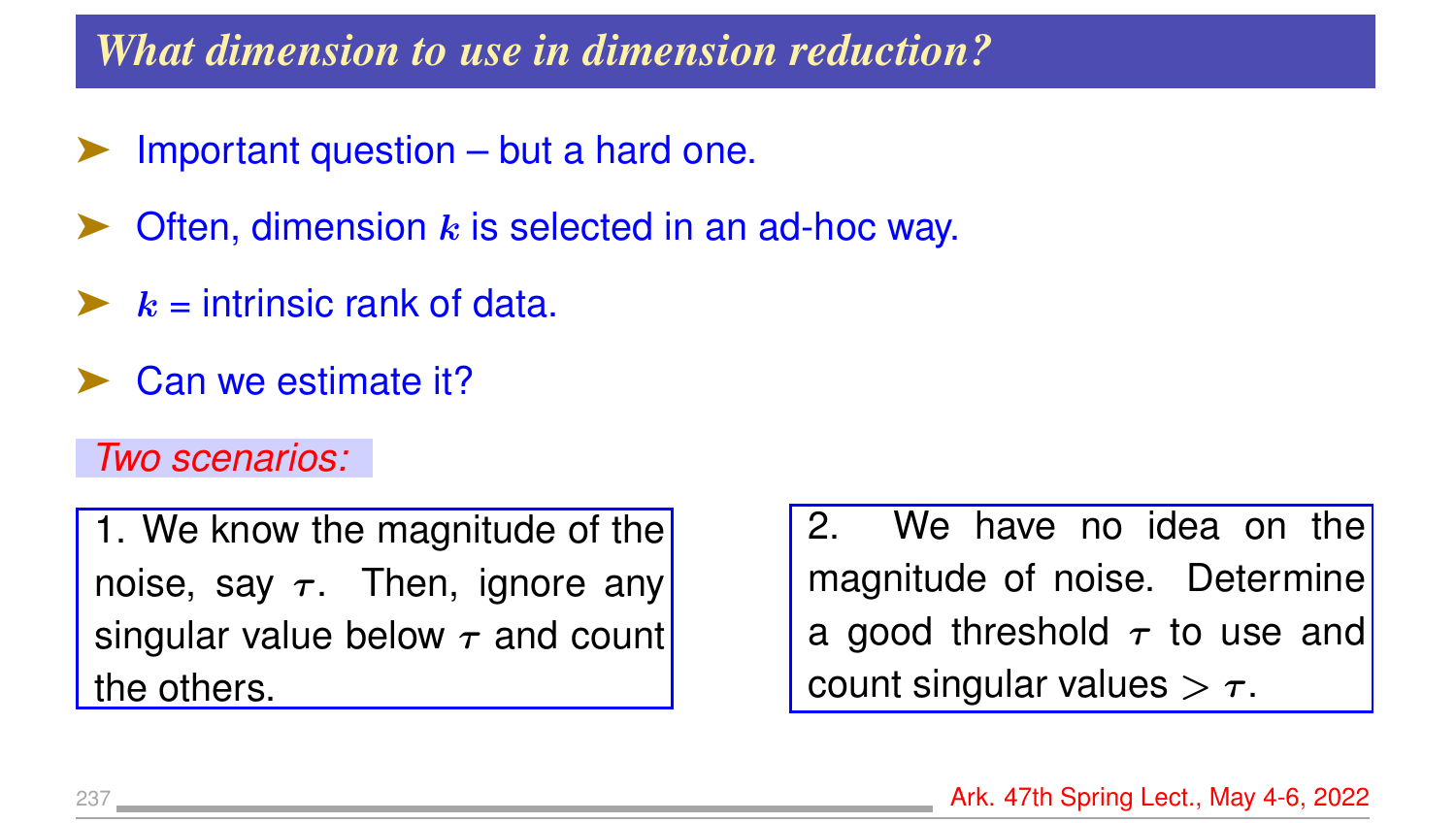### *Determining rank by eigenvalue counts*

- $\blacktriangleright$  Idea: count eigenvalues of  $A^T A$  (or  $A A^T$ ) that are  $> \tau$ .
- Use technique in [E. Di Napoli, E. Polizzi, and Y.S., 2013] based on trace estimators.
- Summarized next for general situation of a symmetric real (or Hermitian complex) matrix A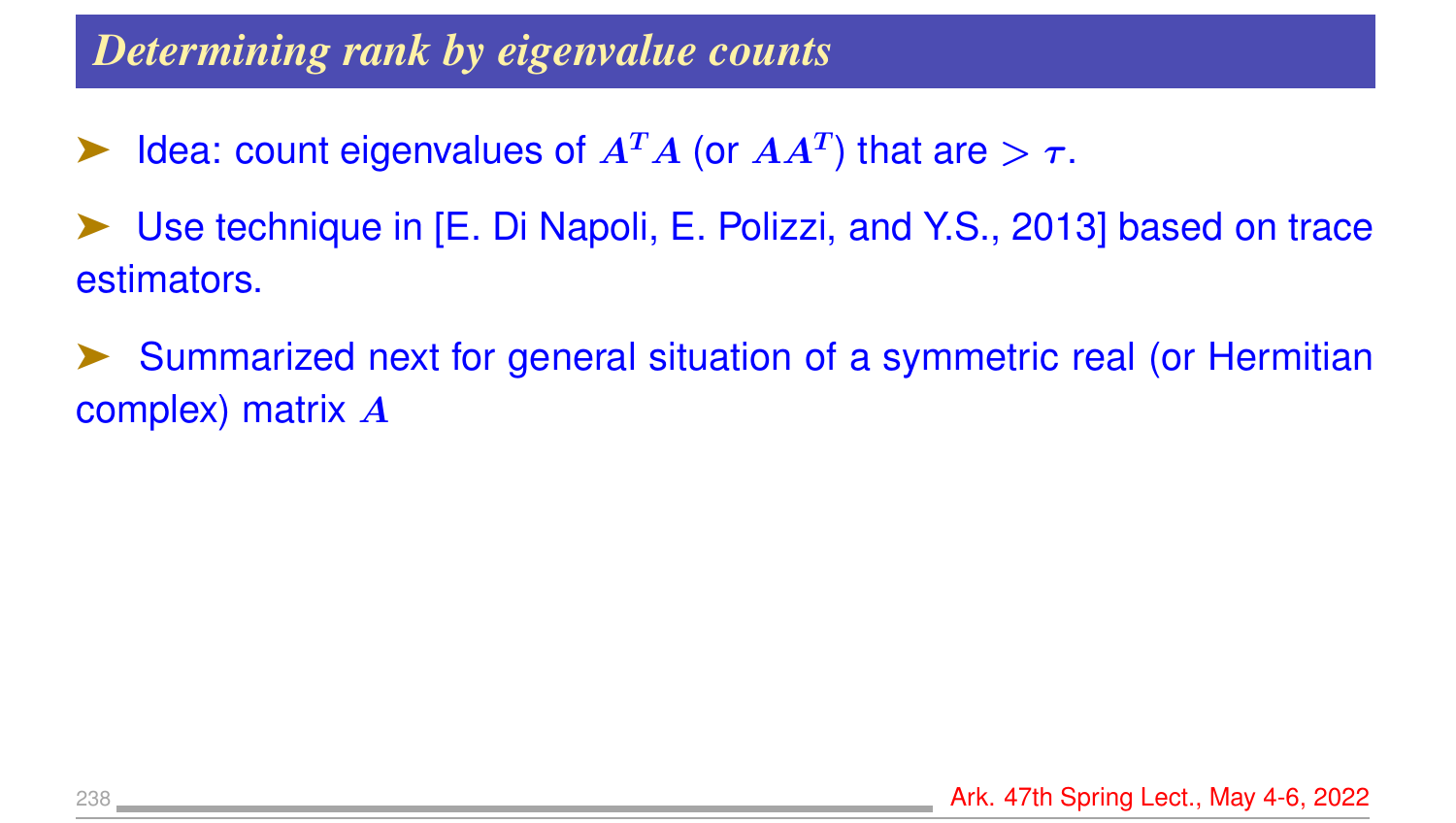## *Eigenvalue counts [E. Di Napoli, E. Polizzi, YS]*

#### **The problem:**

Estimate number of eigenvalues of A in given interval  $[a, b]$ 

#### **Motivation:**

Eigensolvers based on splitting the spectrum intervals and extracting eigenpairs from each interval independently.

- Contour integration-type methods, e,g., FEAST [Polizzi 2011], Sakurai-Sugiura - method [2003, 2007, ..]
- Polynomial filtering, e.g.,: Schofield, Chelikowsky, YS'2011.
- ➤ Problems related to rank estimation in many applications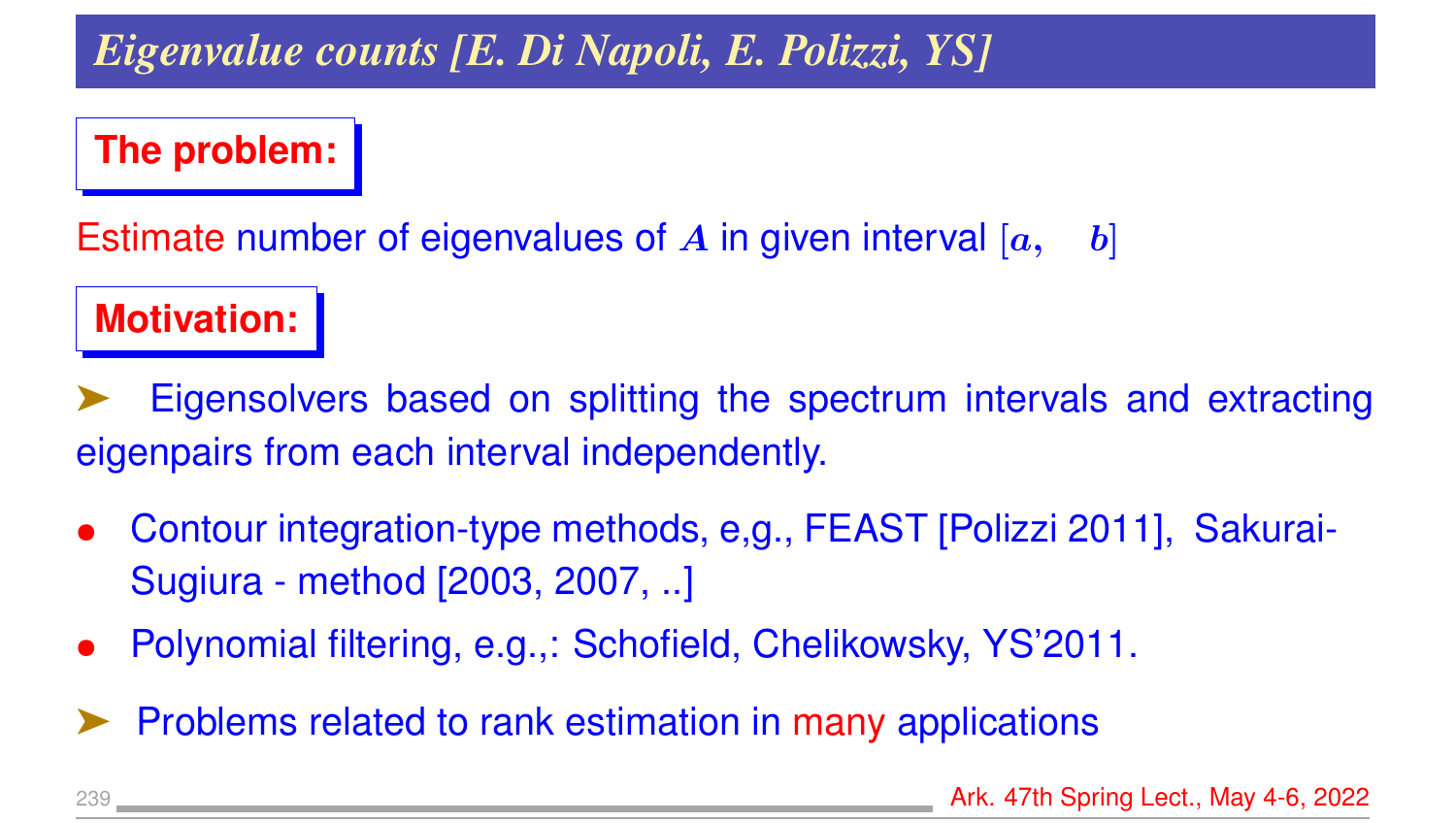### *Eigenvalue counts: Standard approach and an alternative*

Problem: A Hermitian with eigenpairs  $\lambda_1 \leq \lambda_2 \leq \cdots \leq \lambda_n$ . *Want:* number  $\mu_{[a,b]}$  of  $\lambda_i$ 's  $\;\in\; [a,\;b]$  - where  $\lambda_1 \leq a \leq b \leq \lambda_n.$ 

Standard method: Use Sylvester inertia theorem.  $\rightarrow$  Expensive

➤ Alternative: Exploit trace of the eigen-projector:

 $\blacksquare$  We know that :

$$
P = \sum_{\lambda_i \;\in\; [a\;b]} u_i u_i^T.
$$

$$
\mathsf{Tr}\left(\boldsymbol{P}\right)=\mu_{[a,b]}
$$

Goal: calculate an approximation to : Tr  $(P)$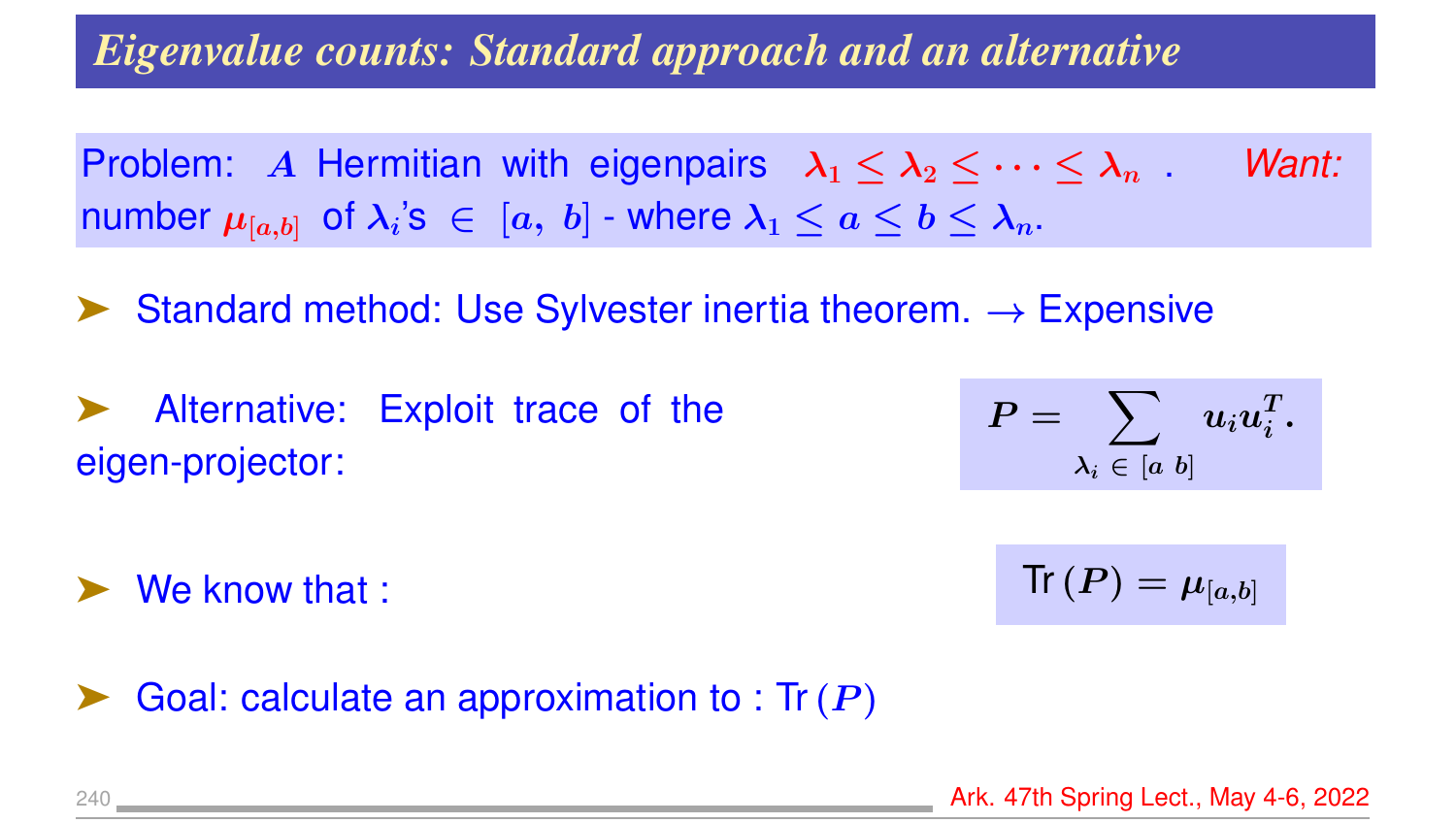$\blacktriangleright$  P is not available ... but can be approximated by:  $\bullet$  (1) a polynomial in  $A$ , or  $\bullet$  (2) a rational function in  $A$ .

**Approximation theory viewpoint:**

Interpret  $P$  as a step function of  $A$ , namely:

$$
P = h(A) \quad \text{where} \quad h(t) = \begin{cases} 1 & \text{if } t \in [a \, b] \\ 0 & \text{otherwise} \end{cases}
$$

Approximate  $h(t)$  by a polynomial  $\psi$ . Then use statistical estimator for approximating Tr  $(\psi(A))$  – to be discussed next

➤ Hutchinson's unbiased estimator uses only matrix-vector products to approximate the trace of a generic matrix A.

*How to estimate the trace of a matrix*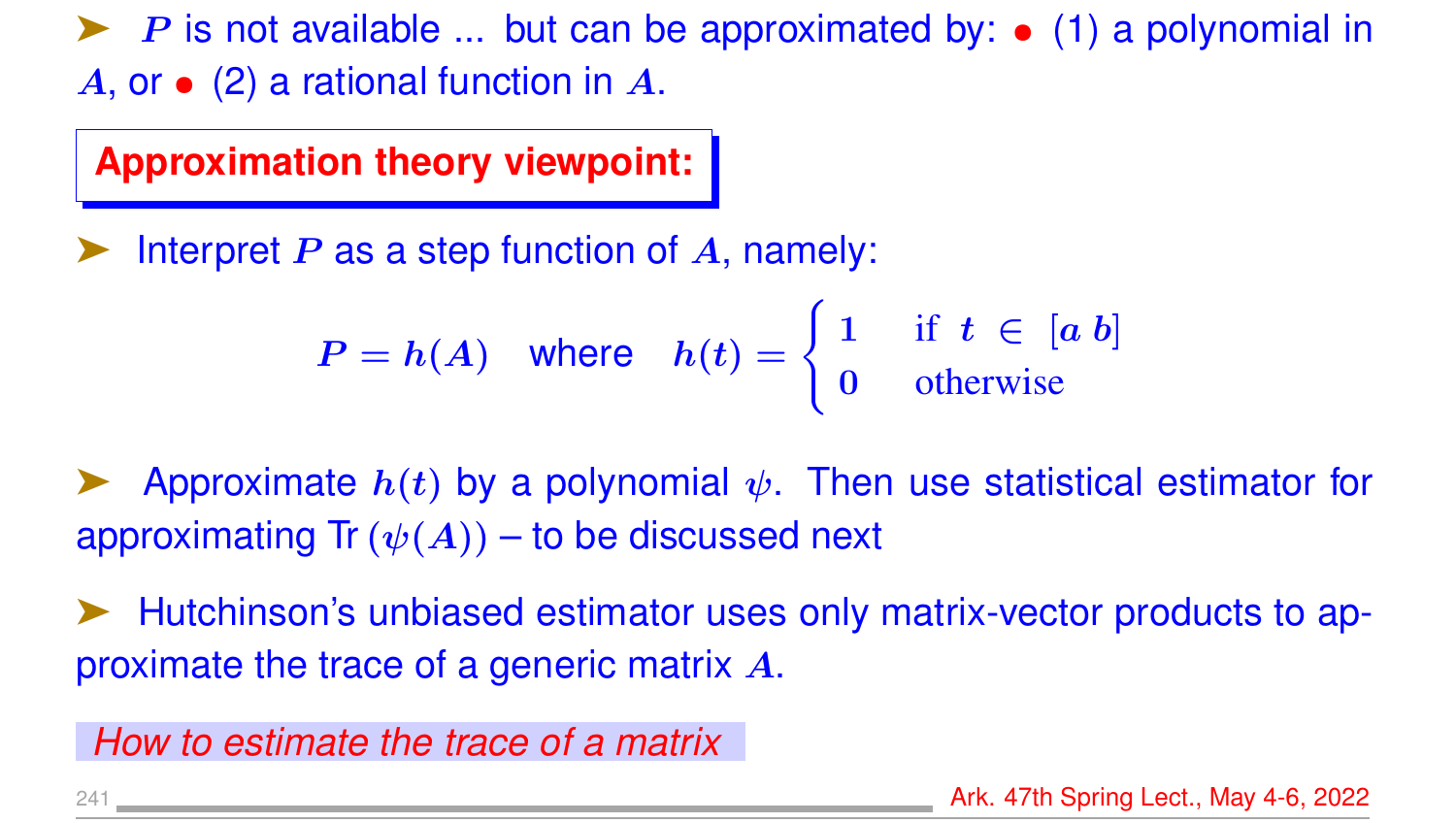### *Trace estimation: A few examples of applications*

*Problem 1:* Compute Tr[inv[A]] the trace of the inverse.

Arises in cross validation methods [Stats]. Motivation for the work [Golub] & Meurant, "Matrices, Moments, and Quadrature", 1993, Book with same title in 2009]

*Problem 2:* Compute Tr [ f (A)], f a certain function

➤ Arises in many applications in Physics, e.g., Stochastic estimations of Tr ( f(A)) extensively used by quantum chemists to estimate Density of States, see

*[H. Roder, R. N. Silver, D. A. Drabold, J. J. Dong, Phys. Rev. B. 55, 15382 ¨ (1997)]*.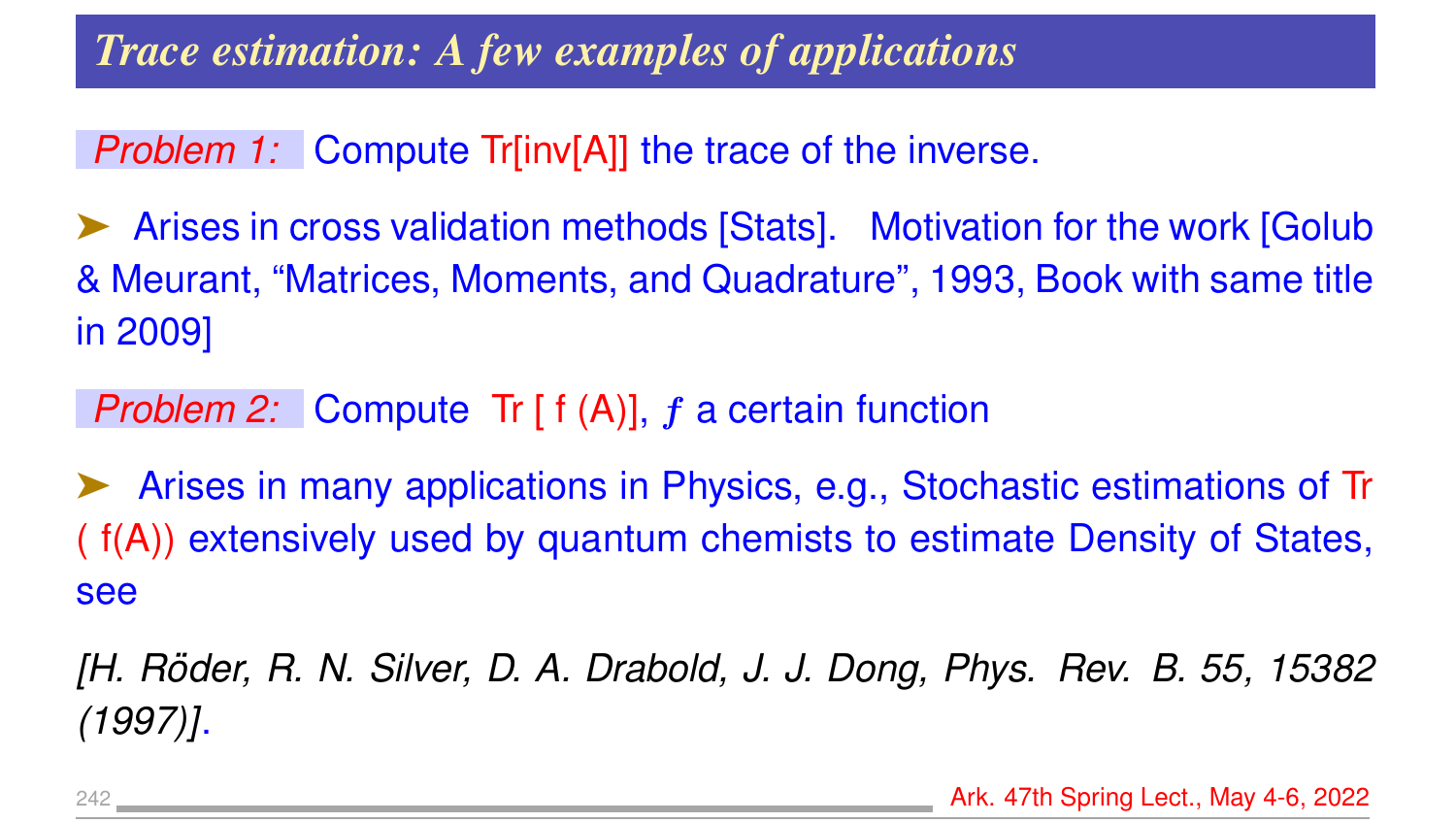*Problem 3:* Compute diag[inv(A)] the diagonal of the inverse

➤ Dynamic Mean Field Theory [DMFT, motivation for our work on this topic]. Related approach: Non Equilibrium Green's Function (NEGF) approach used to model nanoscale transistors.

➤ Uncertainty quantification: diagonal of the inverse of a covariance matrix needed [Bekas, Curioni, Fedulova '09]

*Problem 4:* Compute diag[  $f(A)$ ] ;  $f = a$  certain function.

Arises in density matrix approaches in quantum modeling

$$
f(\epsilon)=\frac{1}{1+\exp(\frac{\epsilon-\mu}{k_BT})}
$$

Here,  $f =$  Fermi-Dirac operator Note: when  $T \rightarrow 0$  then  $f \rightarrow a$  step function.

**Linear-Scaling methods**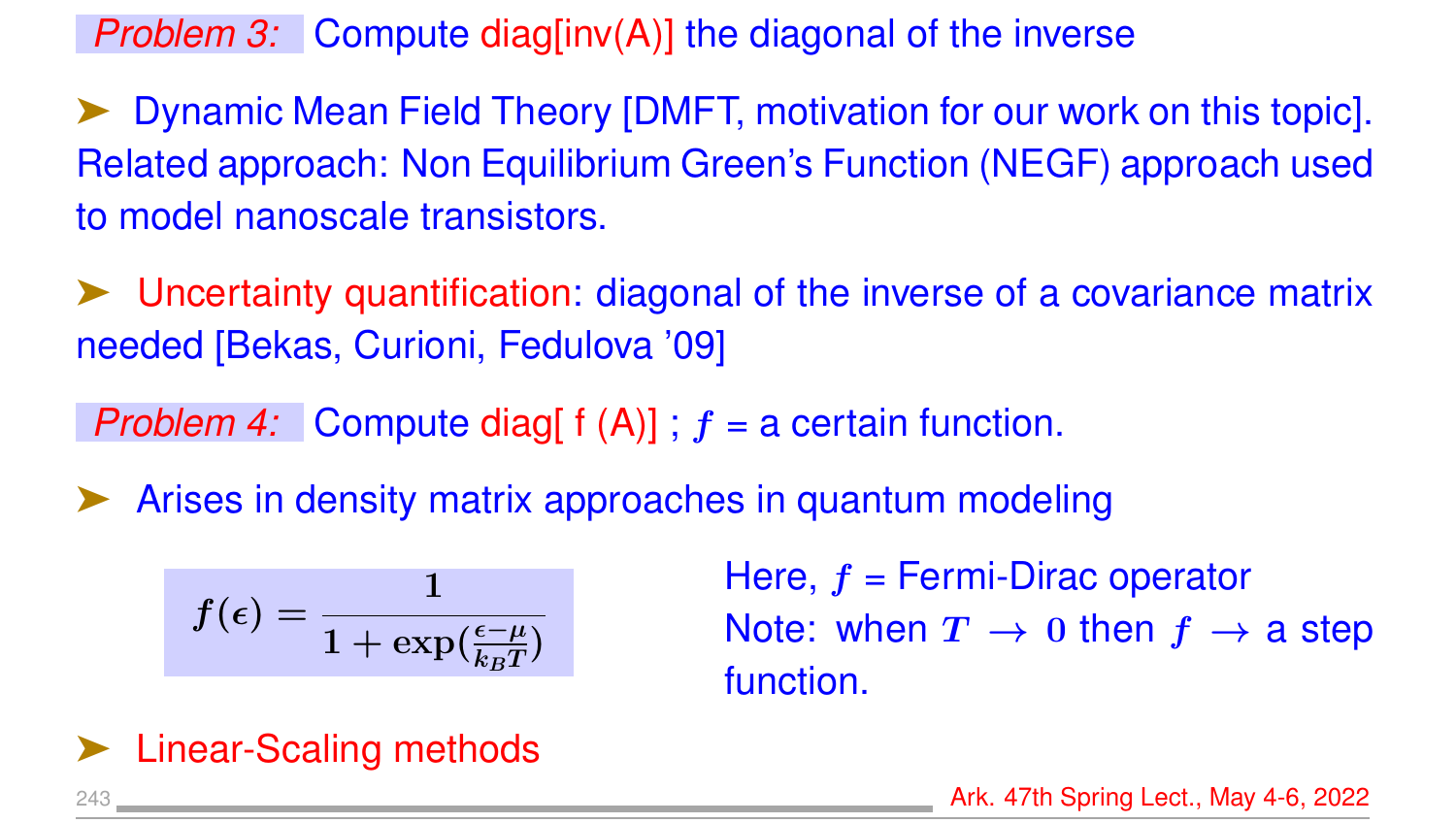#### *Problem 5:* Estimate the numerical rank.

➤ Amounts to counting the number of singular values above a certain threshold  $\tau$  == Trace  $(\phi_{\tau}(A^T A))$ ..

 $\phi_{\tau}(t)$  is a certain step function.

*Problem 6:* Estimate the log-determinant (common in statistics)

 $\log \det(A) = \text{Trace}(\log(A)) = \sum_{i=1}^n \log(\lambda_i).$ 

.... many others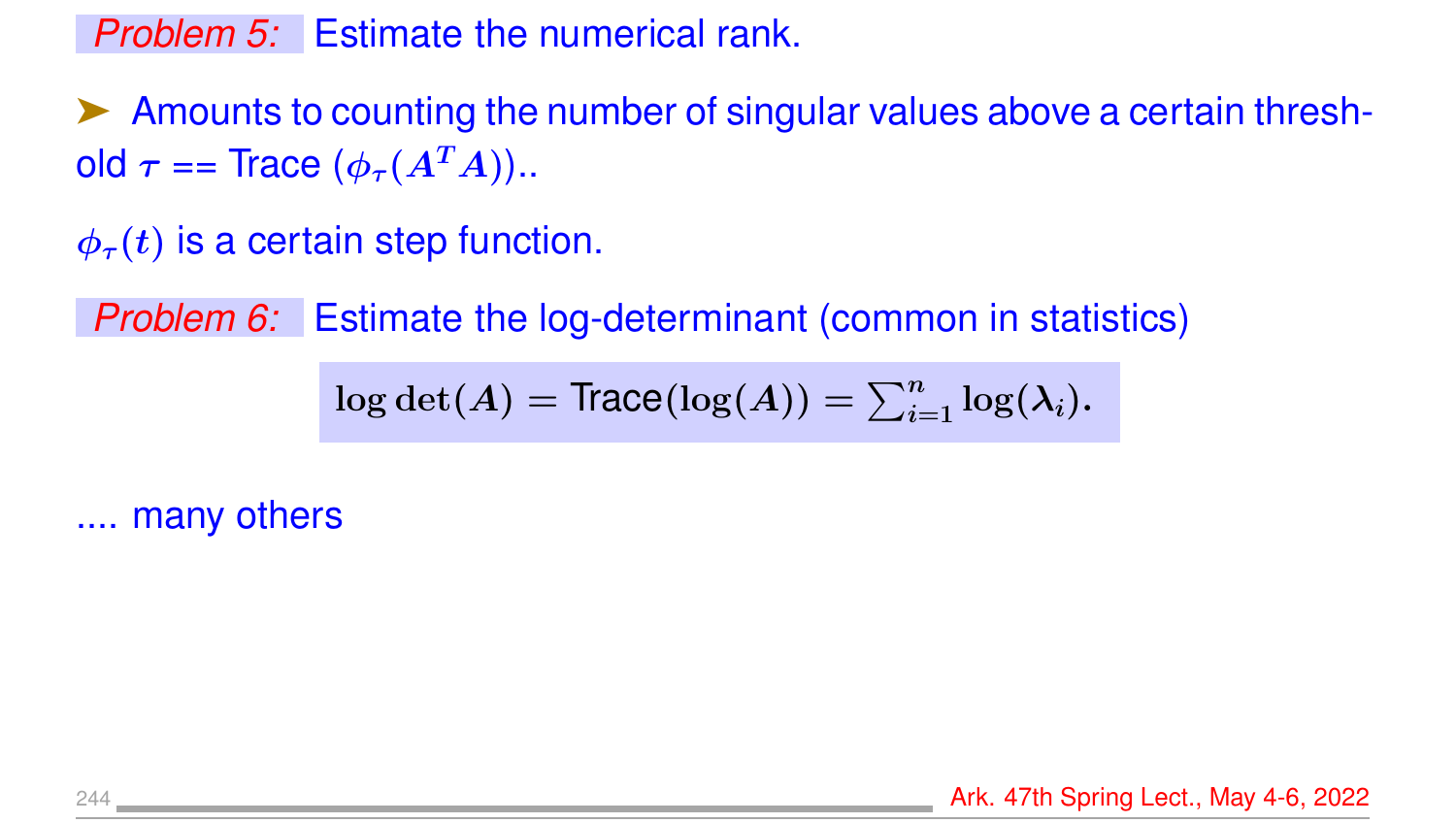#### *Important tool: Stochastic Trace Estimator*

- ► To estimate diagonal of  $B = f(A)$  (e.g.,  $B = A^{-1}$ ), let:
	- $\bullet$   $d(B)$  = diag(B) [matlab notation]



- $\cdot$   $\odot$  and  $\oslash$ : Elementwise multiplication and division of vectors
- $\{v_i\}$ : Sequence of s random vectors



$$
l(B) \approx \left[\sum_{j=1}^s v_j \odot B v_j \right] \oslash \left[\sum_{j=1}^s v_j \odot v_j \right]
$$

*C. Bekas , E. Kokiopoulou & YS ('05); C. Bekas, A. Curioni, I. Fedulova '09;*

*...*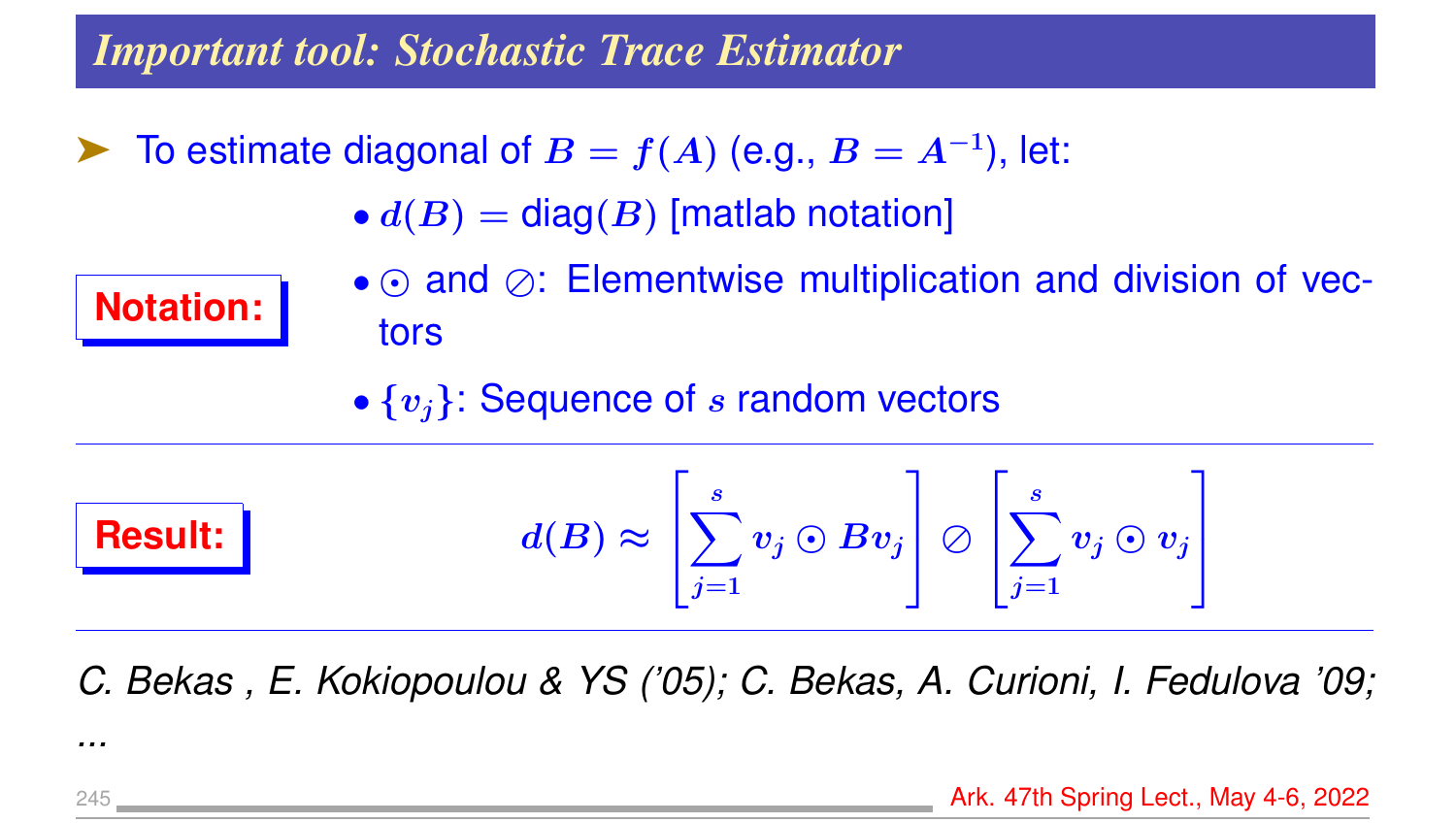➤ For the trace - take vectors of unit norm and

$$
\text{Trace}(B) \approx \frac{1}{s} \sum_{j=1}^{s} v_j^T B v_j
$$

➤ Hutchinson's estimator : take random vectors with components of the form  $\pm 1/$ √  $\overline{n}$  [Rademacher vectors]

➤ Extensively studied in literature. See e.g.: *Hutchinson '89; H. Avron and S. Toledo '11; G.H. Golub & U. Von Matt '97; Roosta-Khorasani & U. Ascher '15; ...*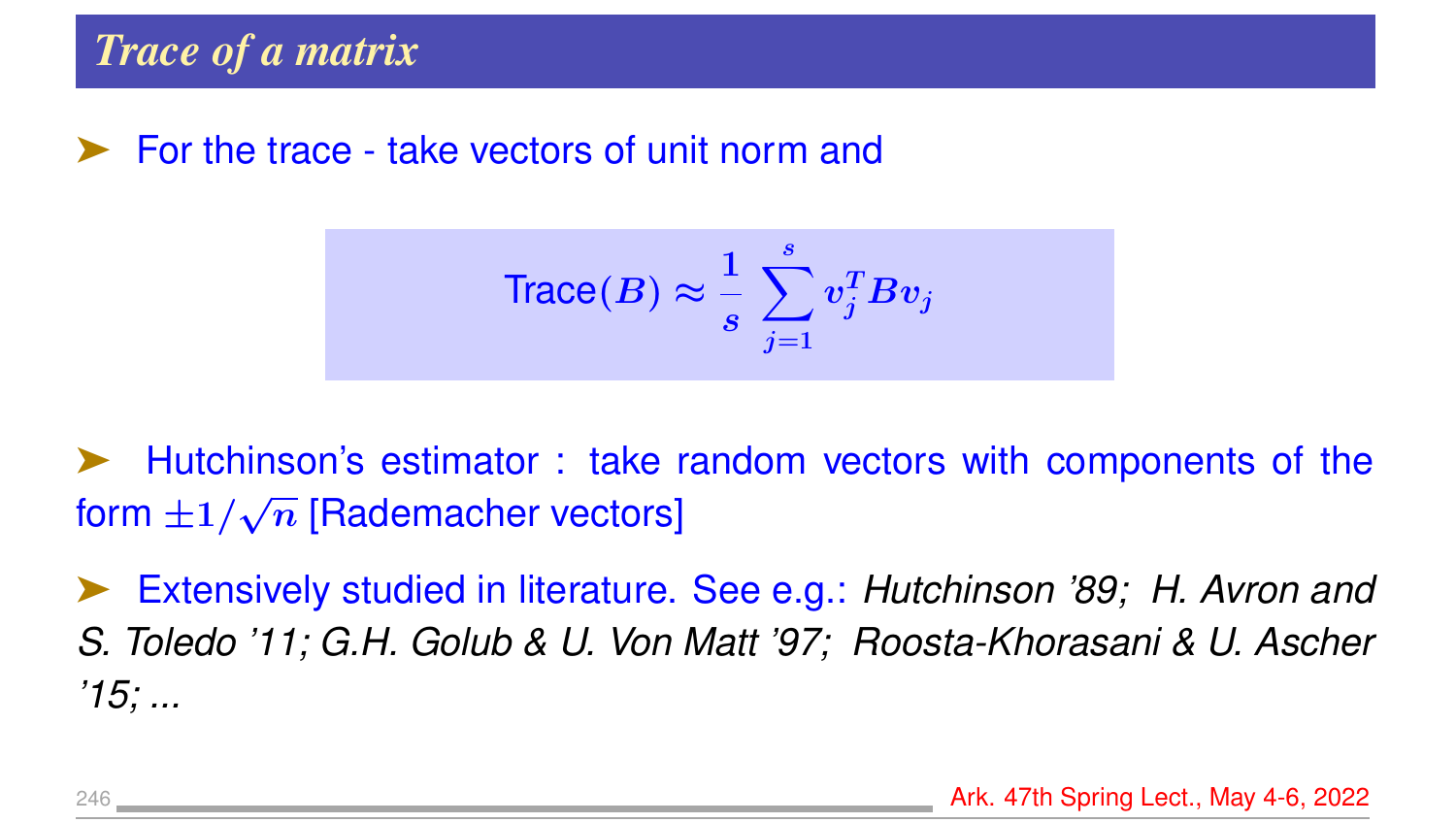#### *Typical convergence curve for stochastic estimator*

#### ➤ Estimating the diagonal of inverse of two sample matrices



247 **Ark. 47th Spring Lect., May 4-6, 2022**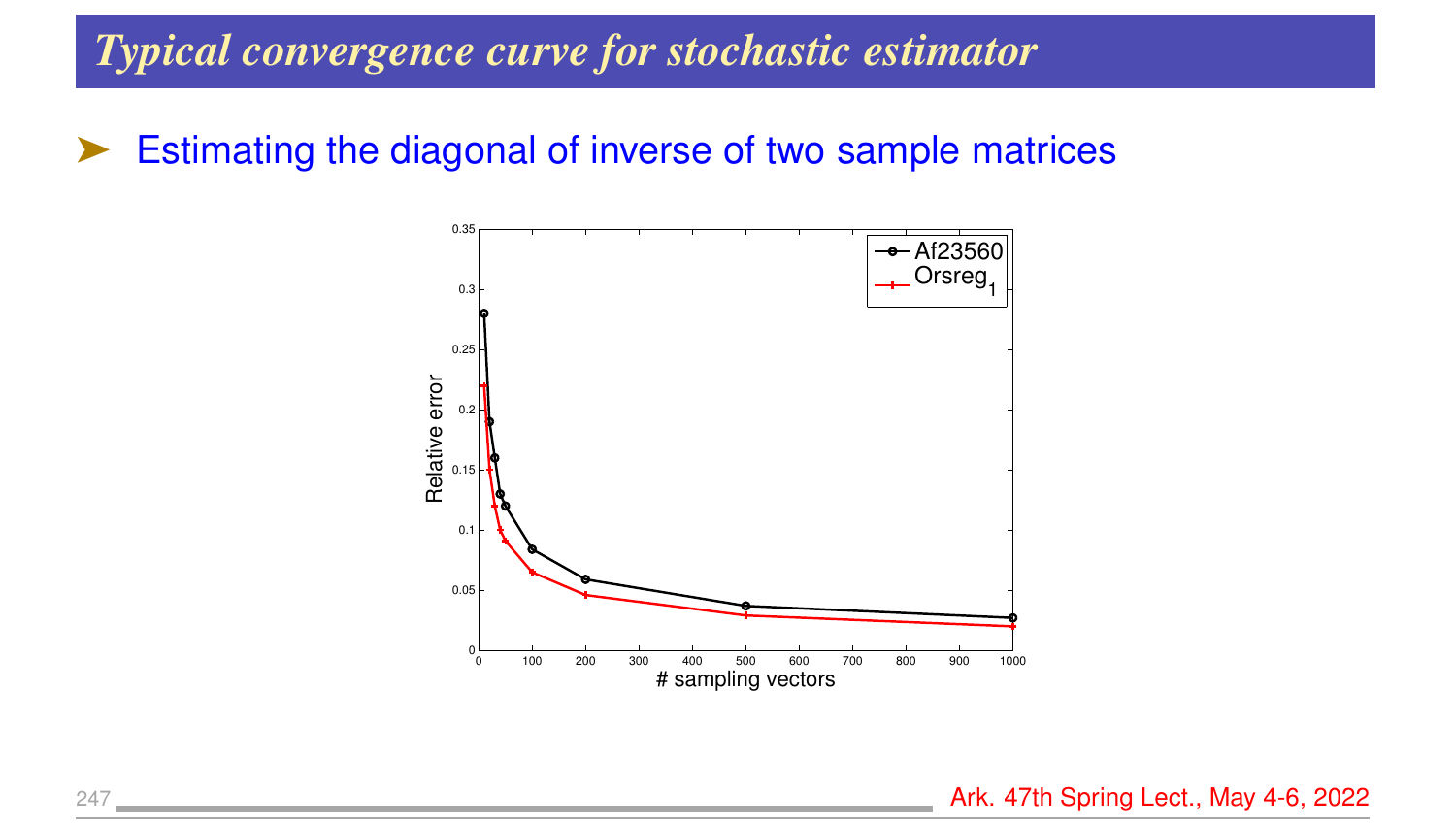Basis of the method: Color columns of matrix so that no two columns of the same color overlap.

Entries of same color can be computed with 1 matvec

Corresponds to coloring graph of  $A^T A$ .

For problem of diag(A) need only color graph of A

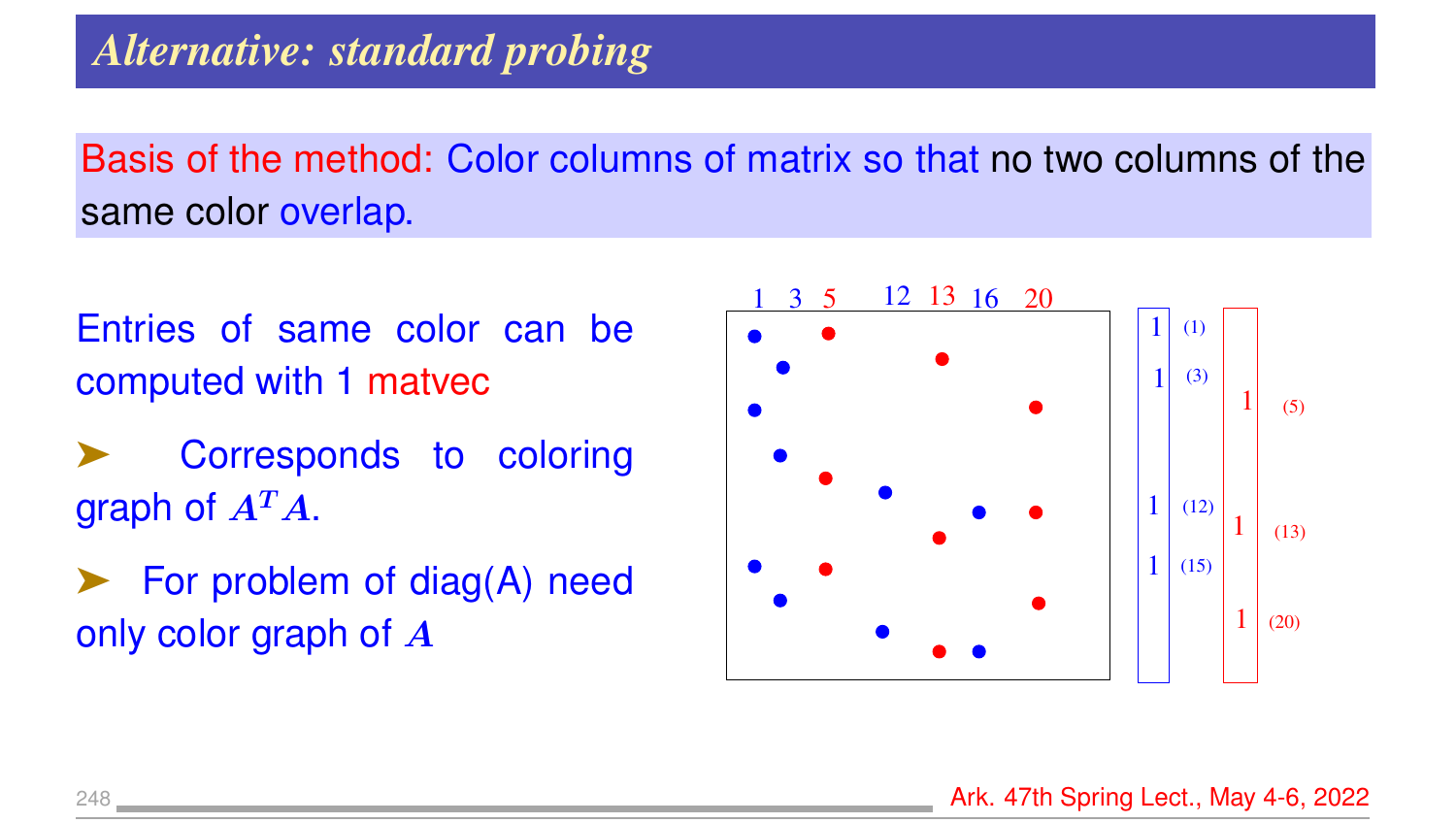- Probing much more powerful when  $f(A)$  is known to be nearly sparse (e.g. banded)..
- ➤ Approximate pattern (graph) can be obtained inexpensively
- ➤ Generally just a handful of probing vectors needed Can be obtained by coloring graph
- However:
- Not as general: need  $f(A)$  to be '  $\epsilon$  sparse '